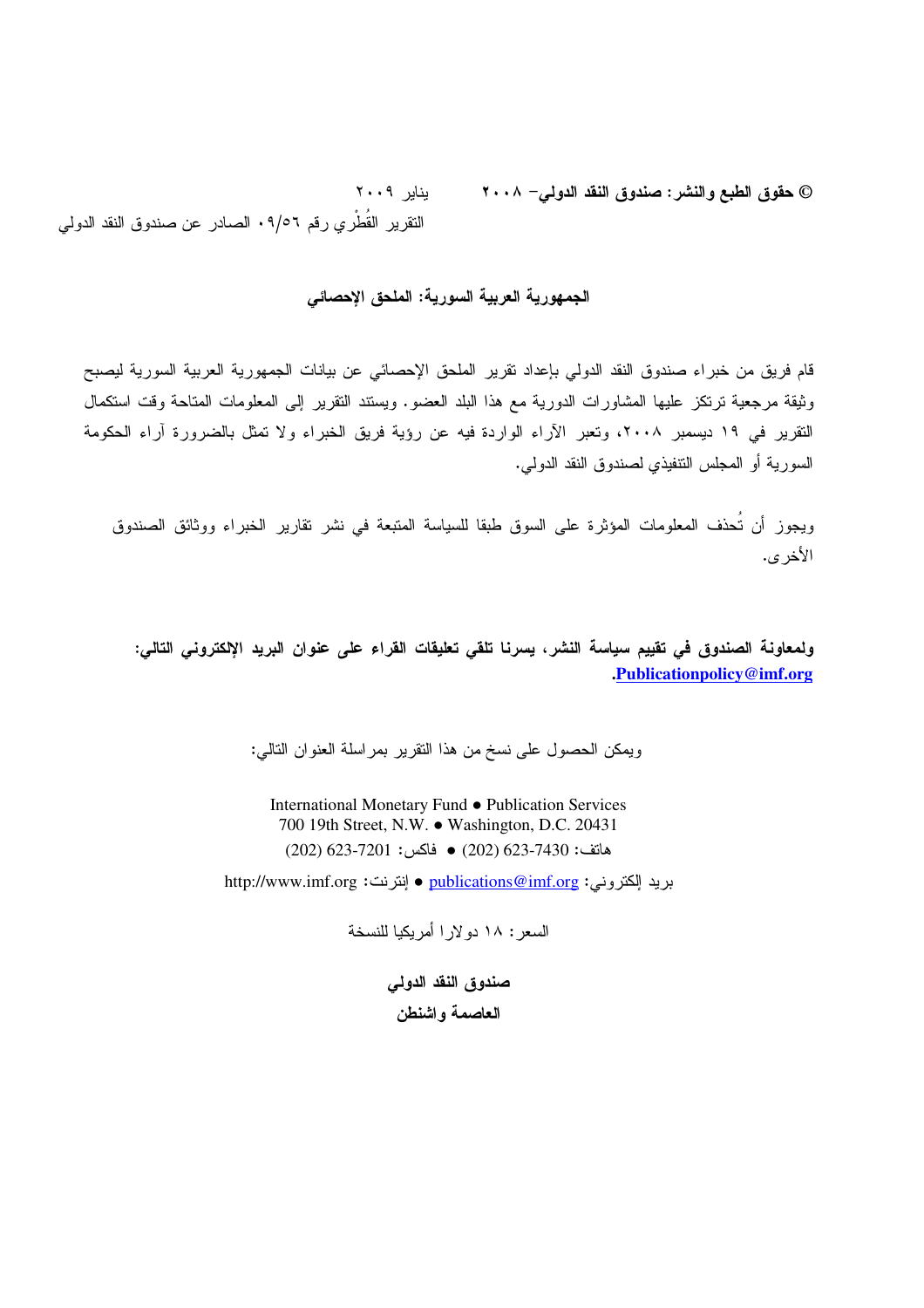## صندوق النقد الدولي

### الجمهورية العربية السورية

# الملحق الإحصائي

أعده فريق خبر اء مكون من السادة خالد صقر (رئيسا) وجمعة دريدي وميترا فرح بخش وماريوز ساملينسكي ومعتز السعيد (جميعهم من إدارة الشرق الأوسط واسيا الوسطى)

بموافقة إدارة الشرق الأوسط واسيا الوسطى

۱۹ دیسمبر ۲۰۰۸

المحتويات

الصفحة

S PS B, -,R! %# Q 9 P: U TPS B-,H 7( P TPS B+-! ( 
D = VW, X9 PS T TPS B=( +-D -,C PU ; TPS B%Y 3 #, +-3 7-# X9 P : PS B'! 
2 P :: PS B7- , 
 PT : PS B+-5,> 1-2 8% ) P; :S ;PS B-4%, -,H ,- P :U ;PS B-4%, -,H 2 ,- P: : (+-, -% --W!) TPS B+3 -9 7-D P:: :T (%# Q 9 %) TPS B+3 -9 7-D P: : (+-, -% --W!) TPS B+3 D 7-D P:S (%# Q 9 %) TPS B+3 D 7-D P:U : TPS B-,H -!5 -% P: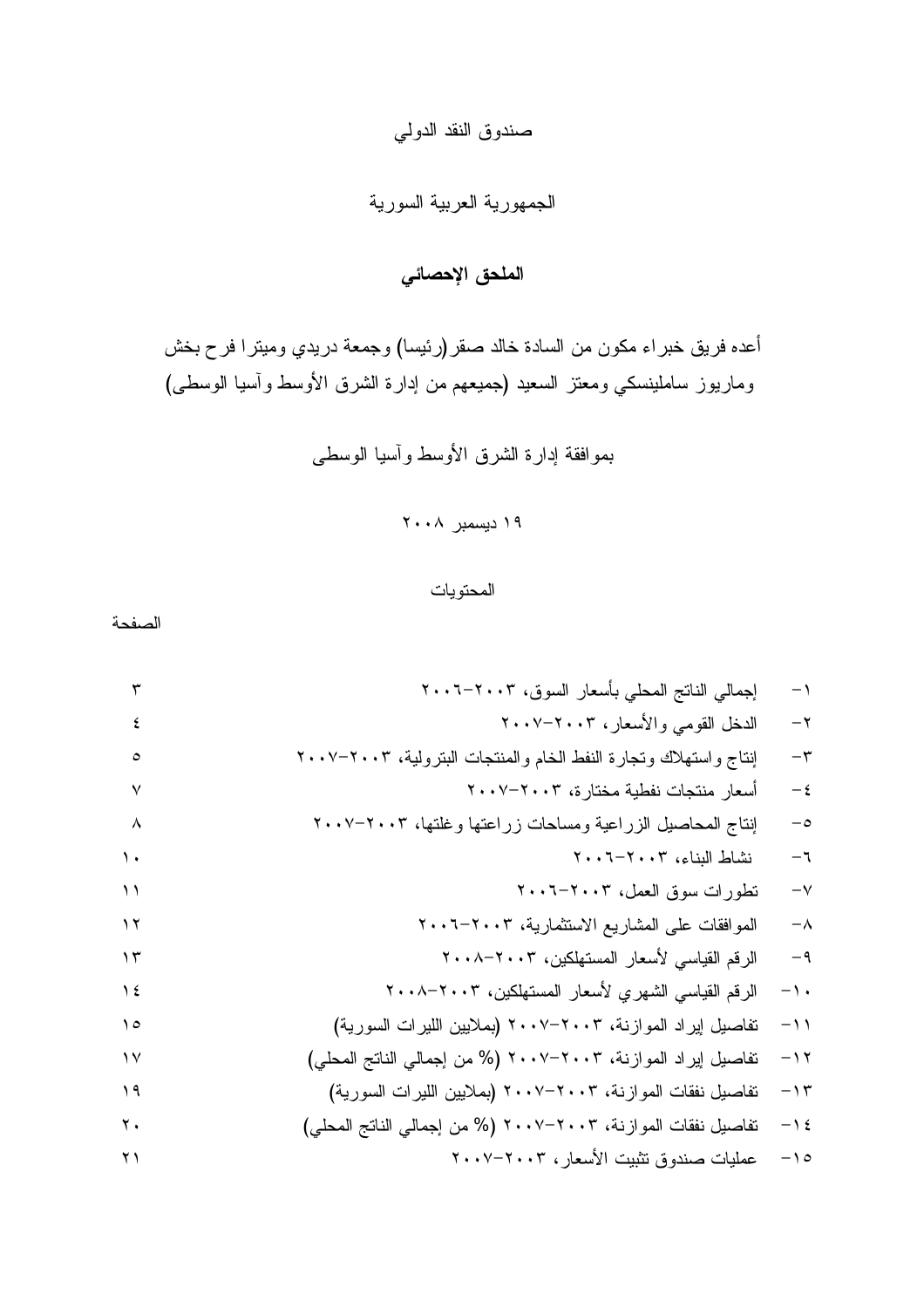TPS B+3 89 +# +- ,,? [") P: S PS B+3 ) =( + ,,? ,9 P:T U TPS B3"# \ ],# D 4# - P:; TPS B%# - - P: TPS B34 +-, F +-- +-3- P T ;PU ) ^% =# +-- +-3- P: ; ;PS B"W 
 1-3 P ;PU B+- F% ="D -,C 74-0 PS S: TPS B ]-4 PU S TPS B ]-4 P SS TPS B + P SU TPS B R2 PT S PS B+#-, +
2C P; S TPS B+#-, D9 P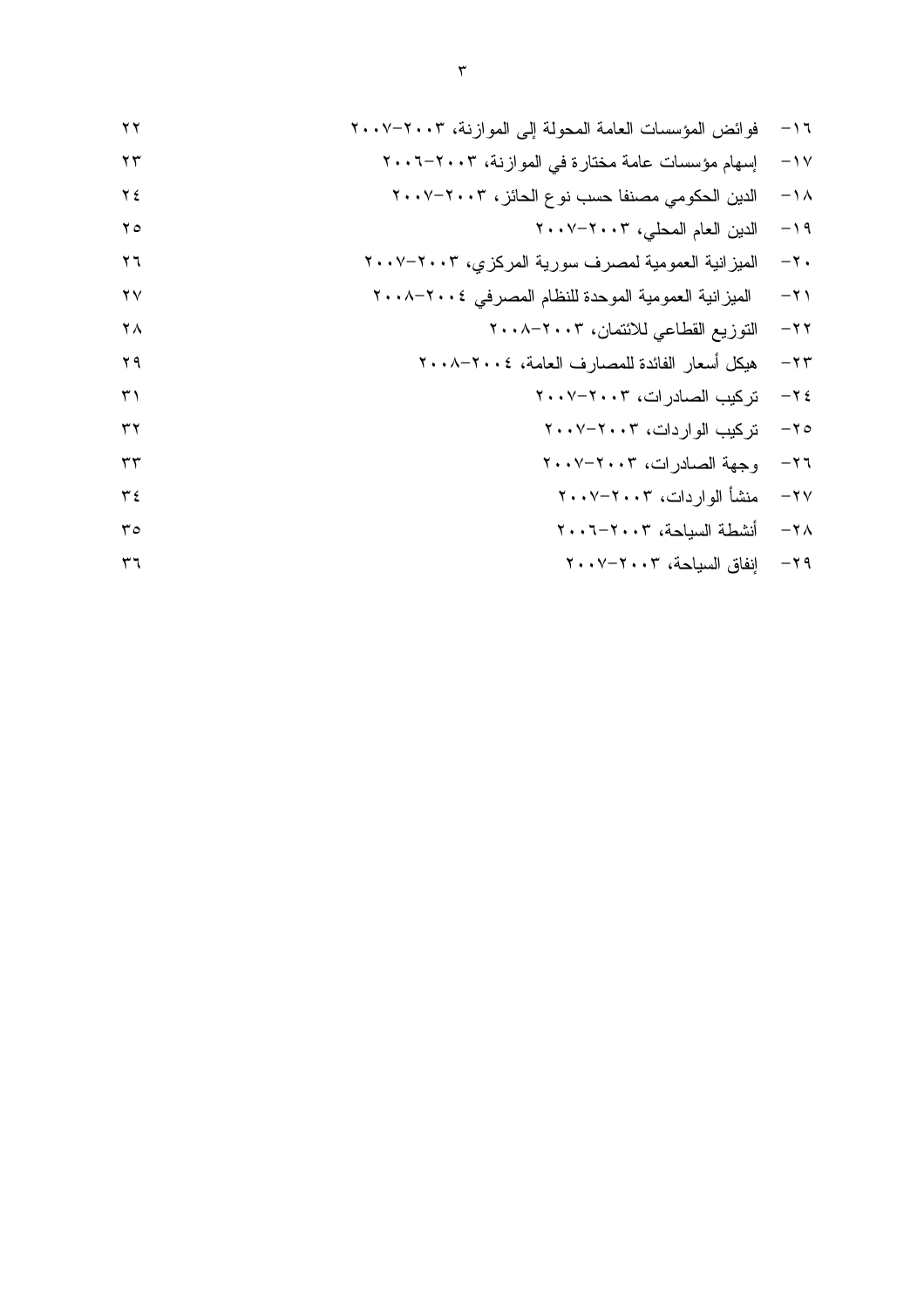|                                   | $\mathbf{y} \cdot \mathbf{y}$                     | $Y \cdot \cdot 2$                                           | $y \cdot \cdot \circ$             | ۲۰۰٦                         |
|-----------------------------------|---------------------------------------------------|-------------------------------------------------------------|-----------------------------------|------------------------------|
|                                   |                                                   |                                                             | (بملايين الليرات السورية)         |                              |
|                                   | $YI\Sigma A\Sigma$                                | <b>TAIIVY</b>                                               | T.0T01                            | T5YT1                        |
| الزراعة                           |                                                   |                                                             |                                   |                              |
| التعدين                           | Y O 9 V 2 Y                                       | 5504                                                        | 2110.7                            | $277 \wedge 09$              |
| البناء والتشييد                   | 5954                                              | 51177                                                       | 5.77.                             | 2020.                        |
| نجارة الجملة والمفرق              | <b>IVYYTA</b>                                     | YY1Y9Y                                                      | $r \cdots r$                      | T297A.                       |
| النقل والاتصالات                  | 1017                                              | 151099                                                      | 17.101                            | 1970.5                       |
| التموبل والتأمين                  | <b>TAVE9</b>                                      | $\circ$ $\mathsf{r}$ $\mathsf{r}$ $\mathsf{r}$ $\mathsf{r}$ | YY979                             | 1.7709                       |
| الخدمات الاجتماعية والشخصية       | ۲۸۱۹۳                                             | T1511                                                       | TVII                              | 57011                        |
| الخدمات الحكو مية                 | $\mathcal{N} \cdot \mathcal{N} \cdot \mathcal{N}$ | 105.55                                                      | 10957.                            | $1 \vee 0 \vee 7 \vee$       |
| الخدمات الخاصة غير الربحية        | 712                                               | $V \cdot 7$                                                 | Y90                               | 9.1                          |
| الرسوم الجمركية                   | $\cdots$                                          | $YY$ $\circ YY$                                             | $\gamma\gamma\gamma\cdot\epsilon$ | 111                          |
| خدمات المال المكتسبة              |                                                   | $11777 -$                                                   | $Y \wedge QY9 -$                  | $TTOE9-$                     |
| إجمالي النانج المحلي بأسعار السوق | 1.71170                                           | ۱۲٦٣۱٣٩                                                     | 159.49A                           | $1V \cdot \Delta V \epsilon$ |

الجدول ١– الجمهورية العربية السورية: إجمالي الناتج المحلي بأسعار السوق، ٢٠٠٢–٢٠٠٦

المصدر : المكتب المركزي للإحصاء.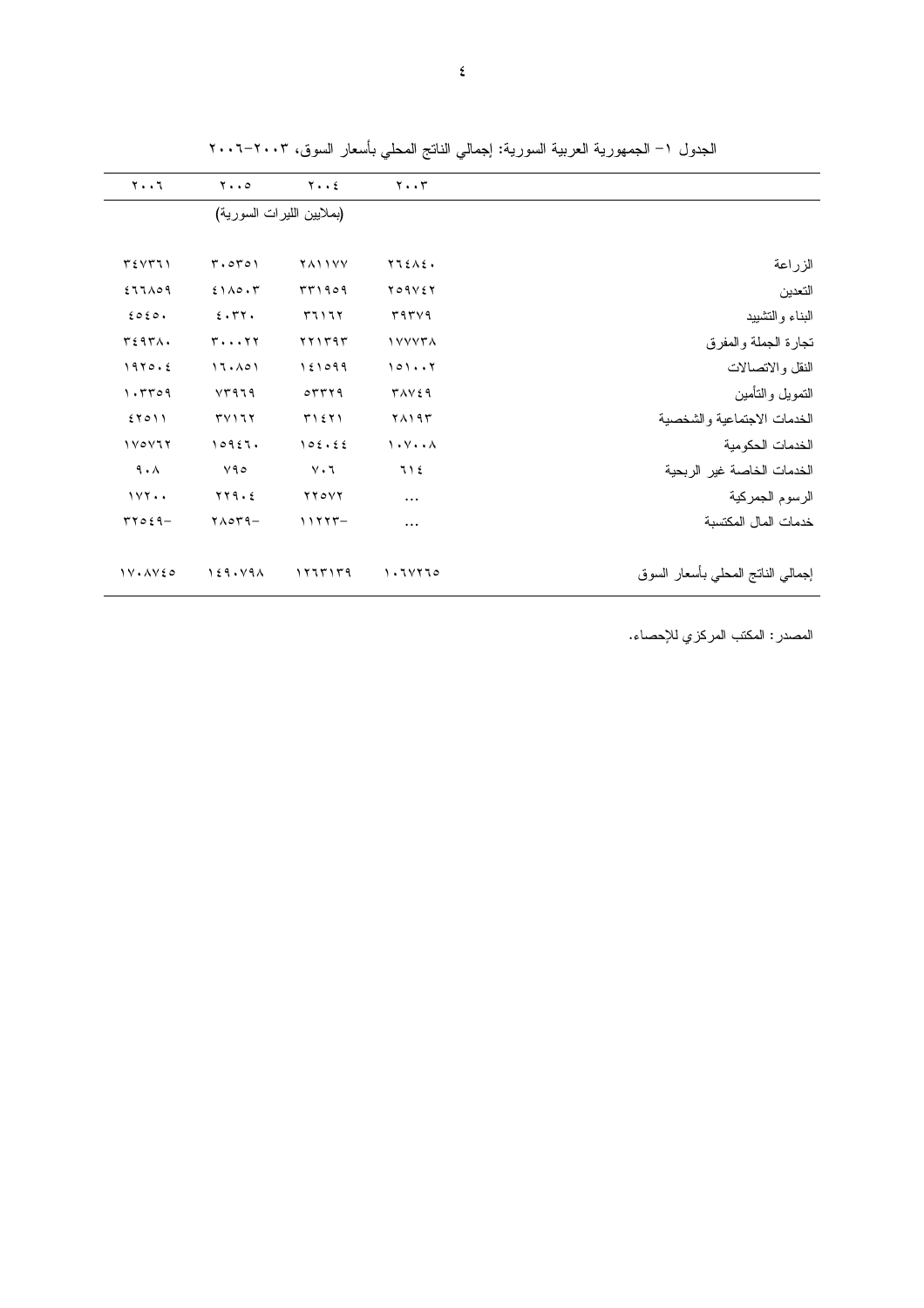|                                                            |                                     |                                 |                                     |                           | النقدير ات الأولية                               |
|------------------------------------------------------------|-------------------------------------|---------------------------------|-------------------------------------|---------------------------|--------------------------------------------------|
|                                                            | $\mathbf{Y} \cdot \cdot \mathbf{Y}$ | $Y \cdot \cdot 2$               | $\mathbf{Y} \cdot \cdot \mathbf{0}$ | $Y \cdot \cdot 7$         | $Y \cdot Y$                                      |
|                                                            |                                     |                                 |                                     |                           | (بمليارات الليرات السورية، ما لم يُذكر خلاف ذلك) |
| إجمالي الناتج المحلي بأسعار السوق (بأسعار ٢٠٠٠ الجارية)    | $\lambda$ .                         | $\lambda \cdot \lambda$         | 1150                                | 1195                      | 155                                              |
| إجمالي الناتج المحلي النفطي                                | ۲۱۰                                 | $Y \cdot Y$                     | $\Lambda$                           | $\frac{1}{2}$             | 17 <sub>A</sub>                                  |
| إجمالي الناتج المحلى غير النفطي                            | $\Lambda \cdot \tau$                | $\lambda \lambda$ ٤             | 90.                                 | 1.17                      | $\mathcal{N} \cdot \mathcal{N}$                  |
| إجمالي الناتج المحلى بأسعار السوق الجارية                  | 1.7V                                | 1117                            | 1591                                | 11.9                      | $Y \cdot Y$                                      |
| إجمالي الناتج المحلى النفطى                                | ٢٠.                                 | <b>YVV</b>                      | $\mathbf{r} \circ \mathbf{v}$       | $\epsilon \cdot \epsilon$ | $\mathsf{r}\wedge\mathsf{.}$                     |
| إجمالي الناتج المحلى غير النفطي                            | $\lambda$ $\lambda$ $\vee$          | 9 <sub>A</sub>                  | 1172                                | 15.0                      | 100 <sub>A</sub>                                 |
| إجمالي الناتج المحلي الاسمى (بمليارات الدولارات الأمريكية) | ۲۲                                  | ه ۲                             | ۲۹                                  | ع ۳                       | $5 \lambda$                                      |
|                                                            |                                     |                                 |                                     | (النغير %)                |                                                  |
| نمو إجمالي الناتج المحلي الحقيقي                           | $\cdots$                            | 7, 1                            | $\xi, \circ$                        | $\circ, \circ$            | 5, 7                                             |
| إجمالي الناتج المحلى النفطى                                | $\cdots$                            | $7,1-$                          | $\lambda, \lambda -$                | $V, \mathcal{V}$          | $\circ$ , $\cdot$ -                              |
| إجمالي الناتج المحلى غير النفطى                            | $\cdots$                            | $\mathcal{N} \cdot \mathcal{N}$ | $\vee, \circ$                       | ٦,٩                       | $\circ$ , $\wedge$                               |
| مخفض إجمالي الناتج المحلي                                  | $\cdots$                            | $\cdot$ .9                      | 17,9                                | ۹,۱                       | $\gamma$                                         |
| إجمالي الناتج المحلي النفطي                                |                                     | $\lambda, \circ$                | 59,1                                | ۱۹,۹                      | $Y \xi, I$                                       |
| إجمالي الناتج المحلى غير النفطي                            |                                     | $\mathbf{r}, \mathbf{r}$        | $V, \bullet$                        | V, V                      | $\lambda, \lambda$                               |

الجدول ٢– الجمهورية العربية السورية: الدخل القومي والأسعار، ٢٠٠٣–٢٠٠٧

المصادر : السلطات السورية؛ وتقديرات خبراء صندوق النقد الدولي.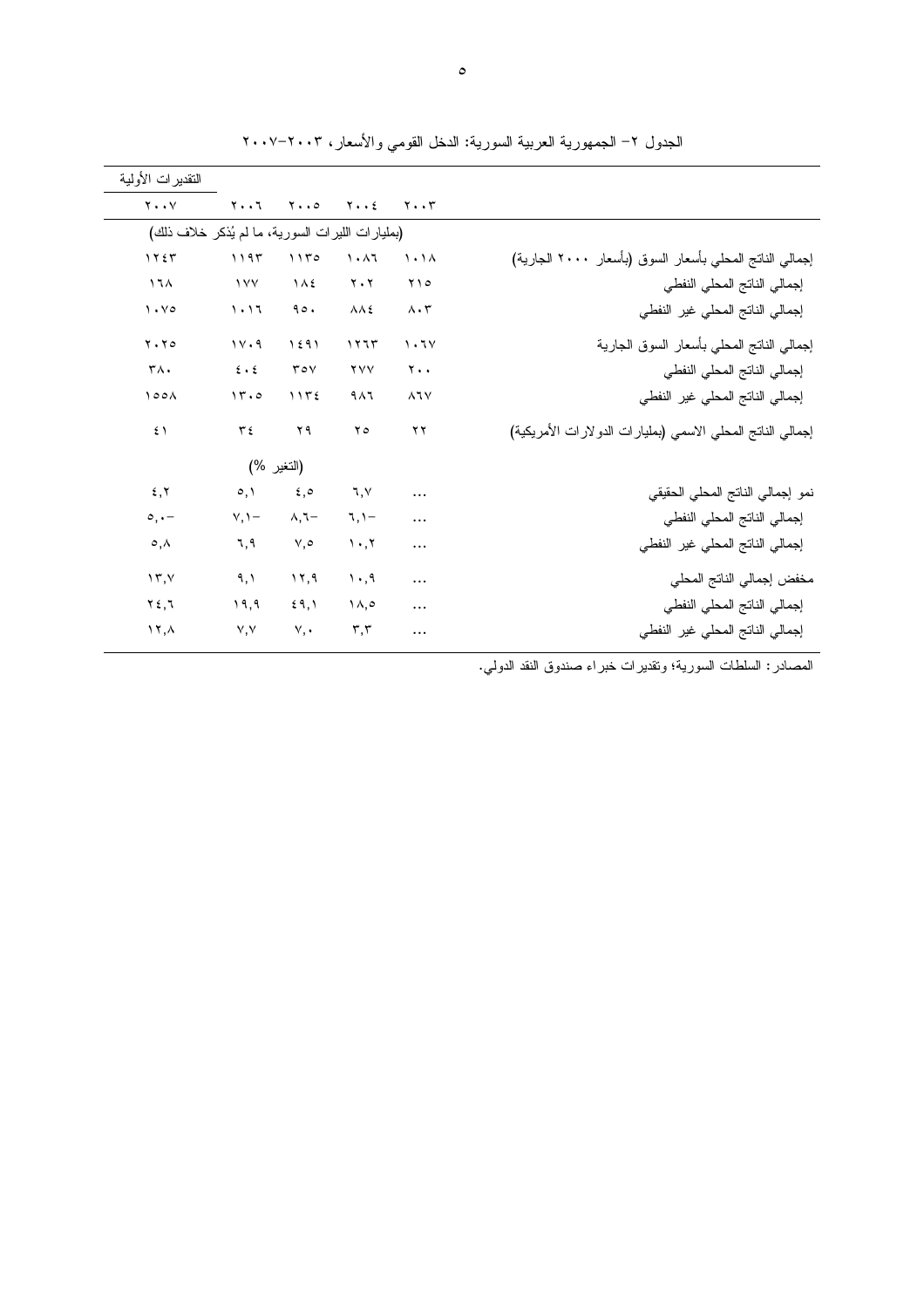| $\mathbf{Y} \bullet \bullet \mathbf{V}$        | $Y \cdot \cdot 7$                                 | $\mathbf{Y} \cdot \cdot \mathbf{0}$       | $Y \cdot \cdot 2$                              | $\mathbf{y} \cdot \mathbf{y}$                           |                                                          |
|------------------------------------------------|---------------------------------------------------|-------------------------------------------|------------------------------------------------|---------------------------------------------------------|----------------------------------------------------------|
|                                                |                                                   | (بملايين الأطنان المترية)                 |                                                |                                                         |                                                          |
| 19,5                                           | $\mathbf{Y} \cdot \mathbf{y}$                     | $Y \wedge, Y$                             | $\mathbf{Y}\mathbf{Y},\mathbf{Y}$              | $\mathbf{Y}\mathbf{Y}, \mathbf{Y}$                      | إنتاج النفط الخام                                        |
| ۹, ۱                                           | $\langle \cdot, \cdot \rangle$                    | ৭, ৷                                      | ٩,٠                                            | ۸,۹                                                     | الخام الثقيل                                             |
| $\mathcal{N}$                                  | ۹,۷                                               | $\lambda \lambda$                         | $\lambda$ {, $\lambda$                         | $\mathcal{Q}$ ,                                         | الخام الخفيف                                             |
|                                                | V, V                                              | 9,9                                       | $\lambda$ . $\lambda$                          | 11,7                                                    |                                                          |
| Y, Y<br>V, I                                   | $\lambda, \lambda$                                | $\mathcal{N} \cdot \mathcal{N}$           | 11,7                                           | $\lambda$ {, $\lambda$                                  | صافي صادرات النفط الخام<br>صادرات النفط الخام            |
|                                                |                                                   | $\epsilon, \cdot$                         |                                                |                                                         |                                                          |
| $\mathbf x$ , $\mathbf y$                      | $\mathbf{\mathfrak{c}}$ , $\mathbf{\mathfrak{c}}$ |                                           | $\mathbf{\hat{z}}$ , $\boldsymbol{\cdot}$      | $\mathbf{r},\mathbf{v}$                                 | الخام الثقيل                                             |
| $\mathbf{r}, \mathbf{t}$                       | $\xi, \lambda$                                    | ٦,٢                                       | $\vee, \vee$                                   | $\setminus \cdot , \circ$                               | الخام الخفيف                                             |
| $\boldsymbol{\cdot}$ , $\boldsymbol{\xi}$      | $\cdot$ , $\epsilon$                              | $\cdot$ , $\epsilon$                      | $\boldsymbol{\cdot}$ , $\vee$                  | $\mathbf{r},\cdot$                                      | واردات النفط الخام                                       |
| $\mathcal{N}, \mathcal{N}$                     | 11,7                                              | $\wedge$ , $\wedge$                       | 17,0                                           | $\lambda$                                               | الداخل في مصـافي التكرير                                 |
| $\circ, \wedge -$                              | $\xi, \Upsilon$                                   | $\tau, \epsilon$ -                        | $\gamma$ , $\tau-$                             | ۲,۸                                                     | صافي صادر ات النفط المكرر                                |
| 1, 71                                          | $\lambda$ , $\epsilon$                            | $\lambda$ , 9                             | Y, Y                                           | $\mathbf{\mathfrak{c}}$ , $\mathbf{\mathfrak{\lambda}}$ | صادرات المنتجات المكررة                                  |
| v,                                             | $\circ$ , $\circ$                                 | $\circ, \tau$                             | $\mathbf{r},\mathbf{r}$                        | ۲,٠                                                     | واردات المنتجات المكررة (بما في ذلك الغاز النفطي المسال) |
| $\mathcal{N}, \mathcal{N}$                     | $\lambda \circ \lambda$                           | $\lambda \xi, \gamma$                     | $\gamma$                                       | $\binom{1}{1}$                                          | الاستهلاك المحلى للمنتجات النفطية المكررة                |
| $, \circ$                                      | $\lambda, \xi$                                    | $\lambda, \lambda$                        | $\mathcal{N}, \mathcal{N}$                     | ١,٠                                                     | البنزين                                                  |
| $\boldsymbol{\cdot}$ , $\boldsymbol{\upgamma}$ | $\cdot$ , $\tau$                                  | $\cdot$ , $\cdot$                         | $\cdot$ , $\cdot$                              | $\cdot$ , $\cdot$                                       | الكير وسين                                               |
| V, I                                           | $V, \xi$                                          | $V, \bullet$                              | ٦,٥                                            | $\circ$ , $\circ$                                       | زيت الغاز                                                |
| $\circ, \vee$                                  | $\circ$ , $\mathsf{r}$                            | ٤,٧                                       | 2,7                                            | $\mathbf{r}$ , $\wedge$                                 | زيت الوقود (أساسا إنتاج الكهرباء)                        |
| $\cdot$ , $\cdot$                              | $\cdot$ , $\tau$                                  | $\cdot$ , $\vee$                          | $\cdot$ , $\cdot$                              | $\cdot$ , $\cdot$                                       | الأسفلت                                                  |
| $\boldsymbol{\cdot}$ , $\wedge$                | $\cdot, \wedge$                                   | $\cdot$ , $\wedge$                        | $\cdot$ , $\vee$                               | $\cdot$ , $\vee$                                        | الغاز النفطي المسال                                      |
| $\cdot$ , $\wedge$                             | $\cdot$ , $\lambda$                               | $\cdot, \cdot$                            | $\cdot$ , $\lambda$                            | $\cdot$ , $\tau$                                        | منتجات أخرى                                              |
| ٥, ١                                           | $\boldsymbol{\cdot}$ , $\wedge$                   | $\cdot, \circ$                            | $\boldsymbol{\cdot}$ , $\boldsymbol{\upgamma}$ | $1, 9-$                                                 | الخسائر في التكرير والتغير في المخزونات                  |
|                                                |                                                   | (بألاف البراميل بوميا)                    |                                                |                                                         |                                                          |
| $\mathbf{r}\wedge\mathbf{r},\mathbf{r}$        | $5 \cdot \cdot 7$                                 | 55,                                       | 277.                                           | E VV, E                                                 | إنتاج النفط الخام                                        |
| 197,1                                          | 199,9                                             | $\lambda \wedge \tau$ ,.                  | 11, 4                                          | $\lambda$ $\lambda$ , $\lambda$                         | الخام الثقيل                                             |
| $\lambda \lambda, \tau$                        | $\mathbf{Y} \cdot \cdot \mathbf{y}$               | $\mathbf{Y} \xi \wedge, \cdot$            | Y9Y,                                           | $\mathbf{r} \cdot \mathbf{v}, \mathbf{v}$               | الخام الخفيف                                             |
| $\lambda \xi$ ,0                               | 101,7                                             | 194,7                                     | $Y \setminus Y, Y$                             | $\mathbf{Y} \mathbf{Y} \mathbf{I}$ , $\cdot$            | صافي صادرات النفط الخام                                  |
| 107,7                                          | 17.7                                              | $\mathbf{Y} \cdot \mathbf{0}$ , 0         | $\gamma \gamma \gamma, \epsilon$               | $Y \wedge 7$ ,                                          | صادرات النفط الخام                                       |
| $\Lambda \circ, \tilde{\tau}$                  | ۷٥,٦                                              | Y7, Y                                     | ۷٦,۷                                           | $v\cdot$ , $\cdot$                                      | الخام الثقيل                                             |
| ٦٧,٩                                           | $\lambda \xi, \forall$                            | $\lambda$ $\lambda$ , $\lambda$           | $\mathcal{N} \circ \cdot \cdot \mathcal{N}$    | $Y$ $\setminus$ $\setminus$                             | الخام الخفيف                                             |
| ۸,٦                                            | $\land, \lor$                                     | $\wedge,\curlyvee$                        | $\gamma$ , $\gamma$                            | $1 \cdot$ , $\cdot$                                     | واردات النفط الخام                                       |
| $117,7-$                                       | $\wedge \wedge$ , 9 -                             | $7Y, Y-$                                  | $\mathbf{y}$                                   | 07,0                                                    | صافي صادرات المنتجات المكررة                             |
| $Y \xi, \xi$                                   | <u>۲۷,۷</u>                                       | $\mathbf{r}$ ٩,٠                          | $\epsilon \cdot 0$                             | ۹٦,٩                                                    | صادرات النتجات المكررة                                   |
| $\lambda \xi$ $\lambda$ , $\gamma$             | $\mathcal{N} \cdot \mathcal{A}, \mathcal{R}$      | $\mathcal{N}\cdot\mathcal{N},\mathcal{N}$ | ٦٧,١                                           | $\mathbf{\hat{z}}$ . , $\mathbf{\hat{z}}$               | واردات المنتجات المكررة                                  |

الجدول ٣– الجمهورية العربية السورية: إنتاج واستهلاك وتجارة النفط الخام والمنتجات البترولية، ٢٠٠٣–٢٠٠٧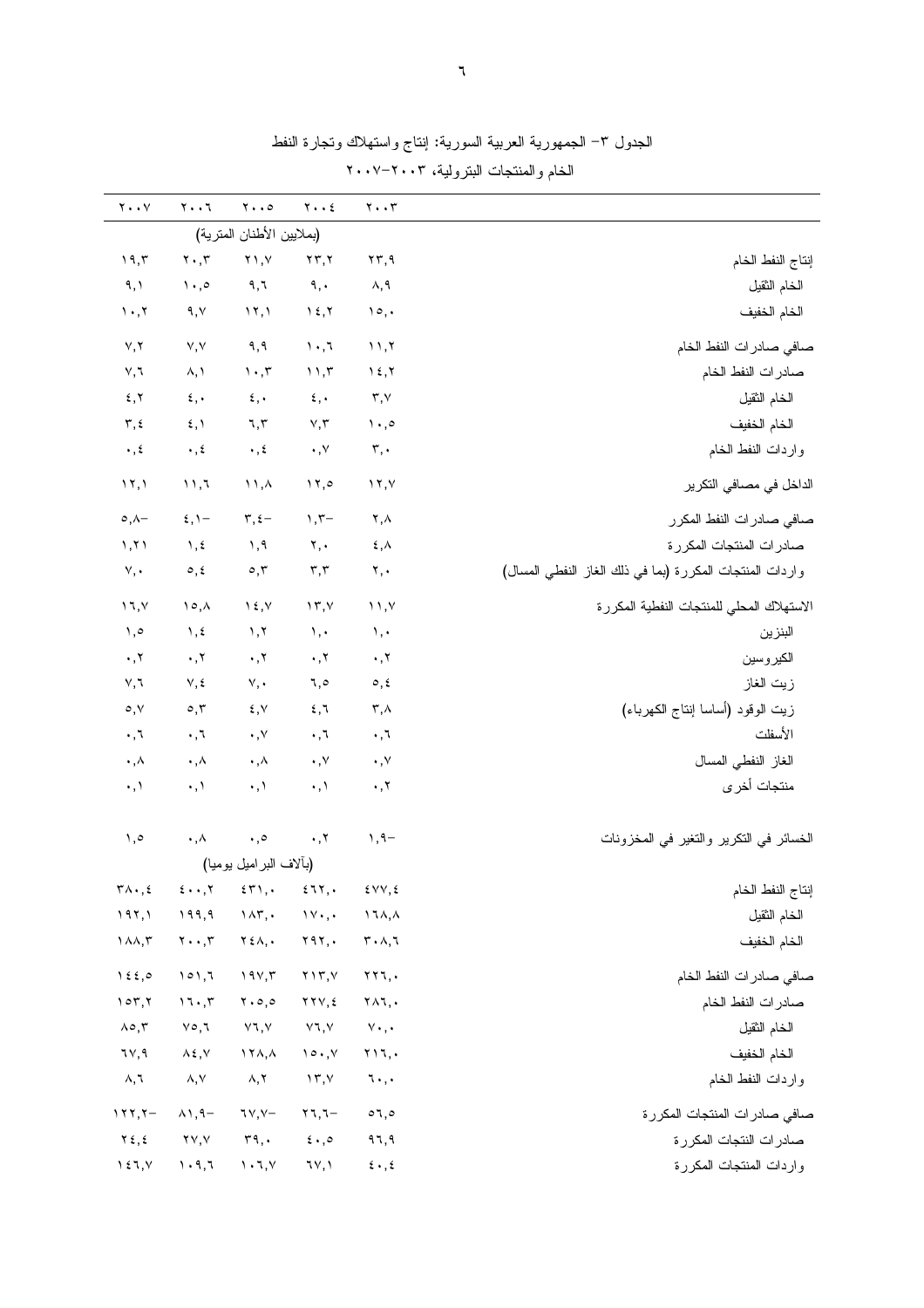|                                   | (النغير %)                  |                                                                                                                                                                                                                                                                                                                                                                                                                                                                            |             |                                            |                    |  |  |  |
|-----------------------------------|-----------------------------|----------------------------------------------------------------------------------------------------------------------------------------------------------------------------------------------------------------------------------------------------------------------------------------------------------------------------------------------------------------------------------------------------------------------------------------------------------------------------|-------------|--------------------------------------------|--------------------|--|--|--|
| بند للتذكر ة:                     |                             |                                                                                                                                                                                                                                                                                                                                                                                                                                                                            |             |                                            |                    |  |  |  |
| الإنتاج السنوي للنفط              | $\mathsf{r}$ , $\wedge$ $-$ |                                                                                                                                                                                                                                                                                                                                                                                                                                                                            | — ۳,۲ – ۳,۲ | $\circ, \cdot$ $\qquad \qquad \vee, \cdot$ |                    |  |  |  |
| صادرات النفط والمنتجات البتر ولية |                             | $\lambda_{1} \cdot - \qquad \gamma \cdot q_{1} \cdot q_{2} \qquad \gamma \cdot q_{1} \cdot \gamma_{2} \cdot q_{2} \cdot q_{3} \cdot q_{4} \cdot q_{5} \cdot q_{6} \cdot q_{7} \cdot q_{8} \cdot q_{9} \cdot q_{1} \cdot q_{1} \cdot q_{1} \cdot q_{2} \cdot q_{3} \cdot q_{4} \cdot q_{5} \cdot q_{6} \cdot q_{7} \cdot q_{8} \cdot q_{9} \cdot q_{1} \cdot q_{1} \cdot q_{1} \cdot q_{1} \cdot q_{1} \cdot q_{1} \cdot q_{1} \cdot q_{1} \cdot q_{1} \cdot q_{1} \cdot q$ |             | –۳.۲۲                                      | $\lambda$ . Y-     |  |  |  |
| واردات النفط والمنتجات البنرولية  |                             | $\begin{bmatrix} 1 & 1 & 0 \\ 0 & 1 & 1 \end{bmatrix}$                                                                                                                                                                                                                                                                                                                                                                                                                     | 55.7        | $\mathsf{Y}$ , $\wedge$                    | <u>۲۷.۱</u>        |  |  |  |
| الاستهلاك المحلي                  |                             | $V, Y \qquad 17,0 \qquad 11$                                                                                                                                                                                                                                                                                                                                                                                                                                               |             | л, .                                       | $\circ$ , $\wedge$ |  |  |  |

المصادر : وزارة النفط؛ ومكتب تسويق النفط؛ وتقديرات خبراء صندوق النقد الدولي.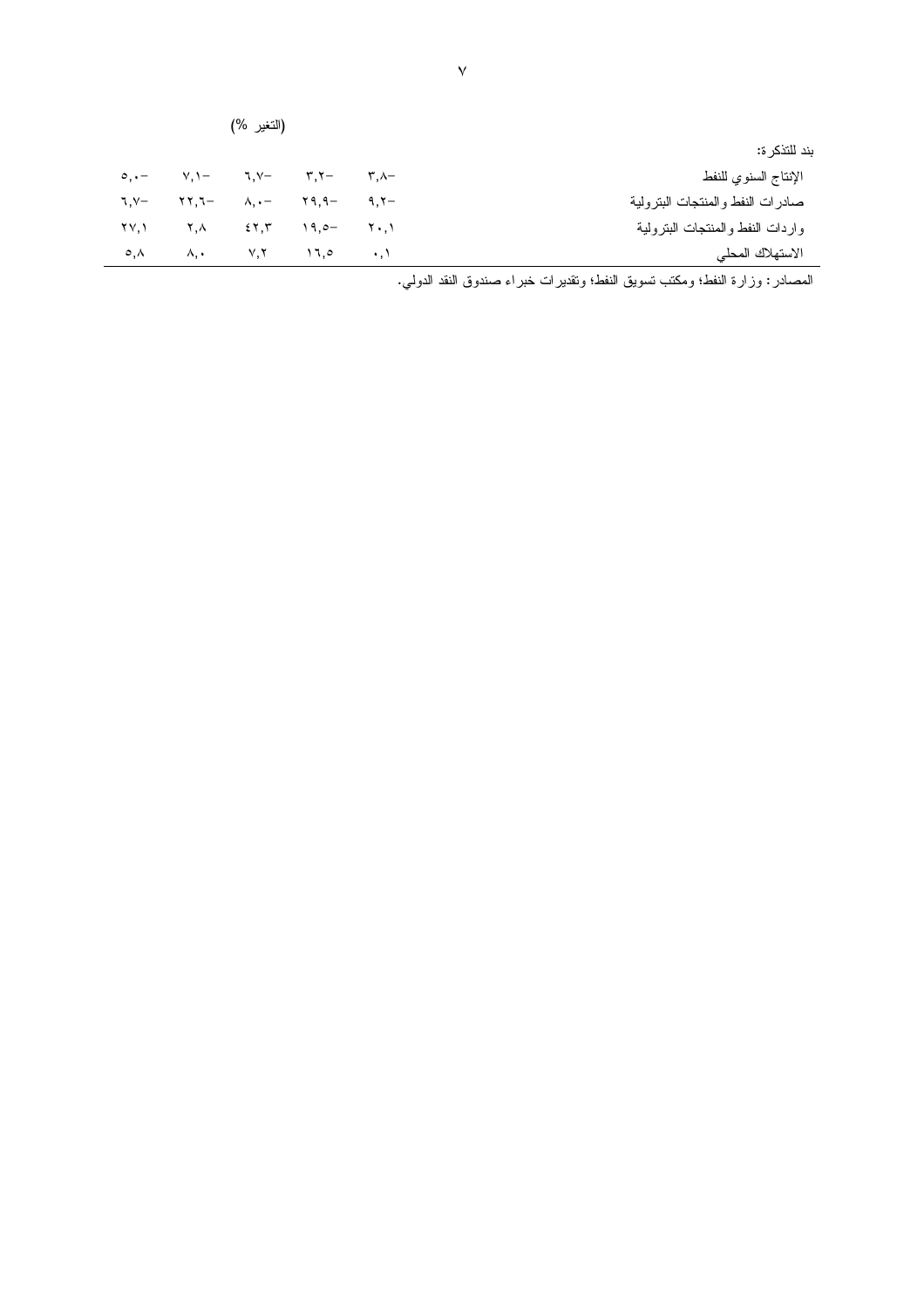| $\mathbf{y} \cdot \mathbf{y}$                       | $\mathbf{y} \cdot \mathbf{y}$       | $\mathbf{y} \cdot \mathbf{z}$            | $Y \cdot Y$                              | $\mathbf{y} \cdot \mathbf{y}$      |                                                                 |
|-----------------------------------------------------|-------------------------------------|------------------------------------------|------------------------------------------|------------------------------------|-----------------------------------------------------------------|
|                                                     |                                     | (بالدو لار الأمريكي للبرميل)             |                                          |                                    |                                                                 |
| $Y \setminus \Lambda$                               | 75.7                                | $\circ \tau, \epsilon$                   | $\mathsf{r}\vee,\mathsf{v}\mathsf{r}$    | $\uparrow \wedge, \wedge \uparrow$ | سعر سلة النفط الخام التمثيلية /١                                |
| $\cdot$ , $\tau$                                    | $\mathbf{y} \cdot \mathbf{z}$       | 51,7                                     | $\mathbf{r} \cdot \mathbf{,} \mathbf{v}$ | $\lambda \circ \lambda$            | النغير %                                                        |
|                                                     |                                     |                                          |                                          |                                    | سعر النفط الخام السوري                                          |
| ۱۱,۰                                                | $\circ$ $\mathbf{v}, \mathbf{r}$    | 51,7                                     | ۲۸,٦                                     | $Y \xi, Y$                         | الثقيل                                                          |
| $\vee \cdot, \circ$                                 | 75, 7                               | $\circ$ $\mathbf{y}, \mathbf{y}$         | $r \circ \Lambda$                        | $\mathsf{Y}\mathsf{Y}, \mathsf{Y}$ | الخفيف                                                          |
| 70,7                                                | $\circ$ $\vee$ , 9                  | ٤٨,٣                                     | $\tau\tau, \epsilon$                     | ۲٦,٩                               | المتوسط المرجح                                                  |
|                                                     |                                     | (بالليرة السورية للطن المنري)            |                                          |                                    |                                                                 |
|                                                     |                                     |                                          |                                          |                                    | أسعار نجزئة المنتجات البنرولية المحلية                          |
| 5.07.                                               | 5.07.                               | rr91.                                    | rr91.                                    | rr91.                              | بنزين بنسبة أوكتين عالية                                        |
| ۳۹۹۳۱                                               | ۳۹۹۳۱                               | $TY \xi Y \xi$                           | 5755                                     | 5755                               | بنزين عادي                                                      |
| 5.771                                               | 2.177                               | ۳۲٦٦٧                                    | rr777                                    | 57777                              | بنزين متوسط                                                     |
| <b>YA124</b>                                        | <b>TAIEA</b>                        | <b>YA12A</b>                             | <b>YA124</b>                             | ١٩٢٦٩                              | كيروسين                                                         |
| $\lambda V \cdot Y$                                 | $\Lambda V \cdot Y$                 | $\lambda V \cdot Y$                      | $\Lambda$ $\vee$ $\cdot$ $\Upsilon$      | $\lambda V \cdot Y$                | زيت الغاز                                                       |
| 759.                                                | 759.                                | 779.                                     | 7٣٩.                                     | 15.5                               | زيت الوقود (النوع ٣)                                            |
| ۱۱۹۱                                                | 1191                                | ۱۱۹۱                                     | 1191                                     | $\cdots$                           | أسفلت                                                           |
| YYYY.                                               | YYYY.                               | YYYY.                                    | YVYV.                                    | $\cdots$                           | غاز نفطي مسال                                                   |
| 09201                                               | 09201                               | 09201                                    | 09201                                    | $\cdots$                           | منتجات أخر ي                                                    |
|                                                     |                                     |                                          |                                          |                                    | أسعار دولية لمنتجات بنرولية مختارة مقيَّمة بسعر الموازنة الرسمى |
| $T\Lambda V \cdot \Lambda$                          | ۳٤٩٩٢                               | Y9.22                                    | 190A                                     | ۱۳۳۳۰                              | بنزين بنسبة أوكتين عالية                                        |
| $\mathsf{r}_{\mathsf{A}\mathsf{V}}\cdot\mathsf{A}$  | ۳٤٩٩٢                               | Y9.22                                    | 190A                                     | 17770                              | بنزين عادي                                                      |
| 5777.                                               | TT121                               | $\mathbf{Y} \mathbf{V} \circ \mathbf{A}$ | $1 \wedge 0 \leq \wedge$                 | 111.7                              | كيروسين                                                         |
| $T1\wedge5T$                                        | <b>YAYAJ</b>                        | $Y \rightarrow \bullet \bullet \bullet$  | $1 Y \wedge 0 1$                         | 11727                              | زيت الغاز                                                       |
| 17400                                               | 11577                               | 1110.                                    | $VT$ ) $\xi$                             | 7870                               | زيت الوقود (النوع ٣)                                            |
| ۱٦٣٩٥                                               | <b>۱٤۸۲۱</b>                        |                                          | غیر مناح غیر مناح ۱۳۸۰۰                  |                                    | اسفلت                                                           |
| $\mathbf{r} \cdot \mathbf{t} \mathbf{1} \mathbf{A}$ | $\gamma \vee \circ \xi \curlyvee$   |                                          | غیر متاح غیر متاح ۲۳۹۰۰                  |                                    | غاز نفطي مسال                                                   |
| 71 Y 1 9                                            | 00195                               |                                          | غیر متاح غیر متاح ۳۸۷۰۰                  |                                    | منتجات أخرى                                                     |
|                                                     |                                     |                                          |                                          |                                    | نسبة الأسعار المحلية إلى الأسعار الدولية (%)                    |
| $\cdot$ ۳                                           | $\bigwedge$ $\bigwedge$ $\bigwedge$ | 117                                      | 177                                      | $Y \xi Y$                          | بنزين عادي                                                      |
| $\vee\vee$                                          | $\wedge \circ$                      | $\mathcal{N}\cdot\mathcal{N}$            | 101                                      | ۱۰۸                                | كيروسين                                                         |
| ۲٧                                                  | $\mathbf{r}$ .                      | $\mathbf{r}\mathbf{r}$                   | ٤٩                                       | ٧٤                                 | زيت الغاز                                                       |
| ٤٦                                                  | $\circ$                             | $\circ \vee$                             | $\lambda\mathrm{V}$                      | ۲۱                                 | زيت الوقود (النوع ٣)                                            |
| ۲۱٦                                                 | $\sqrt{6}$                          | $\lambda \xi$                            | ٦٧                                       | $\lambda$                          | صافي الدعم على سعر المنتجات البترولية (بملايين الليرات السورية) |
| $\mathbf Y$                                         | $\vee$                              | ٤                                        | $\lambda$                                | ۱۹                                 | الضريبة على البنزين                                             |
| ۲۱۸                                                 | $\lambda$                           | $\frac{1}{2}$                            | ۸١                                       | $\tau$ y                           | الدعم على المنتجات المدعمة                                      |

الجدول ٤– الجمهورية العربية السورية: أسعار منتجات نفطية مختارة، ٢٠٠٣–٢٠٠٧

المصادر: وزارة النفط والموارد المعدنية؛ ونشرة Oil Market Intelligence؛ وتقديرات خبراء صندوق النقد الدولي.

/١ منوسط بسيط لأسعار برنت، ودبي، ووسْت نكساس إنترميدييت الفورية يعكس الصادرات العالمية للنفط الخام الخفيف والمتوسط والثقيل.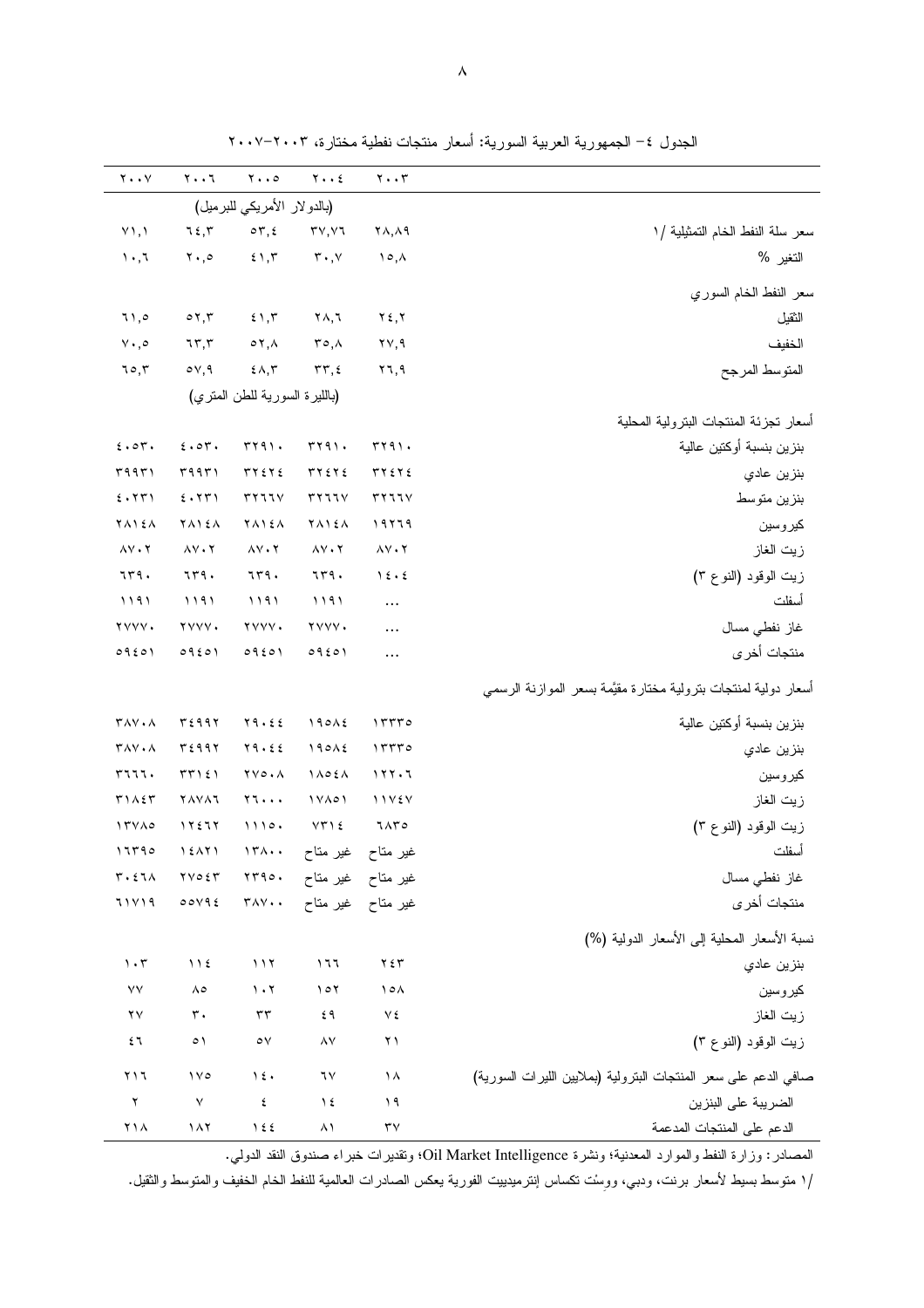|                       | $\mathbf{y} \cdot \cdot \mathbf{r}$       | $Y \cdot Y$                                    | $\mathbf{y} \cdot \cdot \mathbf{0}$     | $\mathbf{y} \cdot \cdot \mathbf{y}$ | $\mathbf{Y} \bullet \bullet \mathbf{V}$      |
|-----------------------|-------------------------------------------|------------------------------------------------|-----------------------------------------|-------------------------------------|----------------------------------------------|
| الحبوب                |                                           |                                                |                                         |                                     |                                              |
| القمح                 |                                           |                                                |                                         |                                     |                                              |
| الإنتاج               | 2917,9                                    | 5971,0                                         | 511A, V                                 | 207V,2                              | $\epsilon \cdot \epsilon \setminus \epsilon$ |
| المساحة               | 1197,                                     | 1111,7                                         | $\lambda$ 9 $\cdot$ $\tau$ , $\lambda$  | $\lambda$                           | $\cdots$                                     |
| الغلة                 | ۲,۷                                       | ۲,۷                                            | ۲, ٤                                    | ۲,٤                                 | $\ldots$                                     |
| الشعير                |                                           |                                                |                                         |                                     |                                              |
| الإنتاج               | $\langle \cdot \vee \rangle$              | $\mathcal{N} \cdot \mathcal{N}, \cdot$         | $VUV, \xi$                              | $\circ$ YV, $\prime$                | $\forall \lambda \xi, \cdot$                 |
| المساحة               | 1707,7                                    | $\mathcal{N}(\cdot, \mathcal{N})$              | 1771,1                                  | 119.0                               | $\cdots$                                     |
| الغلة                 | $\cdot$ , 9                               | $\cdot$ , 9                                    | $\cdot$ ,0                              | $\cdot$ , $\epsilon$                | $\cdots$                                     |
| الدخن (الذرة البيضاء) |                                           |                                                |                                         |                                     |                                              |
| الإنتاج               | 5,7                                       | ه, ٤                                           | $\mathsf{r}, \mathsf{q}$                | $\mathbf{r},\mathbf{r}$             | $\cdots$                                     |
| المساحة               | $\circ, \circ$                            | $\mathfrak{c}$ , $\mathfrak{h}$                | 5,7                                     | ۳,۹                                 | $\cdots$                                     |
| الغلة                 | $\cdot$ , $\wedge$                        | $\lambda$ ,                                    | $\cdot$ , 9                             | $\cdot$ , $\wedge$                  | $\ldots$                                     |
| الذرة الصفراء         |                                           |                                                |                                         |                                     |                                              |
| الإنتاج               | $\gamma \gamma \gamma$ , $\gamma$         | 10A,9                                          | $\lambda V, Y$                          | $\gamma$ ,                          | 1YY,                                         |
| المساحة               | ٦٢,٠                                      | $\epsilon \circ, r$                            | $\circ$ ),.                             | $\circ$ 7,0                         | $\cdots$                                     |
| الغلة                 | $\mathbf{r},\mathbf{v}$                   | $r, \circ$                                     | r, r                                    | $\mathsf{r},\mathsf{v}$             | $\ldots$                                     |
| المحاصيل الصناعية     |                                           |                                                |                                         |                                     |                                              |
| القطن (المحبوب)       |                                           |                                                |                                         |                                     |                                              |
| الإنتاج               | $\lambda$ ) $\lambda$                     | ٦٨٥,٧                                          | $\cdot$ $\cdot$ $\cdot$                 | $\cdot$ $\cdot$ $\cdot$             | $Y \cup \Lambda$ ,                           |
| المساحة               | $\mathbf{Y} \cdot \mathbf{0}, \mathbf{t}$ | $Y \cap o, I$                                  | $\gamma \gamma \gamma, \gamma$          | $\gamma \gamma \epsilon, \gamma$    | $\ldots$                                     |
| الغلة                 | ۳,۹                                       | ۳,۲                                            | $\epsilon$ , $\tau$                     | $\epsilon$ , $\epsilon$             | $\ldots$                                     |
| الشوندر السكري        |                                           |                                                |                                         |                                     |                                              |
| الإنتاج               | 11.0,7                                    | $\gamma$ { $\tau$ $\gamma$ , 9                 | 1.97,7                                  | 1111,7                              | ۱۳٦٦                                         |
| المساحة               | ۲۸,۲                                      | $\mathbf{r}$ ۲,٦                               | ۲٥,۹                                    | $\mathsf{Y}\mathsf{Y},\mathsf{o}$   | $\ldots$                                     |
| الغلة                 | 57, 10                                    | $\mathfrak{z}$ $\mathfrak{z}$ , $\mathfrak{y}$ | 57,1                                    | $\xi$ $\xi$ , $\eta$                | $\ldots$                                     |
| النبغ                 |                                           |                                                |                                         |                                     |                                              |
| الإنتاج               | ۲٤,٨                                      | $Y \xi, \mathcal{Y}$                           | $\mathsf{Y}\wedge,\wedge$               | $\gamma \tau, \epsilon$             | $\cdots$                                     |
| المساحة               | 17,7                                      | $\lambda \circ \lambda$                        | $\backslash$ 1, $\backslash$            | $\mathbf{Y}$ ,.                     | $\cdots$                                     |
| الغلة                 | $\lambda, \circ$                          | $\lambda, \circ$                               | $, \vee$                                | $\lambda$ , $\lambda$               | $\cdots$                                     |
| الثمار                |                                           |                                                |                                         |                                     |                                              |
| الزيتون               |                                           |                                                |                                         |                                     |                                              |
| الإنتاج               | 001,7                                     | 119.7                                          | 717,7                                   | 1.71,7                              | 590,                                         |
| المساحة               | $\circ$ ) $\lor$                          | 072,9                                          | $0 \leq \xi, V$                         | $\circ \tau \wedge, \epsilon$       | $\cdots$                                     |
| الغلة                 | $\lambda$ , $\lambda$                     | $\mathbf{Y}, \mathbf{Y}$                       | $\lambda$ , $\lambda$                   | , 9                                 | $\cdots$                                     |
| العنب                 |                                           |                                                |                                         |                                     |                                              |
| الإنتاج               | $\mathbf{r}\cdot\mathbf{v},\mathbf{r}$    | rr7, V                                         | $\mathbf{r}\cdot \mathbf{v},\mathbf{r}$ | $Y \xi Y, V$                        | $\cdots$                                     |

الجدول ٥– الجمهورية العربية السورية: إنتاج المحاصيل الزراعية ومساحات زراعتها وغلتها، ٢٠٠٣–٢٠٠٧ الإنزاح رألاف الأطنان؛ والمساحة رألافه لامكنارات؛ والغافر الأطنان في المكنار المراجز)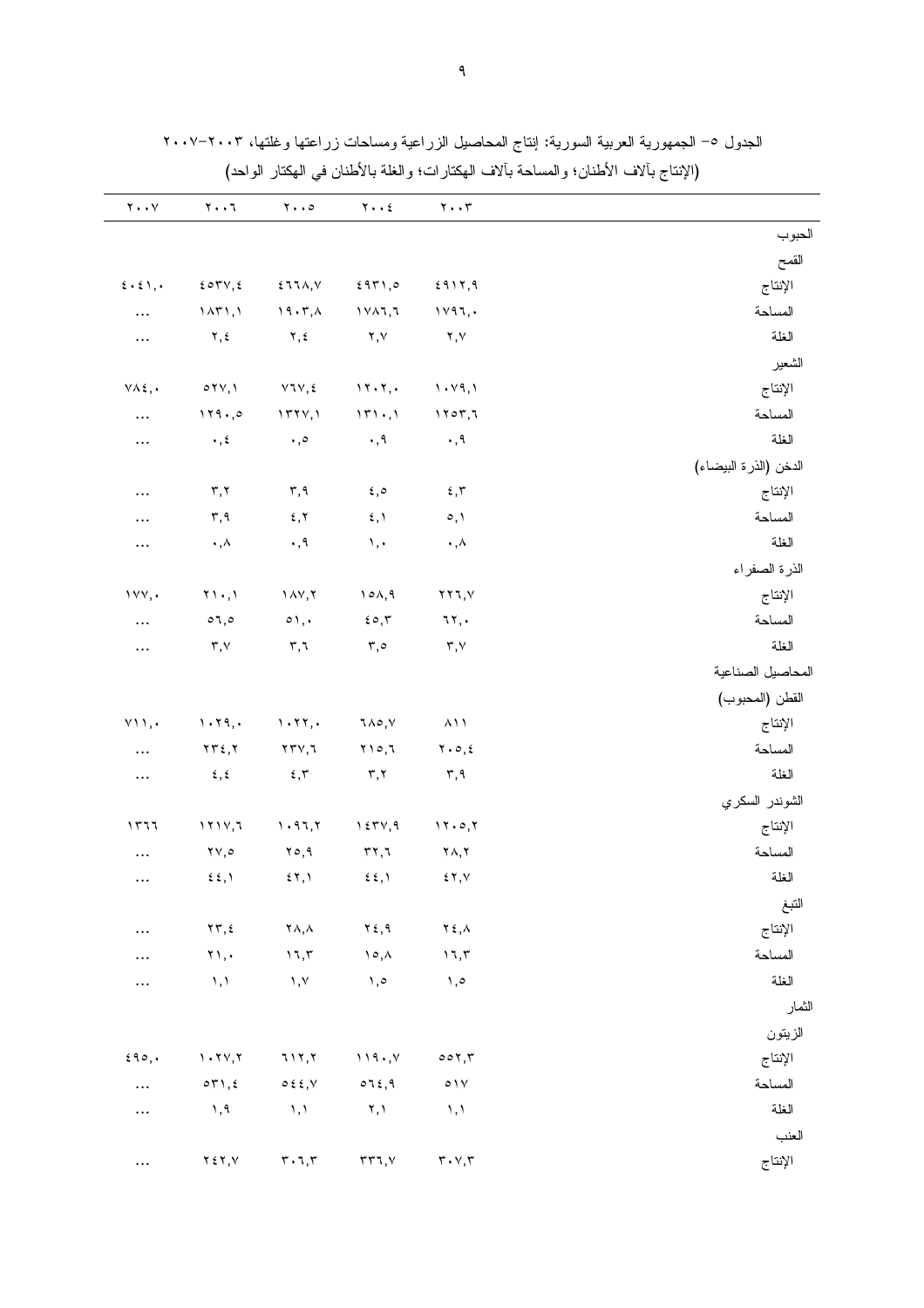| $\cdots$        | $\circ$ ), $\mathsf{r}$      | $0\,$ .                 | $\circ \circ \vee$      | $\circ$          | المساحة       |
|-----------------|------------------------------|-------------------------|-------------------------|------------------|---------------|
| $\cdots$        | ٤,٧                          | $\circ,$                | ٦,٠                     | $\circ, \circ$   | الغلة         |
|                 |                              |                         |                         |                  | البقول الجافة |
|                 |                              |                         |                         |                  | العدس         |
| $\cdot$ $\cdot$ | $\gamma \circ \gamma$        | 107,7                   | $\lambda \cdot \lambda$ | $17\lambda, \xi$ | الإنتاج       |
| $\cdots$        | $\gamma \tau \vee, \epsilon$ | $\lambda$ { $\lambda$ } | 10.                     | ۱۳۸,۸            | المساحة       |
| $\cdots$        | $\cdot$ , 9                  | $\lambda$ , $\cdot$     | $\lambda, \lambda$      | ١,٢              | الغلة         |
|                 |                              |                         |                         |                  |               |

المصادر: المكتب المركزي للإحصاء؛ ووزارة الزراعة.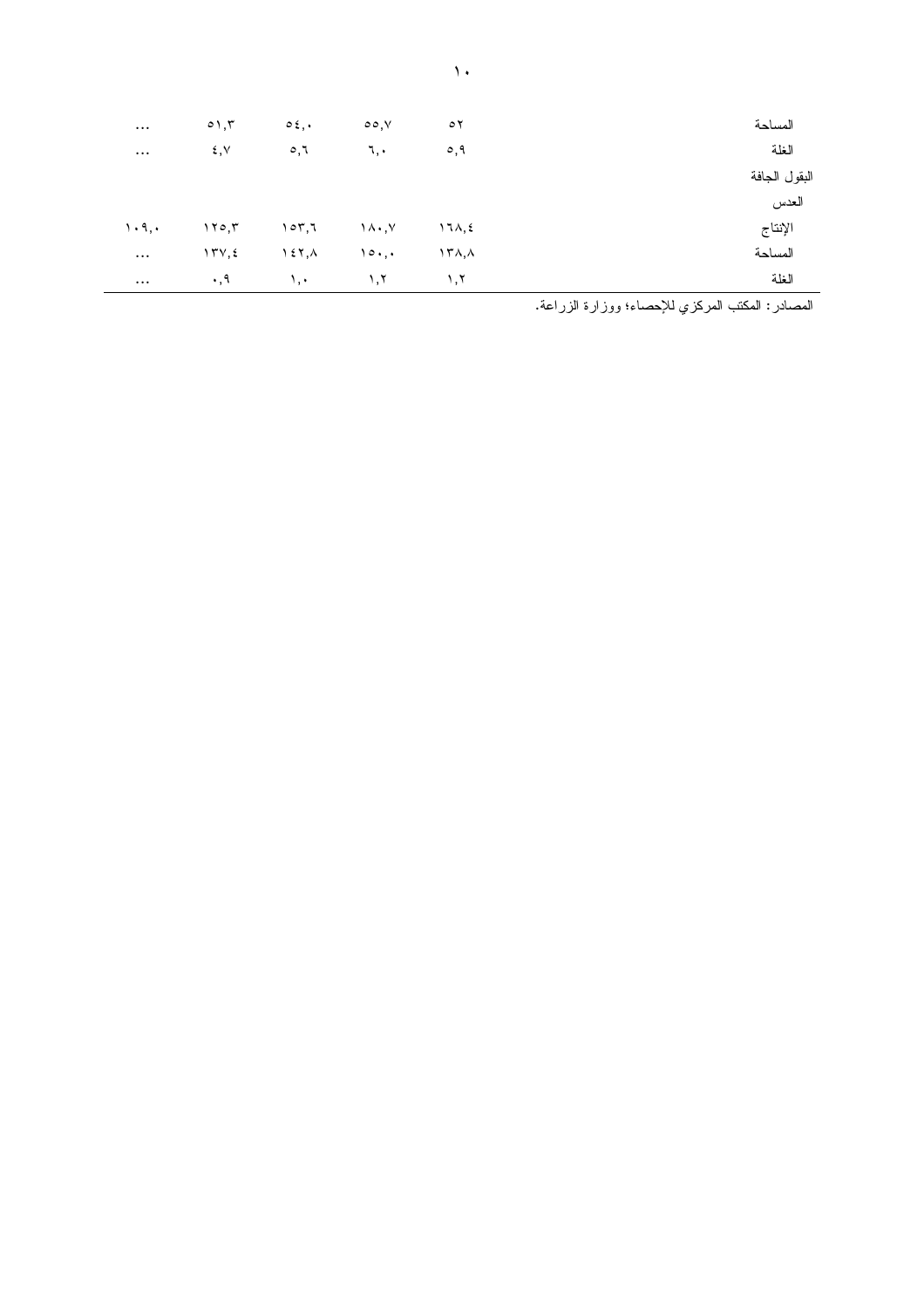|                         |                               |                   | (بألاف الأمتار المربعة)       |                                                                                                                 |
|-------------------------|-------------------------------|-------------------|-------------------------------|-----------------------------------------------------------------------------------------------------------------|
| ۲۰۰٦                    | $\mathbf{y} \cdot \mathbf{0}$ | $Y \cdot \cdot 2$ | $\mathbf{y} \cdot \mathbf{y}$ |                                                                                                                 |
| 5009                    | <b>YVAJ</b>                   | 771.              | 15V0                          | غير السكنية                                                                                                     |
| $\lambda\lambda\lambda$ | 905                           | ٦٧٧               | $\circ \circ \vee$            | التجارية                                                                                                        |
| 1772                    | $\lambda$ . $\lambda$         | $V \wedge \circ$  | 51 <sub>A</sub>               | الصناعية                                                                                                        |
| 9.4                     | V٤٤                           | V٤Λ               | $\circ \cdot \cdot$           | أخرى                                                                                                            |
| 1111                    | 170A                          | 9557              | 0101                          | السكنية                                                                                                         |
| 10157                   | 1774.                         | 11557             | 77 Y 7                        | المجموع                                                                                                         |
|                         |                               |                   |                               | the contract of the contract of the contract of the contract of the contract of the contract of the contract of |

الجدول ٦– الجمهورية العربية السورية: نشاط البناء، ٢٠٠٣–٢٠٠٦ /١

المصدر : المكتب المركزي للإحصاء.

/١ المباني المرخصة فقط.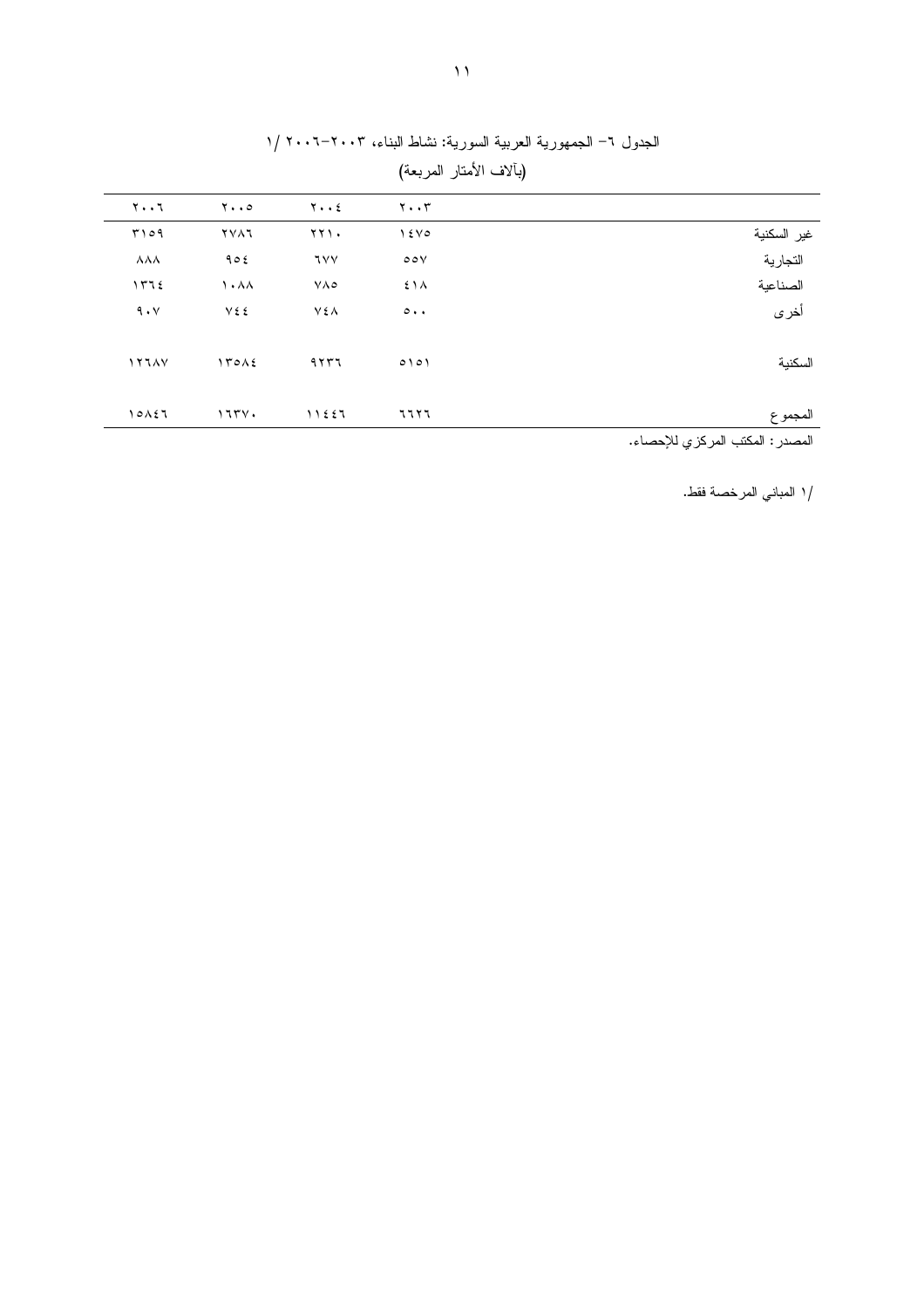|  |  | الجدول ٧– الجمهورية العربية السورية: نطورات سوق العمل، ٢٠٠٣–٢٠٠٦ |
|--|--|------------------------------------------------------------------|
|--|--|------------------------------------------------------------------|

(بالآلاف، ما لم يُذكر غير ذلك)

|                                                    | $\mathbf{y} \cdot \mathbf{y}$    | $Y \cdot \cdot 2$                 | $\mathbf{y} \cdot \cdot \mathbf{0}$                                      | $\mathbf{y} \cdot \mathbf{y}$                                 |
|----------------------------------------------------|----------------------------------|-----------------------------------|--------------------------------------------------------------------------|---------------------------------------------------------------|
| عدد السكان                                         | $1 \vee \circ \circ \cdot$       | 1794.                             | 1ATO1                                                                    | 11921                                                         |
| عدد السكان في سن العمل (١٥+)                       | $\lambda$ . ۳٦٦                  | $\lambda \cdot 9 \lambda \lambda$ | 11779                                                                    | ۱۱۶۹۱                                                         |
| ذكور                                               | $0 \times 00$                    | 0010                              | 091.                                                                     | 7770                                                          |
| إناث                                               | 0111                             | 0.504                             | 0519                                                                     | 0.517                                                         |
| القوى العاملة                                      | $\circ \cdot \vee \tau$          | 29.1                              | $0 \setminus \cdot \gamma$                                               | $\circ \tau \circ \tau$                                       |
| ذكور                                               | 5.01                             | 5919                              | $5 \times 0 \times$                                                      | 202.                                                          |
| إناث                                               | 1.77                             | $9 \wedge 9$                      | ٨٥.                                                                      | $\Lambda \cdot \Upsilon$                                      |
| نوظيف العمالة                                      | 2072                             | 55.7                              | 2792                                                                     | $2\lambda$ 99                                                 |
| ذكور                                               | $\mathsf{r}\mathsf{v}\mathsf{r}$ | ro.A                              | $\boldsymbol{\xi}\boldsymbol{\cdot}\boldsymbol{\lambda}\boldsymbol{\xi}$ | $5 Y \wedge 7$                                                |
| إناث                                               | VVT                              | $Y$ 9 $\xi$                       | ٦٨.                                                                      | 715                                                           |
| أرباب العمل                                        | $r$ ۹.                           | $\tau\mathbf{v}$ .                | ۳۹۹                                                                      | ٤٥٨                                                           |
| أصحاب عمل حر                                       | 1111                             | 117.                              | 1111                                                                     | 111.                                                          |
| يتقاضون أجورا                                      | $YY \cdot Y$                     | $Y \cdot 9\xi$                    | $Y \cup \circ Y$                                                         | ۲٦٨٢                                                          |
| منهم: نوظيف العمالة في القطاع العام                | 1157                             | 1197                              | 1175                                                                     | 1501                                                          |
| منهم: موظفو الخدمة المدنية                         | $9\,\mathrm{AV}$                 | 972                               | 911                                                                      | $\lambda$ . $\lambda$ .                                       |
| أخرون: (بالدرجة الأولى أفراد أسر لا ينقاضون أجورا) | $Y \cap o$                       | ٦٧٨                               | 5 Y V                                                                    | ٤٨٩                                                           |
| البطالة                                            | $\circ$ $\uparrow$ 9             | 7.7                               | $\mathbf{\hat{z}}\bullet\mathbf{\Lambda}$                                | $\mathbf{\acute{z}}$ $\mathbf{\acute{z}}$ $\mathbf{\Upsilon}$ |
| ذكور                                               | ۲۹۰                              | 511                               | ٥٥ ٢                                                                     | $Y \circ \xi$                                                 |
| إناث                                               | ۲٤۹                              | 190                               | $\gamma \vee \cdot$                                                      | ۱۸۹                                                           |
| معدل المشاركة (%) /١                               | $2\lambda,9$                     | $\xi \xi, V$                      | $\epsilon \circ$ ,                                                       | $\epsilon \circ, v$                                           |
| ذكور                                               | YY, Y                            | $Y \cdot 0.9$                     | $Y$ ), 9                                                                 | YY, 9                                                         |
| إناث                                               | $\mathbf{y}$ .,                  | ۱۸,۱                              | ۱۰,۷                                                                     | $\lambda \xi, \lambda$                                        |
| معدل نوظيف العمالة (%) /٢                          | 25.7                             | $\mathbf{r}$ ٩,٢                  | $\xi \setminus \xi$                                                      | 5,9                                                           |
| ذكور                                               | $\vee$ ) , $\daleth$             | 75,0                              | ٦٧,٩                                                                     | ٦٨,٩                                                          |
| إناث                                               | ۱۰,۱                             | $\gamma$ {, $\gamma$              | 17,0                                                                     | 11,7                                                          |
| معدل البطالة (%) /٣                                | $\mathcal{N} \cdot \mathcal{N}$  | 17,7                              | ۸,٠                                                                      | $\wedge,\curlyvee$                                            |
| ذكور                                               | $\vee, \vee$                     | $\mathcal{N} \cdot \mathcal{S}$   | ٦,٠                                                                      | ٥,٦                                                           |
| إناث                                               | $Y \xi, \xi$                     | ۱۹,۷ $\theta$                     | $\mathbf{Y}$ , , ,                                                       | $\mathbf{Y}\,\mathbf{Y},\mathbf{X}$                           |

المصدر : المكتب المركزي للإحصاء.

/١ المشاركة في القوى العاملة، % من عدد السكان في سن العمل. /٢ % من السكان في سن العمل. /٣ % من القوى العاملة.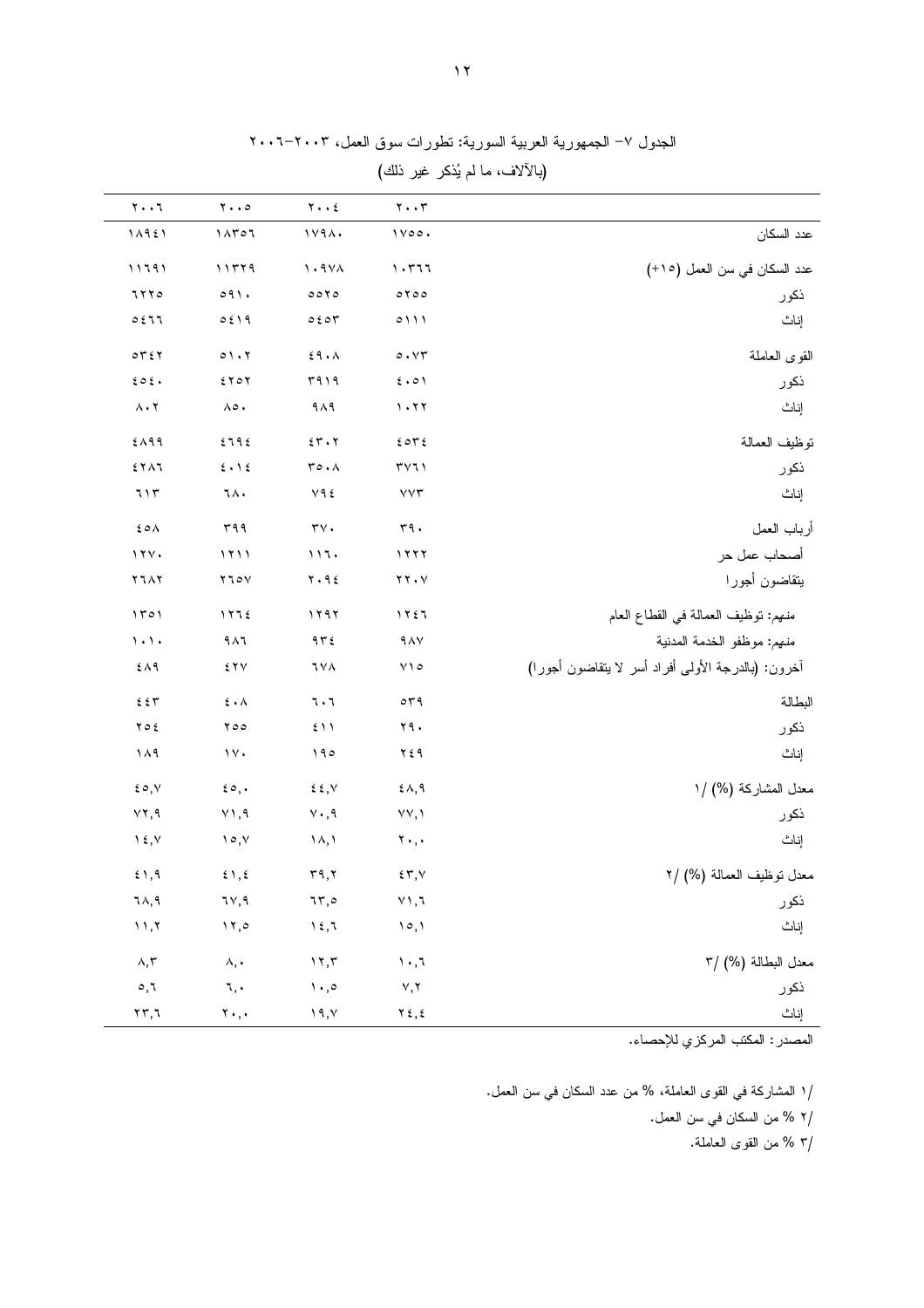|                                                                                                                | $\mathbf{Y} \cdot \cdot \mathbf{Y}$ | $Y \cdot \cdot 2$         | $\mathbf{y} \cdot \cdot \mathbf{0}$                              | $\mathbf{Y} \cdot \cdot \mathbf{V}$ |
|----------------------------------------------------------------------------------------------------------------|-------------------------------------|---------------------------|------------------------------------------------------------------|-------------------------------------|
|                                                                                                                |                                     |                           | (قيمة المشاريع التي نمت الموافقة عليها بمليارات الليرات السورية) |                                     |
| ١– الموافقة على المشاريع الاستثمارية وفق                                                                       |                                     |                           |                                                                  |                                     |
| القانون رقم ١٠                                                                                                 |                                     |                           |                                                                  |                                     |
| القطاع الزراعي                                                                                                 | ٤                                   | $\ensuremath{\mathsf{V}}$ | $\gamma$                                                         | $\overline{1}$                      |
| القطاع الصناعي                                                                                                 | $\mathsf{r}\mathsf{v}$              | 172                       | $Y \circ Y$                                                      | 5.9                                 |
| قطاع النقل                                                                                                     | $\mathbf{r}$                        | ٩                         | ٣٢                                                               | ۲۲                                  |
| القطاع العقاري والقطاعات الأخرى                                                                                | صفر                                 | $\lambda$                 | ٦٦                                                               | ۲۲                                  |
| المجموع                                                                                                        | 55                                  | $\lambda$                 | 571                                                              | $\mathfrak{z}\vee\mathfrak{z}$      |
|                                                                                                                |                                     |                           | (عدد المشاريع التي نمت الموافقة عليها)                           |                                     |
| القطاع الزراعي                                                                                                 | ۱۹                                  | $\gamma \gamma$           | ۲٦                                                               | ٦٦                                  |
| القطاع الصناعي                                                                                                 | 90                                  | YYV                       | $\gamma \tau \tau$                                               | ۲٥١                                 |
| قطاع النقل                                                                                                     | $\lambda \xi$                       | ۲٤١                       | ۲۸۱                                                              | ٢٨.                                 |
| القطاع العقاري والقطاعات الأخرى                                                                                | ۲                                   | $\mathbf r$               | $\boldsymbol{\wedge}$                                            | ٦                                   |
| المجموع                                                                                                        | ۲٥٦                                 | 297                       | 001                                                              | $\vee \cdot \curlyvee$              |
| ٢- الموافقات على المشاريع الاستثمارية في مجال السياحة (بمليارات                                                |                                     |                           |                                                                  |                                     |
| الليرات السورية)                                                                                               |                                     | ٤                         | ٣٦                                                               | $\setminus \cdot$                   |
| We are the state of the state of the state of the state of the state of the state of the state of the state of |                                     |                           |                                                                  |                                     |

الجدول ٨– الجمهورية العربية السورية: الموافقات على المشاريع الاستثمارية، ٢٠٠٣–٢٠٠٦

المصـادر : مكتب الاستثمار ؛ ووزارة السياحة.

/١ باستثناء الاستثمار في القطاع السياحي، نمت الموافقات على المشاريع الاستثمارية في كل القطاعات الأخرى بموجب القانون رقم ١٠.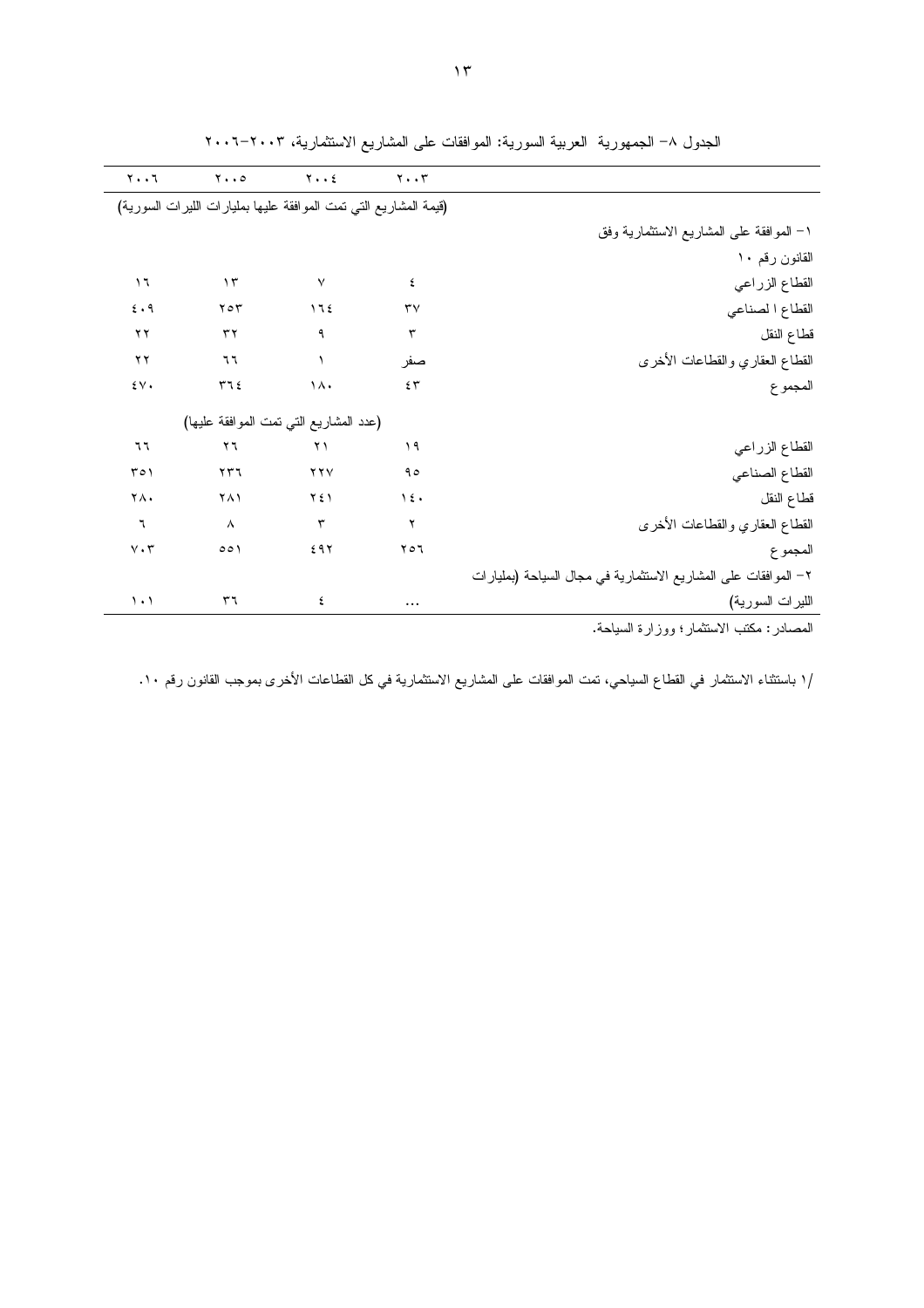|                                                            |                                                 | الأوزان                                      |                                             |  | الأرقام القياسية                      |                                                                                                                                                      |        |                                   |  |
|------------------------------------------------------------|-------------------------------------------------|----------------------------------------------|---------------------------------------------|--|---------------------------------------|------------------------------------------------------------------------------------------------------------------------------------------------------|--------|-----------------------------------|--|
|                                                            | الرقم القياسي لأسعار<br>المستهلكين لسنة ٢٠٠٠ /١ | الرقم القياسي لأسعار<br>المستهلكين لسنة ٢٠٠٥ |                                             |  |                                       |                                                                                                                                                      |        | $T/T$ $T$ $T$ $T$ $T$ $T$ $T$ $T$ |  |
|                                                            |                                                 | ۲/                                           |                                             |  |                                       |                                                                                                                                                      |        |                                   |  |
|                                                            |                                                 |                                              | (متوسط سنوي)                                |  |                                       |                                                                                                                                                      |        |                                   |  |
| الأغذية والمشروبات غير الكحولية                            | ٦٥,٠                                            | 51,9                                         | $\lambda$ . $\lambda$ , $\lambda$           |  |                                       | $17Y, T$ $170, Y$ $177, T$ $112, Z$                                                                                                                  |        | 11.7                              |  |
| المشروبات الكحولية والننبغ                                 | ۲,۲                                             | ۲,۱                                          | 112,9                                       |  |                                       | $17.9$ $177.7$ $117.9$ $110.0$                                                                                                                       |        | $\lambda$                         |  |
| الملابس والأحذية                                           | $V, \xi$                                        | ٨,٥                                          | $\langle \cdot, \tau \rangle$               |  |                                       | $111,2$ $11.7$ $1.9,0$ $1.2,2$                                                                                                                       |        | $\lambda$ , $\lambda$             |  |
| لِيجار السكن، والكهرباء والغاز، ومنتجات الطاقة الأخرى      | $\vee, \circ$                                   | $\Upsilon$ $\Upsilon$ , $\Upsilon$           | 119, Y                                      |  |                                       | $17.0$ $177.1$ $177.7$ $171.9$                                                                                                                       |        | ۱۳٦,۷ $\forall$                   |  |
| السلع المنزلية، والأثاث، والأجهزة المنزلية، وخدمات الصيانة | $\xi, \forall$                                  | $\mathcal{L}, \mathcal{L}$                   | $\mathcal{N} \cdot \cdot \cdot \mathcal{N}$ |  |                                       | $117.$ , $117.9$ $117.0$ $1.7.0$                                                                                                                     |        | 11.7                              |  |
| الصحة                                                      | 5,1                                             | 7,7                                          | 111,7                                       |  |                                       | $\begin{bmatrix} 1 & 2 & 1 \\ 2 & 1 & 1 \end{bmatrix}$ $\begin{bmatrix} 2 & 1 \\ 2 & 1 \end{bmatrix}$ $\begin{bmatrix} 2 & 1 \\ 1 & 1 \end{bmatrix}$ |        | 107,7                             |  |
| النقل                                                      | ۲,۷                                             | $\mathbf{r}, \mathbf{r}$                     | $\lambda$                                   |  |                                       | $17.4$ $17.2$ $17.1$ , $170.2$                                                                                                                       |        | 107,1                             |  |
| الاتصالات                                                  | $\cdot$ , 9                                     | ۲,۷                                          | $\lambda$                                   |  |                                       |                                                                                                                                                      |        | 11A,7                             |  |
| الترويح والثقافة                                           | $\lambda, \lambda$                              | $\lambda, \lambda$                           | 1.7.7                                       |  |                                       | $99, 2 \quad 1.7, 2 \quad 1.7, 7 \quad 1.1, 1$                                                                                                       |        | ۹۹, $\wedge$                      |  |
| التعليم                                                    | $\cdot$ , $\epsilon$                            | $\lambda$ , $\cdot$                          | 15.5                                        |  |                                       | $107,7$ $129,9$ $109,1$ $121,1$                                                                                                                      |        | 10Y,9                             |  |
| الفنادق والمطاعم                                           | ۲,٤                                             | ۱,۸                                          | $\lambda \in 9, \lambda$                    |  | $1\wedge \xi$ , $1 \circ 1$ , $\zeta$ | ۱ ۸۷, ۱                                                                                                                                              | 191, 2 | $Y$ ٦٣,٧                          |  |
| سلع وخدمات أخرى                                            | $\lambda, \lambda$                              | ۲,۷                                          | 1.5.7                                       |  |                                       | $119,7$ $11\lambda,2$ $171,7$ $1\cdot\lambda,7$                                                                                                      |        | $17\lambda,7$                     |  |

الجدول ٩– الجمهورية العربية السورية: الرقم القياسي لأسعار المستهلكين، ٢٠٠٣-٢٠٠٨ (٢٠٠٠-٢٠٠١)

المصادر : المكتب المركزي للإحصاء؛ وحسابات خبراء صندوق النقد الدولي.

/١ يُحسب متوسط الأوزان المرجحة من الأوزان ربع السنوية المشتقة من مسح ميزانية قطاع الأسر لعام ١٩٩٦/١٩٩٦.

/٢ الأوزان مشتقة من مسح ميزانية قطاع الأسر لعام ٢٠٠٥/٢٠٠٤.

/۳ بیانات عام ۲۰۰۸ حتی نهایة پونیو .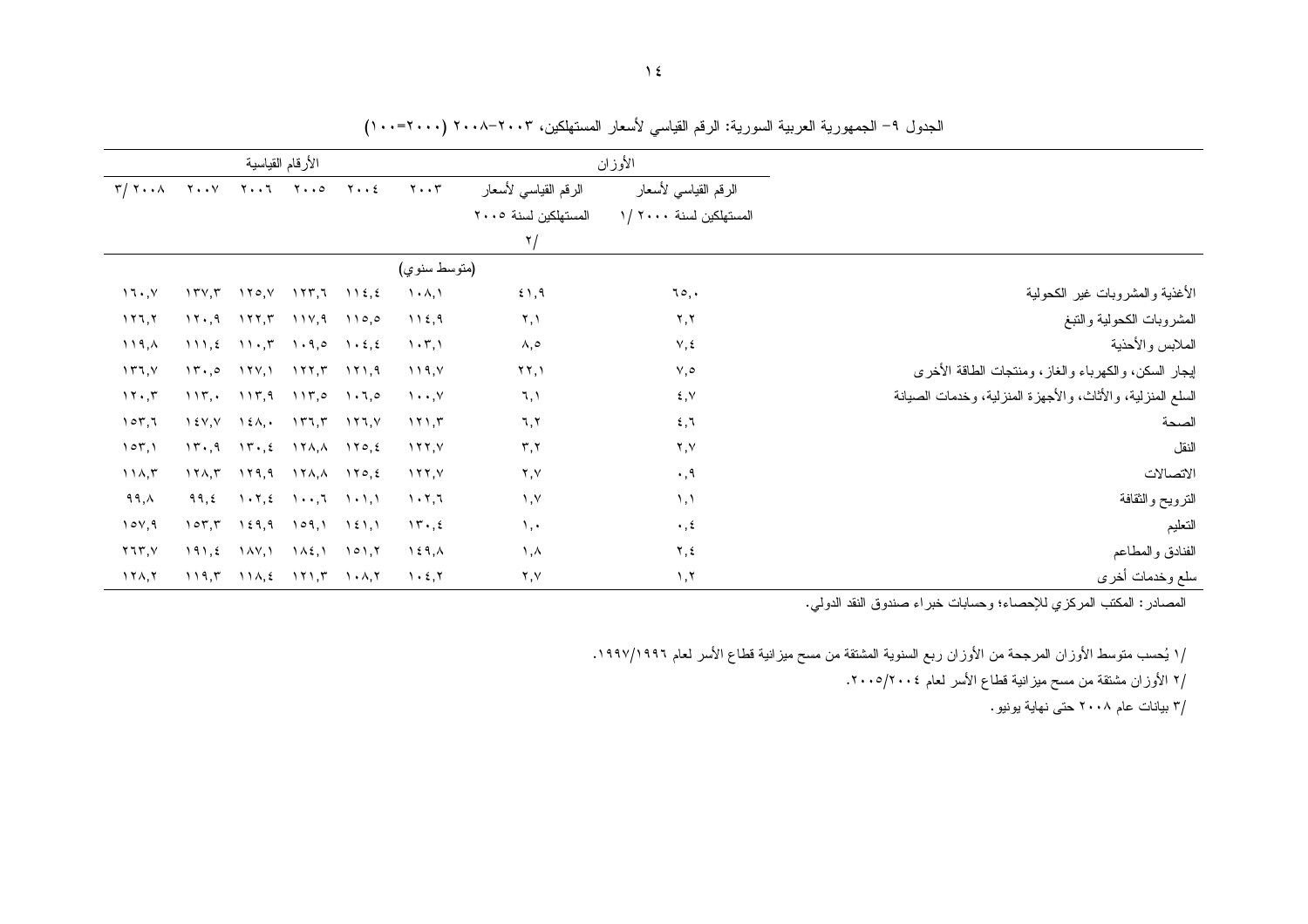|        | $\mathbf{y} \cdot \mathbf{y}$                   | $Y \cdot \cdot 2$                            | $y \cdot \cdot \circ$ | $Y \cdot \cdot 7$ | $Y \cdot Y$                     | $\mathbf{Y} \cdot \cdot \mathbf{A}$ |
|--------|-------------------------------------------------|----------------------------------------------|-----------------------|-------------------|---------------------------------|-------------------------------------|
| يناير  | $\mathcal{L} \cdot \mathcal{L}$ , $\mathcal{L}$ | $\mathcal{N} \cdot \mathcal{A}, \mathcal{K}$ | $\{\lambda, \cdot\}$  | 152,              | 157,0                           | 101,1                               |
| فبراير | $\lambda \cdot \lambda$                         | 117,1                                        | ۰۲۰٫۹                 | 150, 1            | 157,9                           | 102,9                               |
| مارس   | $\mathcal{N} \cdot \mathcal{N}$                 | $\lambda$ , $\lambda$                        | 11.7                  | 170,9             | 157,7                           | $\sqrt{2}$                          |
| إبريل  | 1.9, 7                                          | ۱۱٦,۹                                        | 177,                  | 150.              | 179,9                           | 109.5                               |
| مايو   | 111,7                                           | $\bigcup$ $\{ \bigcup$                       | 111, 9                | 157,7             | 177, 2                          | 117,7                               |
| يونيو  | 117,5                                           | 117,7                                        | 11.7                  | 157,1             | 150, 2                          | 117,7                               |
| يوليو  | $\lambda$ . $\lambda$ , $\lambda$               | 117, 2                                       | ۱۱۹,۰                 | 177,1             | $\Upsilon \Upsilon \vee \cdots$ | 111,5                               |
| أغسطس  | $\mathcal{N} \cdot \mathcal{N}, \mathcal{N}$    | $\lambda$ , $\lambda$                        | 11.7                  | $\Upsilon$        | ۱۳۹,٦                           | 177, 17                             |
| سبتمبر | $\lambda$ . $\lambda$ , $\lambda$               | 111.7                                        | $\lambda$ , $\lambda$ | 172,9             | 151,7                           | $\cdots$                            |
| أكتوبر | $\mathcal{N} \cdot \mathcal{N}$                 | 117.                                         | 17Y,0                 | 152,7             | 157,7                           | $\cdots$                            |
| نوفمبر | 115,7                                           | 11A, 0                                       | 171, 9                | 177,7             | 155,7                           | $\cdots$                            |
| ديسمبر | 117,1                                           | 157,7                                        | ۱۲۹,۸                 | 179,7             | 150,9                           | $\cdots$                            |

الجدول ١٠– الجمهورية العربية السورية: الرقم القياسي الشهري لأسعار المستهلكين، ٢٠٠٣–٢٠٠٠ (٢٠٠٠=١٠٠)

المصادر : المكتب المركزي للإحصاء؛ وحسابات خبراء صندوق النقد الدولي.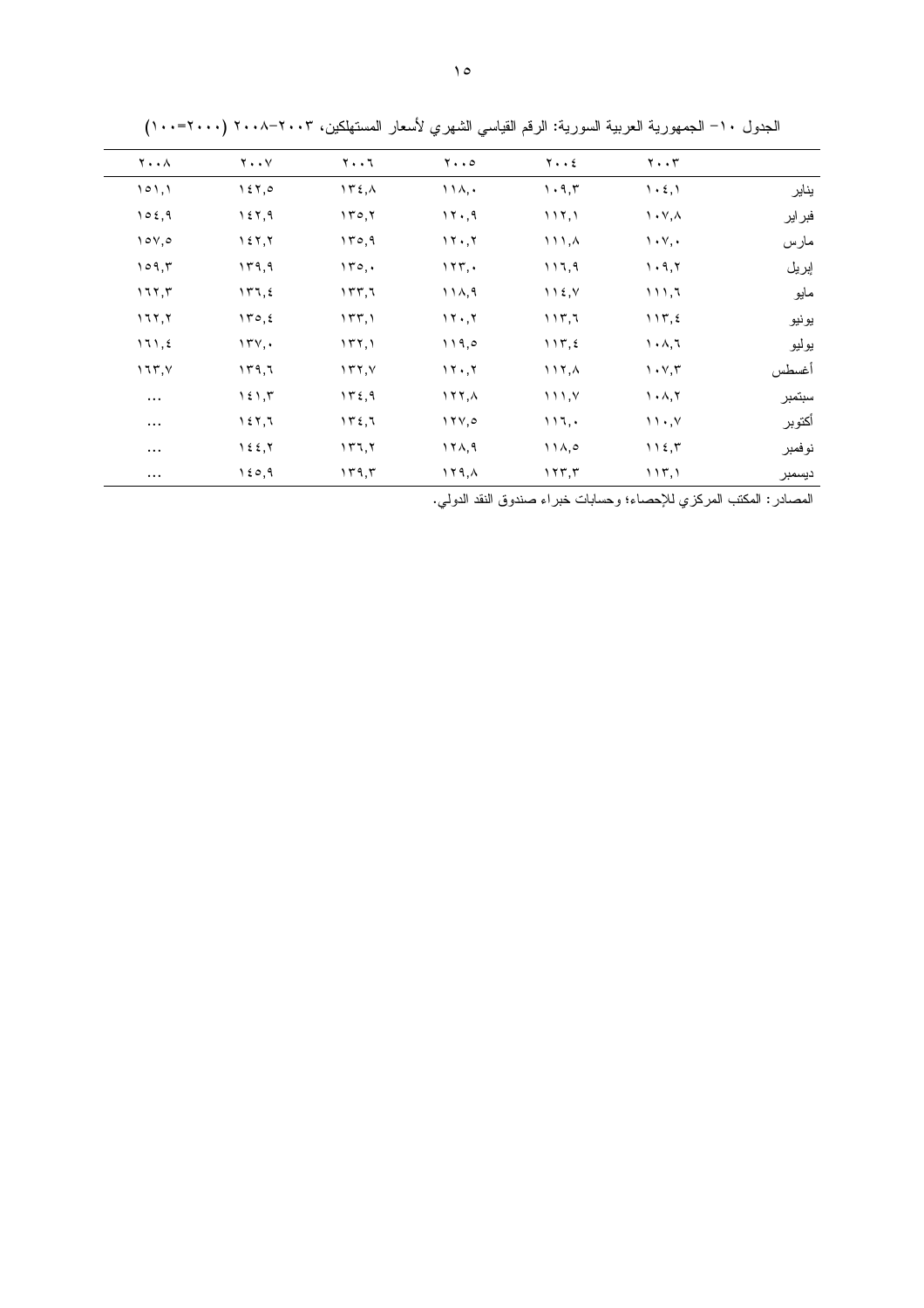| النقدير ات الأولية          |                                          |                                     |                                          |                                      |                                            |
|-----------------------------|------------------------------------------|-------------------------------------|------------------------------------------|--------------------------------------|--------------------------------------------|
| $Y \cdot Y$                 | $Y \cdot \cdot 7$                        | $\mathbf{y} \cdot \cdot \mathbf{0}$ | $y \cdot z$                              | $\mathbf{y} \cdot \mathbf{y}$        |                                            |
| 229790                      | $EY\Sigma$                               | TOTTEE                              | T57577                                   | rr.1r9                               | الإير اد الكلي                             |
| 1.711                       | $1Y5V \cdot 1$                           | 1.7107                              | 151101                                   | 1757YY                               | الحصائل المتعلقة بالنفط                    |
| 77                          | $0 + 1 + 1$                              | $2\lambda \cdot \cdot \cdot$        | 77597                                    | $\lambda$ { $\circ$ $\overline{1}$ 9 | ضريبة الأرباح على الشركة السورية للنفط     |
| 77100                       | $r \cdot r \wedge \cdot$                 | ۲۵۲۳۹                               | $\circ$ $\uparrow$ $\uparrow$ $\uparrow$ | <b>EAVO9</b>                         | الفائض من الشركة السورية للنفط             |
| $Y\mathcal{F}\circ\Lambda$  | 2571                                     | T Y 9 12                            | ٢٥٤٢٩                                    | T1722                                | الإتاوات /۱                                |
| صفر                         | صفر                                      | صفر                                 | صفر                                      | صفر                                  | الرسوم الإضافية /٢                         |
| $Y$ $Y$ $Y$ $4Y$ $\Lambda$  | 191091                                   | 17.5                                | 1505.0                                   | 11Y1Y.                               | الإير ادات الضريبية غير النفطية            |
| $V \cdot \Lambda \xi \circ$ | 70.77                                    | 0919.                               | 09.57                                    | <b>TAVYI</b>                         | الضرائب على الدخل والأرباح                 |
| 1700                        | 15Y1                                     | 1017                                | 1772                                     | 1000                                 | ضريبة الإيجارات                            |
| 7.770                       | 0771A                                    | 07079                               | $0 \times 10.$                           | ۲۷۳۳۰                                | ضريبة الأعمال التجارية                     |
| $V \wedge 90$               | ススス人                                     | 2VOV                                | 5070                                     | 977.                                 | الأجور والرواتب                            |
| $\lambda$ . $\epsilon$ .    | 070                                      | ξźΛ                                 | ۳۹٤                                      | ٤٧٦                                  | الفائدة والأرباح الموزعة                   |
| ۲۲۰٤                        | $\gamma \gamma o \gamma$                 | $rrr\gamma$                         | ۲۲۰۳                                     | ۱٦٦٦                                 | الضرائب علمي الملكية العقارية والثروة      |
| ۹ ه                         | ٤٦                                       | $\circ$ ٣                           | ٤٣                                       | $\uparrow$                           | الأرض غير المجهزة بالخدمات الأساسية        |
| ۳۳٥                         | ۳٦٢                                      | ۹٦.                                 | ٦۲۷                                      | $\circ$ 1)                           | الميراث والهدايا                           |
| ۲٦٦.                        | $Y \setminus Y$                          | 197 <sub>V</sub>                    | 1772                                     | ۱۰٦٦                                 | نقل الملكية                                |
| $\mathbf{y}$ .              | $\mathbf{y} \cdot \mathbf{y}$            | ۲۹۷                                 | ۲۱۹                                      | $\lambda$                            | الماشية                                    |
| 557777                      | 5905V                                    | 77YT.                               | $1YY \cdot 1$                            | 1551.                                | الضرائب علىى السلع والخدمات المحلية        |
| $r_1 \cdot \lambda r$       | $T\xi$ 90 $\xi$                          | 77777                               | 12.70                                    | 1.717                                | ضربية الاستهلاك (شاملة مواد البناء)        |
| r9.1r                       | 56906                                    | <b>77117</b>                        | <b>7794</b>                              | ٤٢١٦                                 | ضريبة الاستهلاك (غير شاملة مواد البناء)    |
| صفر                         | صفر                                      | $\circ$ ٤                           | <b>YYJY</b>                              | ٦١٦.                                 | الضرببة على مواد البناء                    |
| صفر                         | صفر                                      | صفر                                 | $Y \circ Y$                              | $\gamma \gamma \tau$                 | المنتجات الزراعية (شاملة القطن)            |
| 51AT                        | 2097                                     | 2292                                | rrvq                                     | ۳۸۲۱                                 | الضرائب على الاستهلاك                      |
| 29007                       | <b>TYAVV</b>                             | $r \cdot 776$                       | T177Y                                    | <b>YAYAY</b>                         | النجارة الدولية                            |
| $Y \circ . \leq \epsilon$   | <b>YA0A.</b>                             | $r \cdot 776$                       | T1777                                    | <b>YAYAY</b>                         | الواردات                                   |
| ۲۹٦۱                        | $\mathbf{Y} \mathbf{9} \cdot \mathbf{r}$ | <b>YIVOA</b>                        | <b>YAV9.</b>                             | Y11YV                                | الرسوم الجمركية                            |
| 1001                        | 1192                                     | YYYT                                | $\Lambda$ $\lambda$ $\lambda$            | ۱۸۹۲                                 | الرسوم الإحصائية                           |
| صفر                         | صفر                                      | 11AT                                | ٦٨٥                                      | ۷٦٨                                  | ضريبة التجارة الخارجية                     |
| صفر                         | صفر                                      | صفر                                 | ٤                                        | صفر                                  | الصادرات                                   |
| 9150                        | 7077                                     | <b>774</b>                          | $Y \cdot Y \wedge$                       | rrq.                                 | الرسوم الإضافية على المنتجات غير البنرولية |
| صفر                         | صفر                                      | صفر                                 | صفر                                      | صفر                                  | الغاز الطبيعي                              |
| $\Lambda$ 90)               | 7077                                     | 71 E                                | $\mathbf{Y} \cdot \mathbf{Y}$            | $rrq$ .                              | النبغ                                      |
| 195                         | صفر                                      | ع ہ                                 | صفر                                      | صفر                                  | مواد البناء                                |

الجدول ١١– الجمهورية العربية السورية: تفاصيل اپراد الموازنة، ٢٠٠٣–٢٠٠٧

(بملايين الليرات السورية)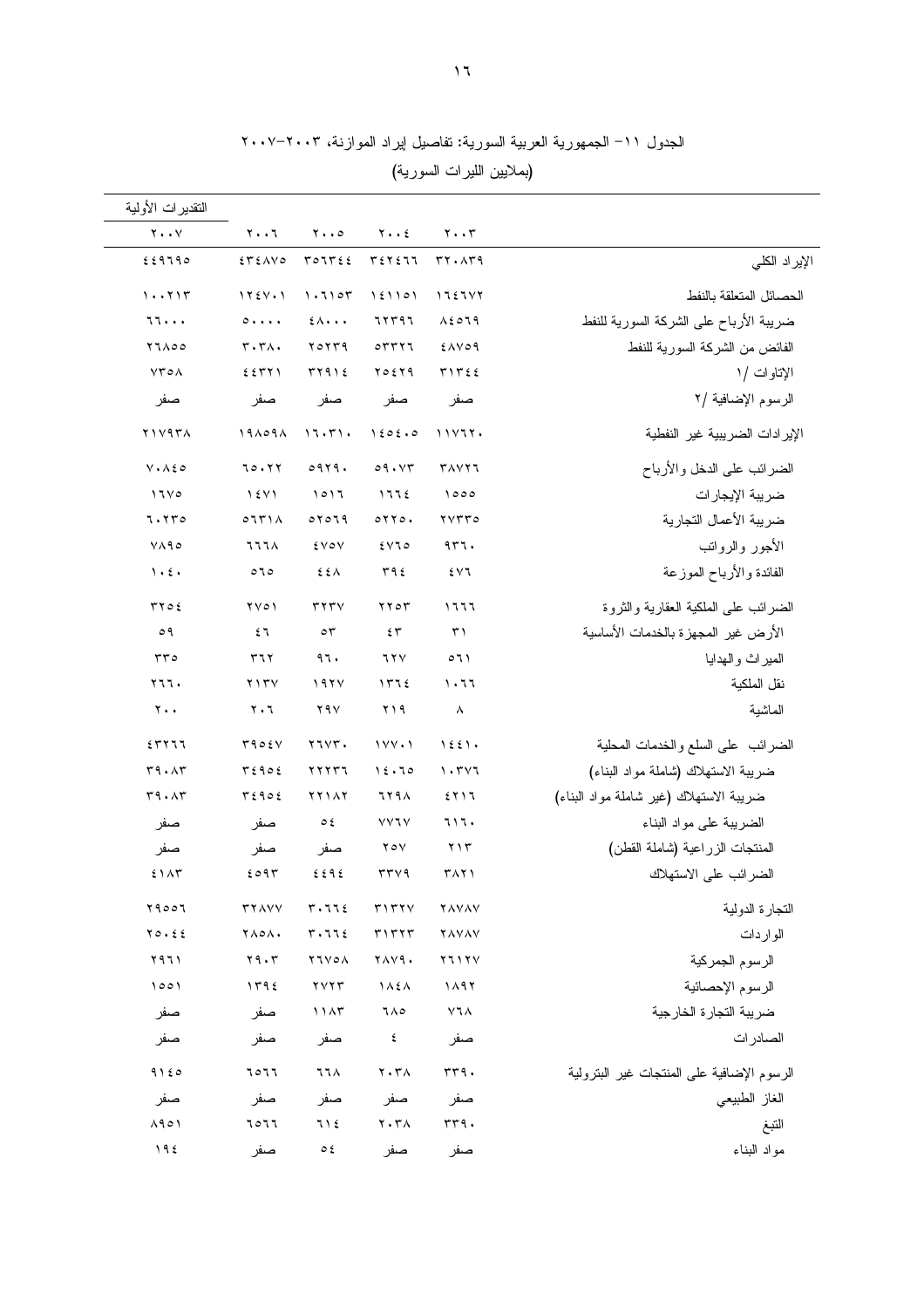| <b>7147Y</b>                  | 01ATO                     | T4VY1                           | $rr \cdot 1r$                  | $T \cdot T \xi$                          | الإير ادات الضريبية الأخر ي           |
|-------------------------------|---------------------------|---------------------------------|--------------------------------|------------------------------------------|---------------------------------------|
| 101YY                         | 17779                     | $Y90\xi$                        | 000.                           | $\mathcal{L} \vee \cdot \vee$            | الرسوم على السيارات                   |
| $\lambda$                     | $\lambda$                 | $\gamma$                        | $\tau\tau$                     | 55                                       | الرسوم على أجهزة النليفزيون           |
| <b>IVYEE</b>                  | 11111                     | 15007                           | 151.1                          | 117YA                                    | رسوم التمغات                          |
| <b>YA90.</b>                  | ۲۲۳۶۹                     | 17194                           | ۱٤٣٢٢                          | 15017                                    | إير ادات ضريبية أخرى /٣               |
| 151055                        | 1110Y1                    | $\lambda$ 9 $\lambda$ $\lambda$ | $009$ .                        | $Y \wedge Q \in V$                       | الإير ادات غير الضريبية               |
| 172072                        | 1.717 <sub>A</sub>        | VOAAT                           | $2\lambda \cdot \tau \tau$     | 57119                                    | فوائض المؤسسات العامة                 |
| $\lambda$                     | 17 <sub>V</sub>           | $\lambda$ ٦                     | $\cdot$ ۳                      | ۹۳                                       | الزراعية                              |
| 10717                         | YEEA                      | ۱۱٦٩                            | $r_1$ .                        | $Y \xi$ .                                | الصناعات الاستخر اجية (غير النفطية)   |
| 17119                         | $Y \setminus \cdot Y$     | Y۹V٤                            | $V \cdot V \cdot$              | $1 \cdot 20$                             | الصناعات التحويلية                    |
| 11179                         | 177YA                     | $V\wedge r$                     | $\lambda \cdot \nu \circ \tau$ | 7.70                                     | المرافق                               |
| $Y$ \ {                       | $\Lambda \cdot 7$         | $T \xi \wedge$                  | TAT                            | EEV                                      | البناء                                |
| $\mathbf{r} \cdot \mathbf{v}$ | 5772                      | <b>TAY7</b>                     | 191.                           | $\mathsf{r}\vee\mathsf{r}$ .             | التجارة                               |
| 79.79                         | 57.19                     | <b>TTTI.</b>                    | 1575A                          | 9729                                     | النقل والاتصالات                      |
| TYA00                         | <b>YAAAY</b>              | <b>TYOIA</b>                    | 11900                          | ۲۱٦٦                                     | التمويل                               |
| Y90YY                         | $Y$ $\cdots$              | 71.97                           | $9 \wedge 07$                  | $\cdots$                                 | المصرف النجاري السوري والمصرف المركزي |
| <b>TYVA</b>                   | <b>YAAY</b>               | EEVY                            | $Y \cup Y$                     | $\cdots$                                 | أخر ي                                 |
| ١٩١٩                          | 707                       | $\gamma$                        | <b>758</b>                     | 29V                                      | الخدمات الاجتماعية والشخصية           |
| ٦٨١                           | 097                       | ٦٩٣                             | O7V                            | <b>YYY</b>                               | الفنادق                               |
| <b>794.</b>                   | $\lambda \xi \xi \lambda$ | 1199A                           | <b>VAVV</b>                    | $\circ$ $\uparrow$ $\uparrow$ $\uparrow$ | إير ادات غير ضريبية أخر ي             |

المصادر : وزارة المالية؛ ونقديرات ونوفعات خبراء صندوق النقد الدولي.

/ا نمثل نحو ١٣% من قيمة الحصائل البترولية (١٥% للنفط الثقيل، و١٢,٥% للنفط الخفيف)، مقيَّمة بسعر صرف الموازنة الرسمي. /٢ نتكون من الأرباح التي ندرها الشركة السورية لتخزين وتوزيع المشتقات البترولية (محروقات)، والمحولة إلى الموازنة. وتتشأ هذه الأرباح من الفروق بين السعر الذي ندفعه الشركة إلى مصافي النكرير والسعر الذي نتلقاه من منافذ البيع بالنجزئة (مثل محطات البنزين). ٣/ تتضمن تحصيل متأخرات الضرائب من كل الضرائب، والرسوم على العبور، والخدمات العامة، والرسوم على السوريين العاملين بالخارج (بالدولار الأمريكي)، ورسوم الأمن القومي، والرسوم على الري.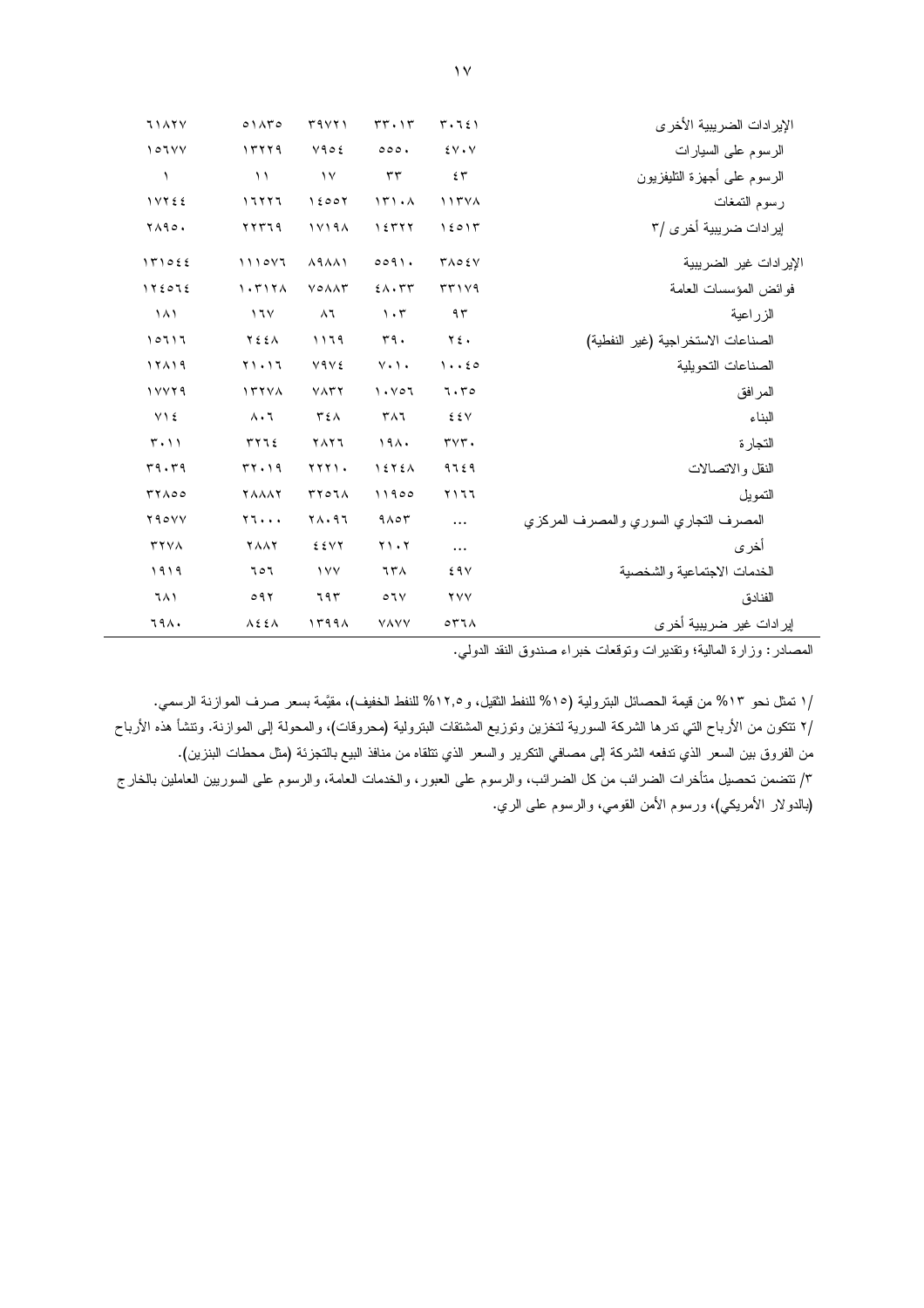| النقديرات الأولمية                        |                                           |                                                |                                                |                                                |                                               |
|-------------------------------------------|-------------------------------------------|------------------------------------------------|------------------------------------------------|------------------------------------------------|-----------------------------------------------|
| $\mathbf{Y} \bullet \bullet \mathbf{V}$   | $\mathbf{y} \cdot \mathbf{y}$             | $\mathbf{y} \cdot \mathbf{z}$                  | $y \cdot z$                                    | $\mathbf{y} \cdot \mathbf{y}$                  |                                               |
| $\mathbf{y}$                              | ۲٥,٤                                      | ۲۳,۹                                           | $\mathsf{Y}\mathsf{Y},\mathsf{Y}$              | $\mathbf{r} \cdot \mathbf{,} \mathbf{A}$       | الإير اد الكلي                                |
| 5,9                                       | $\vee, \vee$                              | Y, Y                                           | 11,7                                           | $\Delta$ , $\epsilon$                          | الحصائل المتعلقة بالنفط                       |
| $\mathbf{r},\mathbf{r}$                   | ۲,۹                                       | $\mathbf{r}, \mathbf{r}$                       | 5,9                                            | ٧,٩                                            | ضريبة الأرباح على الشركة السورية للنفط        |
| 1,7                                       | ۱,۸                                       | $, \vee$                                       | 5, 7                                           | 5,7                                            | الفائض من الشركة السورية للنفط                |
| $\boldsymbol{\cdot}$ , $\boldsymbol{\xi}$ | $\mathbf{Y}, \mathbf{I}$                  | $\mathbf{y},\mathbf{y}$                        | ۲,٠                                            | ۲,۹                                            | الإتاوات /۱                                   |
| صفر                                       | صفر                                       | صفر                                            | صفر                                            | صفر                                            | الرسوم الإضافية /٢                            |
| $\mathcal{N} \cdot \mathcal{N}$           | $\binom{1}{1}$                            | $\wedge \cdot \wedge$                          | $\setminus$ ,0                                 | $\mathcal{N}, \cdot$                           | الإير ادات الضريبية غير النفطية               |
| $\mathfrak{r}, \circ$                     | $\mathsf{r}$ , $\wedge$                   | $\epsilon, \cdot$                              | $\xi, \forall$                                 | $r, \tau$                                      | الضرائب على الدخل والأرباح                    |
| $\cdot$ , $\lambda$                       | $\cdot$ , $\lambda$                       | $\cdot$ , $\wedge$                             | $\cdot$ , $\rangle$                            | $\cdot$ , $\lambda$                            |                                               |
| ٣,٠                                       | $\mathbf{r},\mathbf{r}$                   | $\mathbf{r}, \mathbf{0}$                       | $\mathfrak{z}, \mathfrak{z}$                   | ۲,٦                                            | الدخل من الإيجار ات<br>ضريبة الأعمال التجارية |
| $\cdot$ , ź                               | $\cdot$ , $\epsilon$                      | $\boldsymbol{\cdot}$ , $\boldsymbol{\tau}$     | $\cdot$ , $\epsilon$                           | ۰,۹                                            | الأجور والرواتب                               |
| ۰٫۱                                       |                                           |                                                |                                                |                                                | الفائدة والأرباح الموزعة                      |
|                                           | صفر                                       | صفر                                            | صفر                                            | صفر                                            |                                               |
| $\cdot$ , $\mathbf{y}$                    | $\cdot$ , $\gamma$                        | $\cdot$ , $\cdot$                              | $\cdot$ , $\tau$                               | $\cdot$ , $\tau$                               | الضرائب على الملكية العقارية والثروة          |
| صفر                                       | صفر                                       | صفر                                            | صفر                                            | صفر                                            | الأرض غير المجهزة بالخدمات الأساسية           |
| صفر                                       | صفر                                       | $\cdot, \cdot$                                 | صفر                                            | $\cdot, \cdot$                                 | الميراث والهدايا                              |
| $\cdot$ , $\backslash$                    | $\cdot, \cdot$                            | $\cdot$ , \                                    | $\cdot, \cdot$                                 | $\cdot$ , $\wedge$                             | نقل الملكية                                   |
| صفر                                       | صفر                                       | صفر                                            | صفر                                            | صفر                                            | الماشية                                       |
| ۲,۱                                       | $\mathbf{r},\mathbf{r}$                   | ١, $\wedge$                                    | $\lambda$ , $\epsilon$                         | $\lambda, \xi$                                 | الضررائب على السلع والخدمات المحلية           |
| ۱,۹                                       | $\mathbf{y}, \mathbf{y}$                  | $, \circ$                                      | $\lambda, \lambda$                             | ١,٠                                            | ضريبة الاستهلاك (شاملة مواد البناء)           |
| ۱,۹                                       | ۲,٠                                       | $, \circ$                                      | $\cdot$ ,0                                     | $\cdot$ , $\epsilon$                           | ضريبة الاستهلاك (غير شاملة مواد البناء)       |
| صفر                                       | صفر                                       | صفر                                            | ۰,٦                                            | ۰,٦                                            | الضربية على مواد البناء                       |
| صفر                                       | صفر                                       | صفر                                            | صفر                                            | صفر                                            | المنتجات الزراعية (شاملة القطن)               |
| $\cdot$ , $\tau$                          | $\cdot$ , $\tau$                          | $\boldsymbol{\cdot}$ , $\boldsymbol{\tau}$     | $\cdot$ , $\tau$                               | $\cdot$ , $\epsilon$                           | الضرائب على الاستهلاك                         |
| ه, ۱                                      | 1, 9                                      | ۲, ۱                                           | ٢,٥                                            | ۲,۷                                            | التجارة الدولية                               |
| 1, 7                                      | $\lambda, \lambda$                        | ۲,۱                                            | $\mathbf{y}, \mathbf{0}$                       | ۲,۷                                            | الواردات                                      |
| $\cdot$ , $\lambda$                       | $\cdot$ , $\tau$                          | $\lambda, \lambda$                             | $\mathbf{y}, \mathbf{y}$                       | ۲,٤                                            | الرسوم الجمركية                               |
| $\cdot$ , $\wedge$                        | $\cdot$ , $\lambda$                       | $\boldsymbol{\cdot}$ , $\boldsymbol{\upgamma}$ | $\cdot, \cdot$                                 | $\cdot$ , $\cdot$                              | الرسوم الإحصائية                              |
| صفر                                       | صفر                                       | $\cdot$ , $\backslash$                         | $\cdot$ , $\lambda$                            | $\cdot$ , $\backslash$                         | ضريبة التجارة الخارجية                        |
| صفر                                       | صفر                                       | صفر                                            | صفر                                            | صفر                                            | الصادرات                                      |
| $\cdot$ ,0                                | $\boldsymbol{\cdot}$ , $\boldsymbol{\xi}$ | صفر                                            | $\boldsymbol{\cdot}$ , $\boldsymbol{\upgamma}$ | $\boldsymbol{\cdot}$ , $\boldsymbol{\uparrow}$ | الرسوم الإضافية على المنتجات غير البنرولية    |
| صفر                                       | صفر                                       | صفر                                            | صفر                                            | صفر                                            | الغاز الطبيعي                                 |
| $\ddotsc$                                 | $\cdot$ , $\xi$                           | صفر                                            | $\cdot$ , $\cdot$                              | $\boldsymbol{\cdot}$ , $\boldsymbol{\tau}$     | النبغ                                         |
| صفر                                       | صفر                                       | صفر                                            | صفر                                            | صفر                                            | مواد البناء                                   |

الجدول ١٢– الجمهورية العربية السورية: تفاصيل إيراد الموازنة، ٢٠٠٣–٢٠٠٧ (% من إجمالي الناتج المحلي)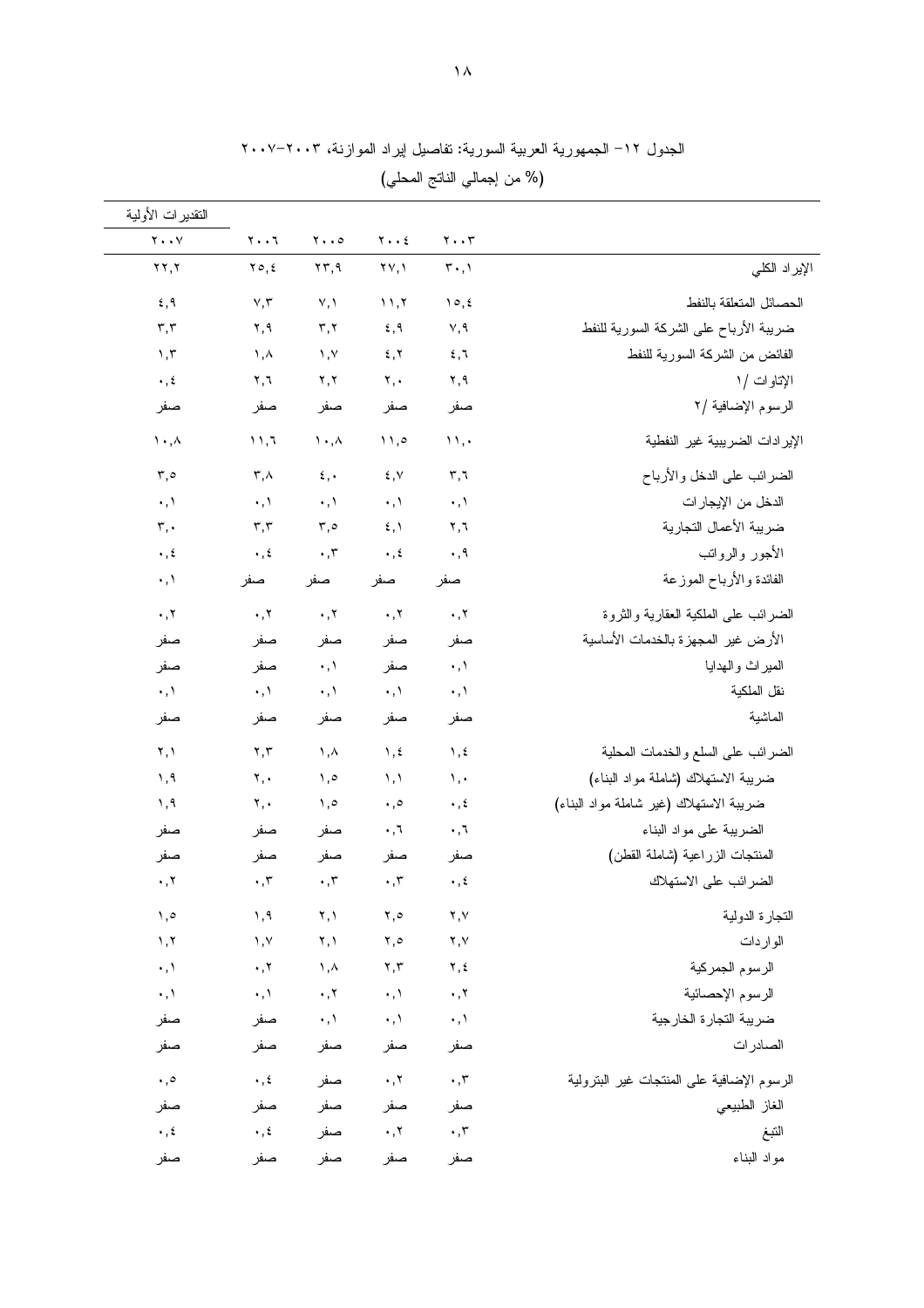| $\mathbf{r}, \mathbf{v}$ | ٣,٠                    | ۲,۷                                        | ۲,٦                  | ۲,۹                      | الإيرادات الضريبية الأخرى             |
|--------------------------|------------------------|--------------------------------------------|----------------------|--------------------------|---------------------------------------|
| ۰,۸                      | ۰,۸                    | $\cdot$ ,0                                 | $\cdot$ , $\epsilon$ | $\cdot$ , $\epsilon$     | الرسوم على السيارات                   |
| صفر                      | صفر                    | صفر                                        | صفر                  | صفر                      | الرسوم علىى أجهزة النليفزيون          |
| $\cdot$ , 9              | ۰,۹                    | ١,٠                                        | ١,٠                  | $\lambda, \lambda$       | رسوم التمغات                          |
| ۱,٤                      | 1,7                    | 1, 7                                       | ۱٫۱                  | $\lambda, \xi$           | إير ادات ضريبية أخرى /٣               |
| ٥,٦                      | ٦,٥                    | ٦.,                                        | $\xi, \xi$           | $\mathbf{r}, \mathbf{r}$ | الإيرادات غير الضريبية                |
| ٦,٢                      | ٦,٠                    | $\circ, \wedge$                            | ۳,۸                  | $\mathbf{r}, \mathbf{v}$ | فوائض المؤسسات العامة                 |
| صفر                      | صفر                    | صفر                                        | صفر                  | صفر                      | الزراعية                              |
| $\cdot$ , $\wedge$       | $\cdot$ , $\wedge$     | $\cdot$ , $\wedge$                         | صفر                  | صفر                      | الصناعات الاستخر اجية (غير النفطية)   |
| $\cdot$ , $\tau$         | $\lambda, \lambda$     | $\cdot$ ,0                                 | $\cdot$ , $\tau$     | $\cdot$ , 9              | الصناعات التحويلية                    |
| ٠,٩                      | ۰,۸                    | $\cdot$ ,0                                 | ٠,٩                  | $\cdot$ , $\tau$         | المرافق                               |
| صفر                      | صفر                    | صفر                                        | صفر                  | صفر                      | البناء                                |
| $\cdot$ , $\backslash$   | $\cdot$ , $\cdot$      | $\cdot$ , $\cdot$                          | $\cdot$ , $\cdot$    | $\cdot$ , $\tau$         | التجارة                               |
| ۹, ۱                     | ۹,۱                    | ه, ۱                                       | $\lambda, \lambda$   | ۰,۹                      | النقل والاتصالات                      |
| ۱,٦                      | $, \vee$               | ۲,۲                                        | ۰,۹                  | $\cdot$ , $\mathsf{Y}$   | النمويل                               |
| ه, ۱                     | ه, ۱                   | ۱,۹                                        | $\cdot$ , $\wedge$   | $\cdots$                 | المصرف التجاري السوري والمصرف المركزي |
| $\cdot$ , $\cdot$        | $\cdot$ , $\mathsf{Y}$ | $\boldsymbol{\cdot}$ , $\boldsymbol{\tau}$ | $\cdot$ , $\cdot$    | $\cdots$                 | أخرى                                  |
| ۰,۱                      | صفر                    | صفر                                        | ۰٫۱                  | صفر                      | الخدمات الاجتماعية والشخصية           |
| صفر                      | صفر                    | صفر                                        | صفر                  | صفر                      | الفنادق                               |
| $\cdot$ , $\tau$         | $\cdot$ ,0             | ۰,۹                                        | ٦,٠                  | $\cdot$ ,0               | إيرادات غير ضريبية أخرى               |

المصادر : وزارة المالية؛ وتقديرات وتوقعات خبراء صندوق النقد الدولي.

/ا نمثل نحو ١٣% من قيمة الحصائل البترولية (١٥% للنفط الثقيل، و١٢,٥% للنفط الخفيف)، مقيَّمة بسعر صرف الموازنة الرسمي. /٢ نتكون من الأرباح التي ندرها الشركة السورية لتخزين وتوزيع المشتقات البترولية (محروقات)، والمحولة إلى الموازنة. وتنشأ هذه الأرباح من الفروق بين السعر الذي تدفعه الشركة إلى مصافي النكرير والسعر الذي تتلقاه من منافذ البيع بالنجزئة (مثل محطات البنزين). ٣/ تتضمن تحصيل متأخرات الضرائب من كل الضرائب، والرسوم على العبور، والخدمات العامة، والرسوم على السوريين العاملين بالخارج (بالدولار الأمريكي)، ورسوم الأمن القومي، والرسوم على الري.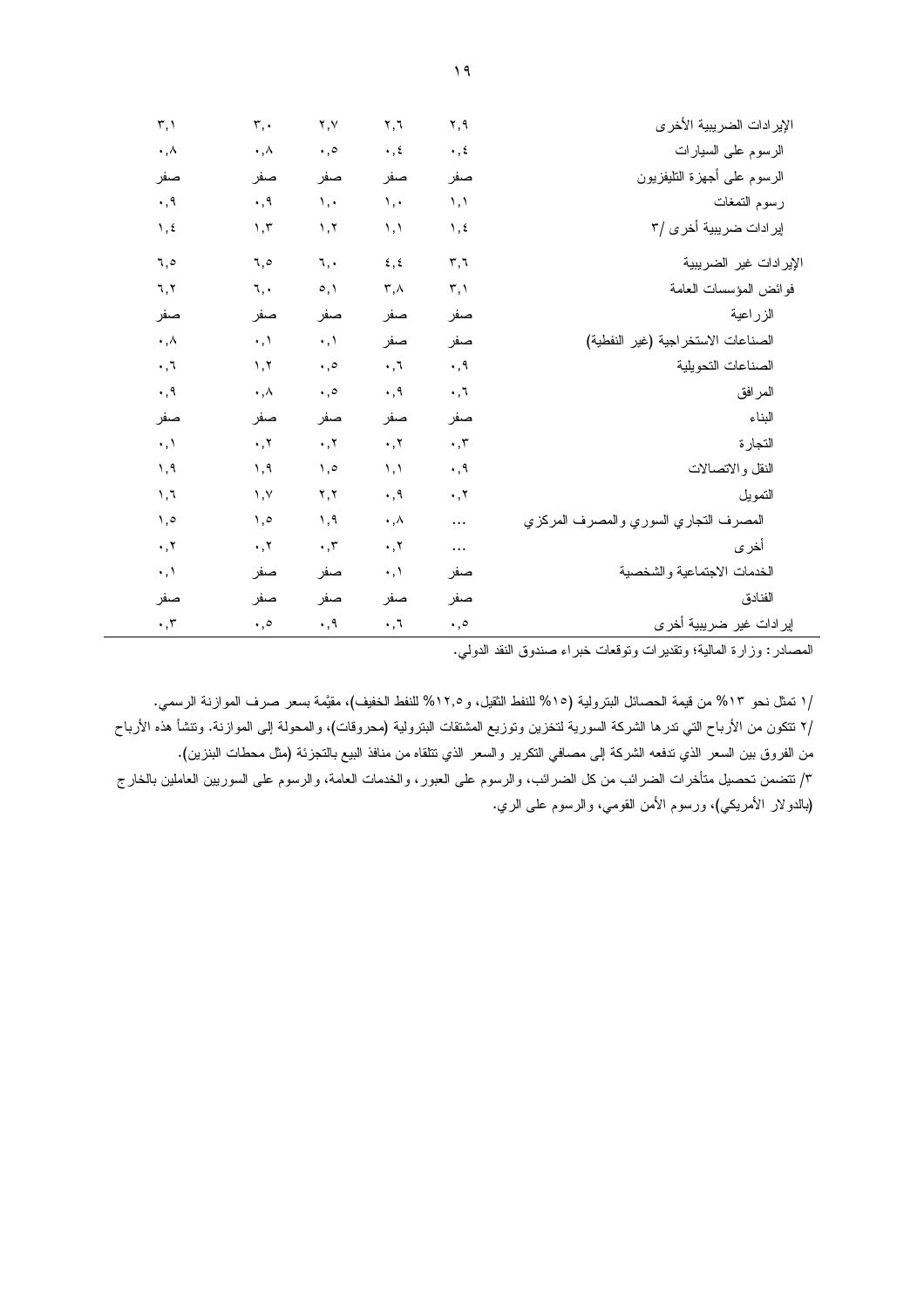| النقدير ات الأولية                  |                            |                                 |                                                |                                |                              |
|-------------------------------------|----------------------------|---------------------------------|------------------------------------------------|--------------------------------|------------------------------|
| $\mathbf{y} \cdot \cdot \mathbf{y}$ | ۲۰۰٦                       | $\mathbf{y} \cdot \mathbf{z}$   | $Y \cdot \cdot 2$                              | $\mathbf{y} \cdot \mathbf{y}$  |                              |
| 07.070                              | 20017V                     | 54550                           | r979.5                                         | 70.7.9                         | النفقات الكلية               |
| 500191                              | YVAVO.                     | <b>YV94</b>                     | $Y \xi \cdot Y \circ Y$                        | 19887A                         | النفقات الجارية              |
| 1190V0                              | 177977                     | 100.79                          | 155177                                         | 114171                         | الأجور والرواتب              |
| $V \cdot YVV$                       | 792.0                      | VAVE.                           | V5117                                          | $0$ $\wedge$ 9 $\vee$          | الدفاع / ١                   |
| $9979 \wedge$                       | 95011                      | VAY99                           | 7927.                                          | 09190                          | أجور المدنيين                |
| ۲ ٤ ٣ ٢ ١                           | ٢٢٥٤٦                      | $Y \cap \sigma Y \circ$         | 1975V                                          | 19.50                          | السلع والخدمات               |
| 200V                                | $T$ $\lambda$              | $\lambda$ 1 $\lambda$ Y         | EAIV                                           | $20 \wedge$                    | الدعم                        |
| 11.7V                               | 119.                       | $1Y\epsilon \cdot \cdot$        | 11                                             | $\vee \circ \cdot \circ$       | مدفو عات الفائدة على الدين   |
| 90.7                                | 90.                        | 9                               | $\circ \cdots$                                 | rr75.                          | محلية ٢/                     |
| ۸٥٦٥                                | $\lambda \xi \cdot \cdot$  | $\lambda \xi \cdot \cdot$       | 7                                              | ۲٦٥                            | خارجية                       |
| 71105                               | EYAOA                      | 70227                           | 7.9Y                                           | EAEEV                          | التحويلات                    |
| 190                                 | $1 \vee \circ \cdot \circ$ | $\lambda$ 97.                   | 1727.                                          | 1.051                          | مدفو عات للمعاشات            |
| $1 \vee \circ \cdot$                | 10                         | $VTT$ .                         | $\lambda$                                      | $\vee \cdot \cdot$             | مدفو عات للضمان الاجتماعي    |
| 5.579                               | 11YA9                      | 72777                           | 71001                                          | 111.7                          | تحويلات للمؤسسات العامة      |
| 707٤                                | $V \cdot 76$               | $Y \xi$ 9 $T$ .                 | $Y \circ \cdots$                               | $Y \circ \cdots$               | تحويلات لصندوق تثبيت الأسعار |
| 192172                              | <b>IVIEAV</b>              | 10570A                          | 10775V                                         | 107AY                          | النفقات الإنمائية            |
| <b>7 AVA1</b>                       | 72709                      | 7.777                           | $\circ$ $\mathsf{r}$ $\mathsf{u}$ $\mathsf{r}$ | 0.5971                         | القطاع الاجتماعي             |
| $YY \& \wedge \circ$                | 1117                       | 10077                           | 11955                                          | 17191                          | الزراعة                      |
| 11192                               | 11111                      | $\lambda$ ) $\lambda$ $\lambda$ | $\lambda \xi \lambda V$                        | ۳۹۲۹                           | الصناعات الاستخر اجية        |
| $\lambda \lambda$ \ $\circ$         | 971                        | $\lambda$ ۳۹٤                   | <b>YYA</b>                                     | 972.                           | الصناعات التحويلية           |
| 1977V                               | ۳۹۹۲۰                      | T51.0                           | <b>TITAA</b>                                   | YVOYE                          | المرافق                      |
| $Y \setminus \xi$                   | <b>AVV</b>                 | 5.9                             | $\mathsf{r}\wedge\mathsf{r}$                   | $\mathfrak{z}\vee\mathfrak{z}$ | البناء                       |
| ٢٦٤٦                                | <b>TAA9</b>                | <b>IVAY</b>                     | ۲٤٣٤                                           | $1 \wedge \cdot 7$             | التجارة                      |
| $r \wedge \vee \vee r$              | ٢٤٨٢٩                      | ۲۱۲۰۷                           | $Y \mathcal{T} \cdot Y$                        | 1970A                          | النقل والاتصالات             |
| 5709                                | <b>TYAY</b>                | ۲٤۲۸                            | 1922                                           | 107Y                           | التمويل                      |
| 199                                 | $\sqrt{6}$                 | 10                              | ۱۰۹۳                                           | 17198                          | أخرى (تحويلات)               |
| ۲۰۲٤۹٦٦                             | 1 V + A V 2 A              | 159.497                         | ١٢٦٣١٣٩                                        | ۱۰٦۷۲٦٥                        | إجمالي الناتج المحلي الاسمي  |

الجدول ١٣– الجمهورية العربية السورية: تفاصيل نفقات الموازنة، ٢٠٠٣–٢٠٠٧

(بملايين الليرات السورية)

المصادر: وزارة المالية؛ وتقديرات وتوقعات خبراء الصندوق.

/١ نتثمل المصروفات الإدارية.

/٢ تشمل مدفوعات الفائدة على شهادات الاستثمار وعلى ودائع صندوق التوفير البريدي.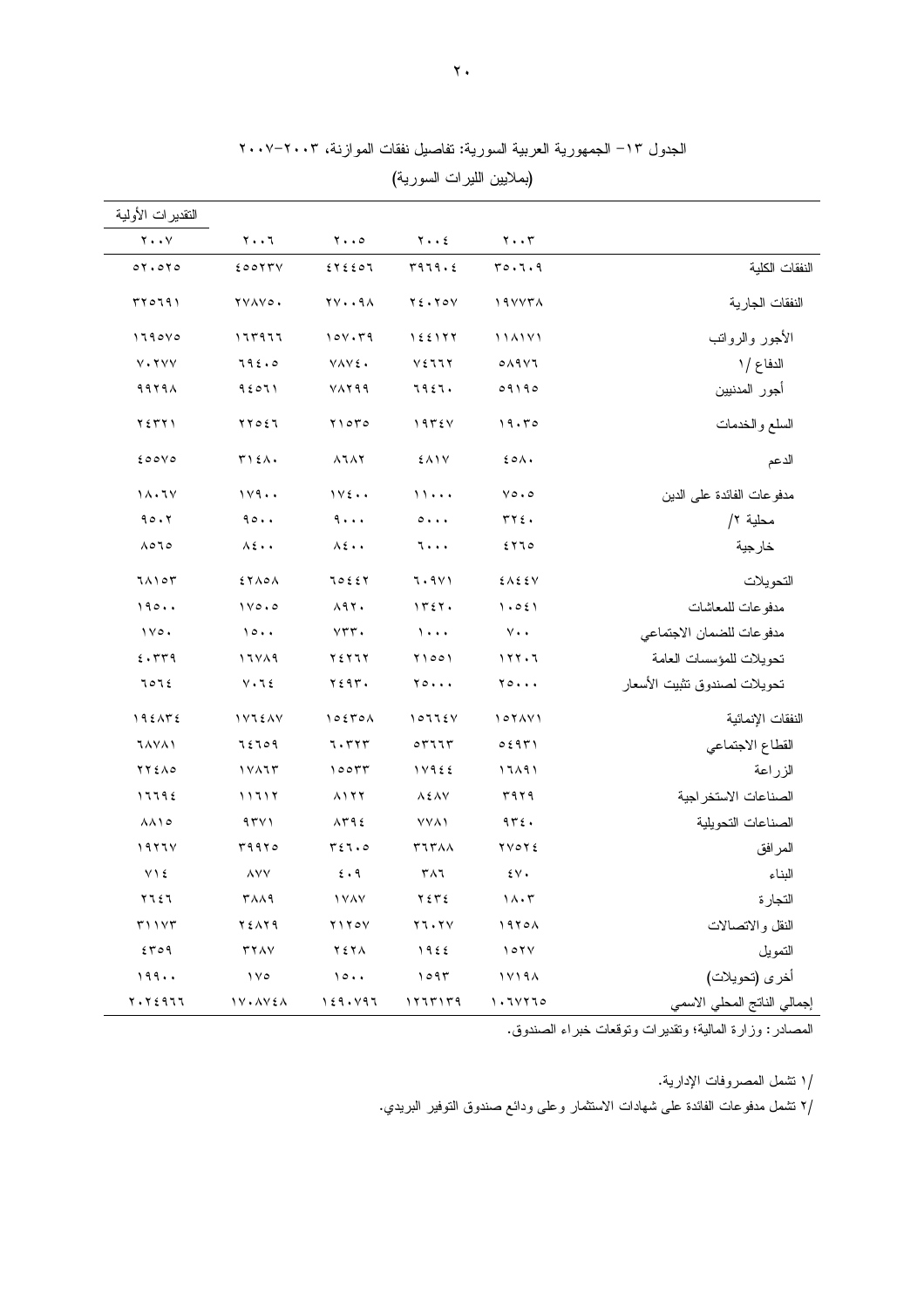|                              |                                                 |                                           |                                                |                               | التقدير ات                                     |
|------------------------------|-------------------------------------------------|-------------------------------------------|------------------------------------------------|-------------------------------|------------------------------------------------|
|                              | $\mathbf{y} \cdot \mathbf{y}$                   | $\mathbf{Y} \cdot \cdot \mathbf{E}$       | $\mathbf{y} \cdot \cdot \mathbf{0}$            | $Y \cdot \cdot 7$             | الأولية<br>$\mathbf{Y} \cdot \cdot \mathbf{Y}$ |
| النفقات الكلية               | $\mathbf{r}$                                    | $\mathbf{r}$ , $\epsilon$                 | ۲۸,٥                                           | $Y$ $7, 7$                    | $Y \circ, Y$                                   |
| النفقات الجارية              | ۱۸,٥                                            | 19,                                       | $\lambda, \lambda$                             | $\mathcal{N},\mathcal{N}$     | 11,1                                           |
| الأجور والرواتب              | $\langle \rangle$                               | $\mathcal{N}, \mathcal{L}$                | $\langle \cdot, \cdot \rangle$                 | ۹,٦                           | $\boldsymbol{\wedge}, \boldsymbol{\xi}$        |
| الدفاع / ١                   | $\circ, \circ$                                  | $\circ, \circ$                            | $\circ, \tilde{~}$                             | $\xi, \lambda$                | $\mathbf{r}, \mathbf{0}$                       |
| أجور المدنيين                | $\circ, \circ$                                  | $\circ$ , $\circ$                         | $\circ, \tau$                                  | $\circ, \circ$                | ٤,٩                                            |
| السلع والخدمات               | ۱,۸                                             | $, \circ$                                 | $\lambda$ , $\epsilon$                         | $\mathcal{N}, \mathcal{N}$    | ١,٢                                            |
| الدعم                        | $\cdot$ , $\epsilon$                            | $\boldsymbol{\cdot}$ , $\boldsymbol{\xi}$ | $\boldsymbol{\cdot}$ , $\boldsymbol{\cdot}$    | ۱,۸                           | $\mathbf{y}, \mathbf{y}$                       |
| مدفو عات الفائدة على الدين   | $\cdot$ , $\vee$                                | $\cdot$ , 9                               | $\lambda, \lambda$                             | $\mathcal{N}, \mathcal{N}$    | $\cdot$ , 9                                    |
| محلية /٢                     | $\boldsymbol{\cdot}$ , $\boldsymbol{\tau}$      | $\boldsymbol{\cdot}$ , $\boldsymbol{\xi}$ | $\cdot$ , $\tau$                               | $\cdot$ , $\bar{\cdot}$       | $\cdot$ , $\circ$                              |
| خارجية                       | $\boldsymbol{\cdot}$ , $\boldsymbol{\acute{z}}$ | $\cdot$ , $\circ$                         | $\cdot$ , $\tau$                               | $\cdot$ , $\circ$             | $\boldsymbol{\cdot}$ , $\boldsymbol{\xi}$      |
| التحويلات                    | $\varepsilon, \circ$                            | $\xi, \Lambda$                            | $\xi, \xi$                                     | ٥, ٢                          | $\mathbf{r}, \mathbf{t}$                       |
| مدفو عات للمعاشات            | $\mathcal{N}, \mathcal{N}$                      | $\lambda, \lambda$                        | $\cdot$ , $\tau$                               | $\mathcal{N}, \mathcal{N}$    | $\mathcal{N}, \mathcal{N}$                     |
| مدفو عات للضمان الاجتماعي    | $\cdot$ , $\backslash$                          | $\cdot, \cdot$                            | $\boldsymbol{\cdot}$ , $\circ$                 | $\cdot, \cdot$                | $\cdot$ , $\backslash$                         |
| تحويلات للمؤسسات العامة      | $\lambda$ , $\lambda$                           | $, \vee$                                  | $\lambda, \lambda$                             | $\lambda, \cdot$              | $\mathbf{y}, \mathbf{y}$                       |
| تحويلات لصندوق تثبيت الأسعار | ۲,۳                                             | ۲,٠                                       | $\lambda, \lambda$                             | $\cdot$ , $\xi$               | $\cdot$ , $\mathsf{r}$                         |
| النفقات الإنمائية            | $\gamma$ {, $\tau$                              | $\gamma$ , {                              | $\mathcal{N} \cdot \mathcal{L}$                | $\mathcal{N}\cdot\mathcal{N}$ | ۹,٦                                            |
| القطاع الاجتماعي             | $\circ, \circ$                                  | 5, 7                                      | $\mathbf{\hat{z}}$ , $\mathbf{\hat{z}}$        | $\mathsf{r}$ , $\wedge$       | $\mathbf{r}, \mathbf{t}$                       |
| الزراعة                      | $\mathcal{N}, \mathcal{N}$                      | $\lambda$ , $\epsilon$                    | $\lambda, \cdot$                               | $\lambda, \cdot$              | $\lambda$ , $\lambda$                          |
| الصناعات الاستخر اجية        | $\boldsymbol{\cdot}$ , $\boldsymbol{\acute{z}}$ | $\boldsymbol{\cdot}$ , $\vee$             | $\cdot$ , $\circ$                              | $\cdot$ , $\vee$              | $\boldsymbol{\cdot}$ , $\boldsymbol{\wedge}$   |
| الصناعات التحويلية           | ۰,۹                                             | ۰,٦                                       | $\cdot$ , $\tau$                               | $\cdot$ , $\circ$             | $\cdot$ , ź                                    |
| المرافق                      | $\mathbf{y}, \mathbf{y}$                        | ۲,۹                                       | $\mathbf{Y},\mathbf{Y}$                        | $\mathbf{y}, \mathbf{y}$      | $\backslash$ , $\cdot$                         |
| البناء                       | صفر                                             | صفر                                       | صفر                                            | $\cdot$ , \                   | صفر                                            |
| التجارة                      | $\cdot$ , $\cdot$                               | $\cdot$ , $\cdot$                         | $\cdot, \cdot$                                 | $\cdot$ , $\tau$              | $\cdot, \cdot$                                 |
| النقل والاتصالات             | $\lambda$ , $\lambda$                           | Y, Y                                      | $\lambda$ , $\epsilon$                         | $\lambda, \circ$              | ه, ۱                                           |
| التمويل                      | $\cdot, \cdot$                                  | $\cdot$ , $\cdot$                         | $\boldsymbol{\cdot}$ , $\boldsymbol{\upgamma}$ | $\cdot$ , $\tau$              | $\boldsymbol{\cdot}$ , $\boldsymbol{\upgamma}$ |
| أخرى (تحويلات)               | 1,7                                             | $\cdot$ , $\backslash$                    | $\cdot$ , $\backslash$                         | صفر                           | $\mathcal{N}, \mathcal{N}$                     |

الجدول ١٤– الجمهورية العربية السورية: تفاصيل نفقات الموازنة، ٢٠٠٣–٢٠٠٧

المصادر : وزارة المالية؛ وتقديرات ونوقعات خبراء الصندوق.

/ا نشمل المصروفات الإدارية.

/٢ نتثىمل مدفوعات الفائدة على شهادات الاستثمار وعلى ودائع صندوق التوفير البريدي.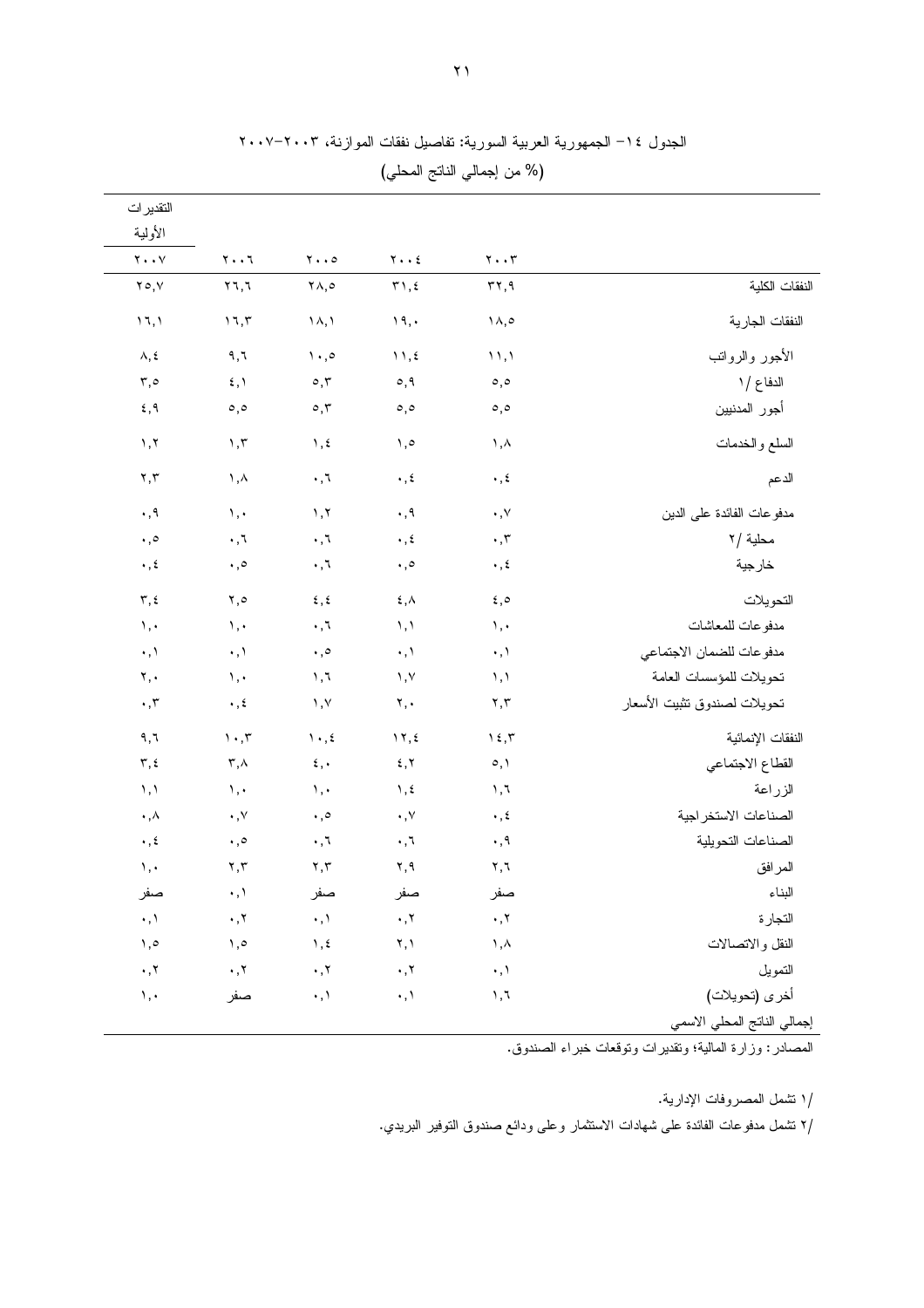|                          |                               |                     |                                    |                       | النقدير ات الأولمية         |
|--------------------------|-------------------------------|---------------------|------------------------------------|-----------------------|-----------------------------|
|                          | $\mathbf{y} \cdot \mathbf{y}$ | $y \cdot z$         | $y \cdot \cdot \circ$              | ۲۰۰٦                  | $Y \cdot Y$                 |
| الإير اد                 | YoYYo                         | $Y \cup \Sigma o V$ | <b>YIVOV</b>                       | ۲۵٤۱۹                 | $Y \circ \circ \cdot \cdot$ |
| موارد ذاتية /١           | YYQ                           | 150V                | $\sqrt{2V}$                        | ٤١٩                   | $\circ \cdot \cdot$         |
| تحويلات من المو از نة    | 70                            | $Y \circ \cdots$    | $Y \circ \cdots$                   | $Y \circ \cdots$      | $Y \circ \cdots$            |
| النفقات                  | ۲۷۹۱۲                         | $YY \cdot .9$       | $Y \uparrow \circ \wedge \epsilon$ | roooA                 | 59015                       |
| الدعم على القمح /٢       | ۲۲۹۳۰                         | YYY0V               | <b>YEYYA</b>                       | ۲۹۱۲۰                 | $r \cdot r 19$              |
| أخرى /۳                  | <b>EAVY</b>                   | $5\wedge0$          | 0707                               | てきぜん                  | 9155                        |
| منه: السكر               | 5177                          | 2157                | <b>ETAV</b>                        | $\circ$ $\vee$ $\vee$ | Y1Y                         |
| منه: الأرز               | $Y \cdot Y$                   | 070                 | $V$ ٩٦                             | 90V                   | 1517                        |
| رصيد صندوق نثبيت الأسعار | $Y$ \ $\Lambda$ $V-$          | $00Y -$             | $YAYY -$                           | $1.149-$              | $15.17-$                    |

الجدول ١٥– الجمهورية العربية السورية: عمليات صندوق نثبيت الأسعار، ٢٠٠٣–٢٠٠٧

المصادر : وزارة المالية؛ ونقديرات ونوقعات خبراء صندوق النقد الدولي.

/ا رسوم إضافية مجنبة مفروضة على السلع المدعمة.

/٢ دعم عام على الدقيق، مساو للنكلفة الكلية للدقيق مخصوما منها سعره الجبري. ويشمل الدعم على صادرات القمح.

/٣ يحصل كل مواطن سوري على قسيمة لشراء كمية محددة من السلع المدعمة بأسعار أقل من أسعار السوق؛ أما المشتريات التي نزيد على الكمية المدعمة فتكون بأسعار السوق.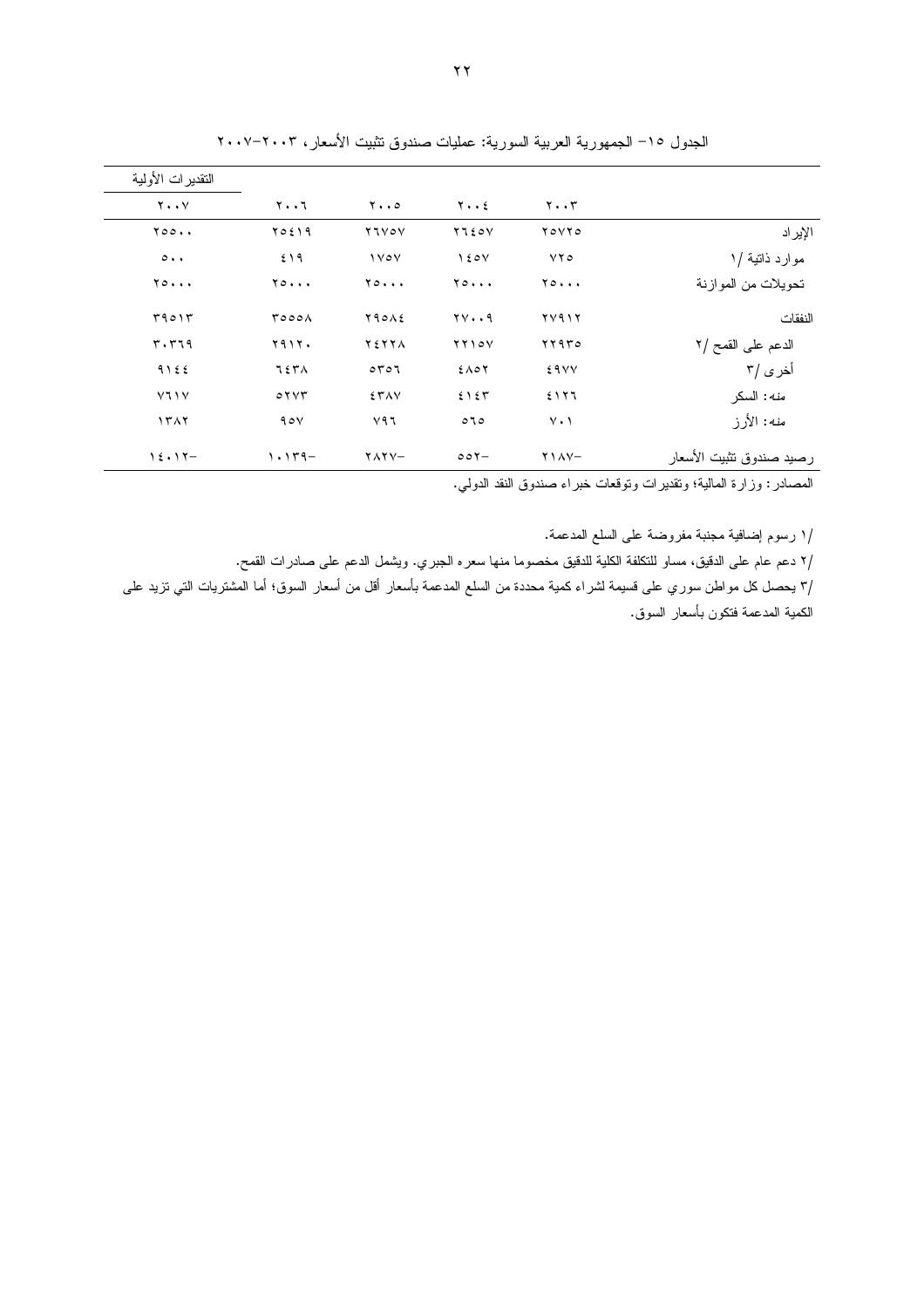|                                            |                                      |                                |                                     |                   | النقدير ات الأولية |
|--------------------------------------------|--------------------------------------|--------------------------------|-------------------------------------|-------------------|--------------------|
|                                            | $\mathbf{y} \cdot \mathbf{y}$        | $y \cdot z$                    | $\mathbf{y} \cdot \cdot \mathbf{0}$ | $Y \cdot \cdot 7$ | $Y \cdot Y$        |
| الزراعة والغابات وصبد الأسماك              | ۹۳                                   | $\cdot$ ۳                      | $\lambda$ ٦                         | 19.               | ۱۸۱                |
| الصناعات الاستخر اجية (عدا النفط)          | ٢٤.                                  | 54.                            | ۱۱٦۹                                | 1191              | ۱۰٦۱٦              |
| الصناعات التحويلية                         | 1.60                                 | $V \cdot V \cdot$              | Y۹V٤                                | 197A0             | 17119              |
| الكهرباء والغاز والمياه                    | 7.70                                 | $\lambda \cdot \nu \circ \tau$ | $V\Lambda T$                        | 1.97.             | 11179              |
| البناء و التشبيد                           | EEV                                  | ۳۸٦                            | ٣٤٨                                 | ٦٦٩               | V 1 ٤              |
| النقل والتخزين والاتصالات                  | $\mathbf{r} \mathbf{v} \mathbf{r}$ . | ۱۹۸۰                           | ۲۸۲٦                                | $\frac{1}{2}$     | $T \cdot 11$       |
| التمويل والصيرفة والتأمين والإسكان         | 9729                                 | 1575A                          | <b>TTTI.</b>                        | T1AY.             | 59.59              |
| منه: المصرف المركزي والمصرف التجاري السوري | ۲۱٦٦                                 | 11900                          | <b>TYOIA</b>                        | <b>79107</b>      | <b>TYA00</b>       |
| الخدمات الاجتماعية والشخصية                | $\cdots$                             | $9 \wedge 07$                  | $Y \wedge \cdot 97$                 | Y1                | Y90YY              |
| الفنادق                                    | 29V                                  | ٦٣٨                            | $\lambda$                           | ۸۷٦               | ١٩١٩               |
| أخرى                                       | <b>YYY</b>                           | $\circ$ 1 $\vee$               | ٦٩٣                                 | $\circ$ 77        | ٦٨١                |
| المجموع                                    | 5714                                 | $2 \wedge \cdot \tau \tau$     | <b>VOVYE</b>                        | 9 v 9 r 9         | 1Y E O I E         |

الجدول ١٦– الجمهورية العربية السورية: فوائض المؤسسات العامة المحولة إلى الموازنة، ٢٠٠٣–٢٠٠٧ (بملايين الليرات السورية)

المصدر : وزارة المالية.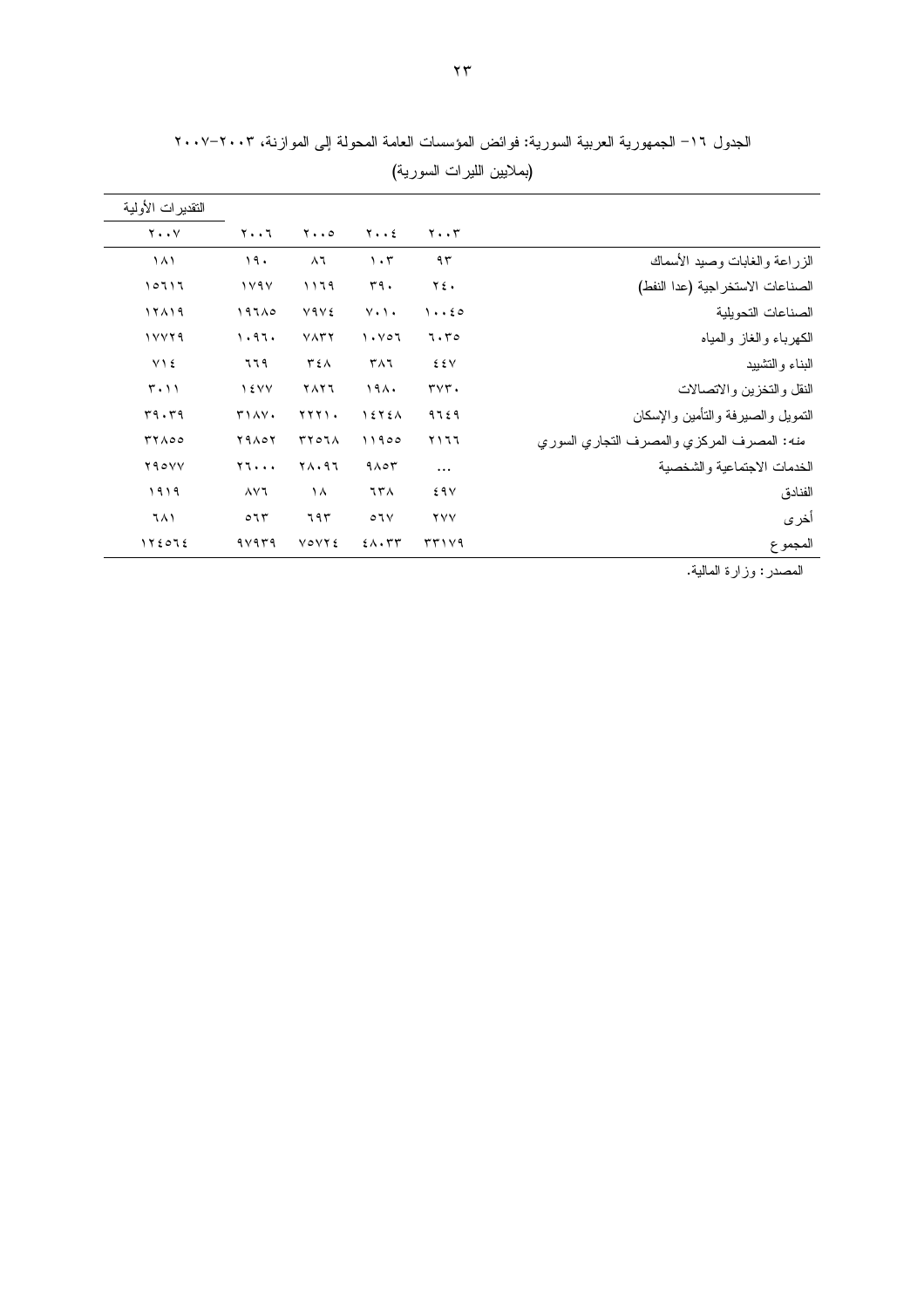| (بملايين الليرات السورية)     |                                |                         |                     |                           |                              |                              |                                 |              |                     |                               |                                    |                                                           |
|-------------------------------|--------------------------------|-------------------------|---------------------|---------------------------|------------------------------|------------------------------|---------------------------------|--------------|---------------------|-------------------------------|------------------------------------|-----------------------------------------------------------|
|                               | ميزانية ٢٠٠٦                   |                         |                     | $Y \cdot \cdot \circ$     |                              |                              | $Y \cdot Y$                     |              |                     | $\mathbf{y} \cdot \mathbf{y}$ |                                    |                                                           |
| المجموع                       | الفائض                         | الضريبة                 | المجموع             | الفائض                    | الضريبة                      | المجموع                      | الفائض                          | الضريبة      | المجموع             | الفائض                        | الضريبة                            |                                                           |
| 9.1V                          | 0197                           | T171                    | 9.1V                | 0A97                      | T171                         |                              |                                 |              |                     |                               |                                    | المصرف التجاري السوري                                     |
| 15.577                        | 41111                          | 5111                    | VTTT9               | $Y_0 Y Y_9$               | $2\lambda \cdot \cdot \cdot$ | 110Y                         | 07770                           | 77797        | 119157              | EOIVY                         | $\lambda$ { $\circ$ $79$           | الشركة السورية للنفط                                      |
| AV.                           | ٦.٦                            | Y12                     | YEY                 | $\circ v.$                | $\gamma$                     | 901                          | $\Lambda$ $\Upsilon$ $\Upsilon$ | 119          | $\circ$ 1.          | $\mathbf{r} \vee \mathbf{r}$  | $\lambda \lambda$                  | المؤسسة العامة للصناعات الغذائية السورية                  |
| <b>TVVV</b>                   | $r \circ \cdot \cdot$          | <b>YVV</b>              | 1979                | 1905                      | $\mathcal{L}$                | Y902                         | Y955                            | $\lambda$    | 1111                | 1779                          | $\gamma$                           | المؤسسة العامة للصناعات النسيجية                          |
| $r \cdot v$                   | $\mathbf{r} \cdot \mathbf{r}$  | ٤                       | ۲٤٣                 | ۲۳۹                       | ٤                            | $Y \xi$ ٩                    | YEA                             | $\lambda$    | <b>1 A A</b>        | <b>1 A A</b>                  | صفر                                | المؤسسة العامة للسكر                                      |
| YYYV                          | 1011                           | 751                     | 1597                | $\cdot \circ \cdot$       | 557                          | 1117                         | 1575                            | roq          | $\cdot \cdot \cdot$ | <b>VVY</b>                    | $\mathbf{r} \cdot \mathbf{r}$      | المؤسسة العامة للأسمنت ومواد البناء                       |
| 7051                          | $Y\xi \cdot \varphi$           | 1151                    | 7512                | 2.17                      | rr.7                         | 220.                         | $Y_0Y_1$                        | 1971         | 5177                | 1827                          | 551                                | المؤسسة العامة للنبغ                                      |
| 7207                          | 511V                           | <b>Y140</b>             | 0.5A0               | 0.5A0                     | صفر                          | 11.01                        | 11.01                           | صفر          | ۲۸٥.                | <b>YA0.</b>                   | صفر                                | المؤسسة العامة لحلج ونسويق الأقطان                        |
| 777                           | <b>٤VV</b>                     | 150                     | <b>VV٤</b>          | <b>YY</b> ٤               | صفر                          | $r \cdot \lambda q$          | $\mathbf{r} \cdot \mathbf{A}$   | صفر          | $19110 -$           | $19110 -$                     | صفر                                | الشركة العامة لمصفاة حمص                                  |
| ٦٣٢                           | 070                            | ٦V                      | $2 \cdot 2$         | $\epsilon \cdot \epsilon$ | صفر                          | $\mathbf{r} \vee \mathbf{0}$ | $\mathbf{r} \vee \mathbf{c}$    | صفر          | $9.5 -$             | $9.5 -$                       | صفر                                | شركة مصفاة بانياس                                         |
| صفر                           | صفر                            | صفر                     | صفر                 | صفر                       | صفر                          | صفر                          | صفر                             | صفر          | صفر                 | صفر                           | صفر                                | الإدارة العامة للكهرباء السورية                           |
| $\mathbf{r} \cdot \mathbf{A}$ | $r \cdot \lambda$              | صفر                     | $T \in V$           | $T \xi V$                 | صفر                          | $r \cdot r \tau$             | 105V                            | 15A0         | $rr \cdot$          | 157.                          | IVA.                               | الشركة السورية لتخزين ونوزيع المشتقات البترولية (محروقات) |
| ۹۹                            | ۹۲ $\,$                        | $\sqrt{}$               | $\lambda$           | $\Lambda$                 | $\lambda$                    | $\lambda$ ٢                  | $V \mathcal{A}$                 | ٣            | VV                  | VV                            | صفر                                | المؤسسة العامة الاستهلاكبة                                |
| صفر                           | صفر                            | صفر                     | صفر                 | صفر                       | صفر                          | صفر                          | صفر                             | صفر          | صفر                 | صفر                           | صفر                                | الشركة العامة لتجارة التجزئة                              |
| $T\Lambda$                    | <b>YVE</b>                     | $\lambda \cdot \lambda$ | $\circ \cdot \circ$ | $\mathbf{r} \vee \wedge$  | $\lambda$                    | Y                            | $\gamma \tau$                   | $\Lambda$ ۳  | <b>IVA</b>          | $\lambda$                     | $V \cdot$                          | المؤسسة العامة للأعلاف                                    |
| 51                            | 57                             | صفر                     | $Y \cdot 2$         | $\lambda$ 2 $\Lambda$     | $\circ$                      | ٨٦.                          | $0 \wedge 0$                    | YVQ          | $V \cdot 7$         | ۲۹٦                           | 5.1.                               | مؤسسة عمران (للمعادن ومواد البناء)                        |
| صفر                           | صفر                            | صفر                     | صفر                 | صفر                       | صفر                          | صفر                          | صفر                             | صفر          | ۲۹۳                 | $\lambda \xi$                 | 159                                | المؤسسة العامة للتجارة الخارجية (الألات والمعدات)         |
| $2 \cdot 1 \cdot V$           | $Y \vee Q \in Y$               | 11012                   | $rr \epsilon VY$    | rr.VT                     | $\cdot$ $\cdot$ $\cdot$      | Y4Y.A                        | $Y \cdot Y9$                    | 9779         | ۲۲۳۱۹               | 11229                         | $\lambda \cdot \lambda \vee \cdot$ | المؤسسة العامة للاتصالات                                  |
| $\mathsf{r}\mathsf{v}$        | $\mathsf{r}\mathsf{v}$         | صفر                     | $5 \,$              | ٤٢                        | صفر                          | ۳۹                           | $r$ ۹                           | صفر          | ٥١                  | $\circ$                       | صفر                                | المؤسسة العامة للبريد السوري                              |
| <b>1AVY</b>                   | <b>1 AV1</b>                   | $\lambda$               | 1878                | 1878                      | صفر                          | 1110                         | 1700                            | صفر          | 119.                | 119.                          | صفر                                | مؤسسة الطيران العربية السورية                             |
| 201                           | $\mathbf{r} \wedge \mathbf{v}$ | 152                     | 1077                | $97\lambda$               | 000                          | 1.92                         | $V \cdot 7$                     | <b>TAA</b>   | $\circ$ $\tau\tau$  | $\tau\tau\wedge$              | 190                                | الشركة العامة لمرفأ اللاذقية                              |
| 1597                          | 1.72                           | ٤٧٢                     | 175Y                | 1.71                      | 0 <sub>A</sub>               | 1571                         | 1177                            | 019          | $\circ \vee \circ$  | $T\Lambda$                    | 511                                | الشركة العامة لمرفأ طرطوس                                 |
| YY92                          | YY92                           | صفر                     | 729.                | ٦٤٩.                      | صفر                          | $V$ { $\zeta$ $\Upsilon$     | $V$ ٤٤٣                         | صفر          | صفر                 | صفر                           | صفر                                | المؤسسة العامة لتوليد الطاقة الكهربائية                   |
| $Y \cdot 02$                  | $Y \cdot 02$                   | صفر                     | 1912                | 1912                      | صفر                          | <b>YAOA</b>                  | 190 <sub>A</sub>                | 9.1          | 1049                | 1019                          | صفر                                | المؤسسة العامة لتوزيع الطاقة الكهربائية                   |
| $YY \cdot Y9$                 | $101$ Yo.                      | 79.51                   | 12709A              | $\lambda$ . $\lambda$     | <b>IOVAI</b>                 | 111995                       | 111755                          | <b>VVVE9</b> | 11.777              | 79297                         | 1.1177                             | المجموع /١                                                |

 $\Lambda$ ,00 $\tau$ 

 $O(157T - T)$ 

VTT09 000VT IVVAT

 $YYYYY$ 

 $0 \vee 919$   $10 \vee 07$ 

 $£ \cdot \triangle V$ ٦

۲ ٤ ٣ ١ ٩

 $1700Y$ 

الجدول ١٧– الجمهورية العربية السورية: إسهام مؤسسات عامة مختارة في الموازنة، ٢٠٠٣–٢٠٠٦

المجموع باستبعاد الشركة السورية للنفط<br>المصدر : وزارة المالية.

/١ يتم قيد الخسائر صفر في حساب مجموع إسهامات المؤسسات العامة في الموازنة.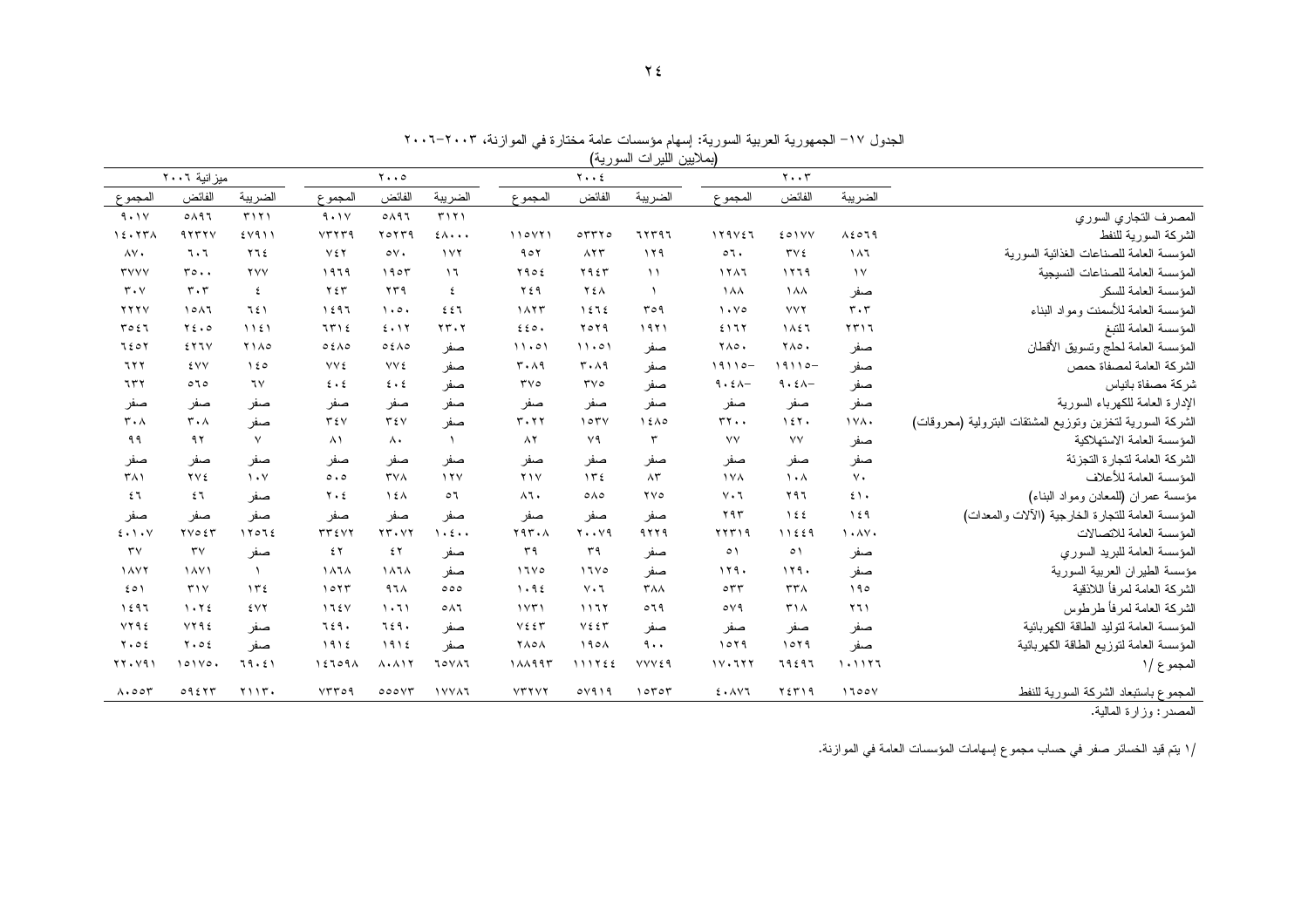| النقدير ات الأولية      |                      |                             |                                       |                                           |                       |
|-------------------------|----------------------|-----------------------------|---------------------------------------|-------------------------------------------|-----------------------|
| $Y \cdot \cdot Y$       | $Y \cdot \cdot 7$    | $Y \cdot \cdot \circ$       | $Y \cdot Y$                           | $Y \cdot Y$                               |                       |
|                         |                      | (بملايين الليرات السورية)   |                                       |                                           |                       |
| $0 \wedge 0$ $1 \leq 7$ | 75191V               | 070979                      | $\eta$ . $\epsilon$ r $\Lambda$ r $V$ | 95Y577                                    | الدين الكلي           |
| $Y 9 1 Y \cdot Y$       | <b>YATTYY</b>        | $\lambda$                   | 114477                                | $\Lambda \Upsilon \circ \xi V$            | الدين المحلي          |
| $YY1Y1$                 | $£\lambda\lambda$ ۹٥ | $r$ $q$ $r$ $q$ $r$ $q$ $r$ | $10100 -$                             | $\lambda$ 1219-                           | السلطات النقدية       |
| $Y Y V \wedge \cdot Y$  | $Y \cdot 0 \leq YY$  | 1.1177                      | 9017.                                 | $\lambda$ { $\lambda$ $\lambda$ $\lambda$ | المصارف (صافى)        |
| r9V17                   | <b>TAA00</b>         | 27A.1                       | <b>TAVAY</b>                          | <b>YATVA</b>                              | حائزون أخرون          |
| ٢٩٣٩٤١                  | T20792               | $T \wedge \xi$ l.l          | 9Y59V.                                | <b>AITAAI</b>                             | الدين الخارجي /١ /٢   |
|                         |                      | (% من إجمالي الناتج المحلي) |                                       |                                           |                       |
| ۲۸,۹                    | ro, 9                | ro, 9                       | $\lambda$ $\lambda$ , $\lambda$       | $\lambda \xi, \forall$                    | الدين الكلى           |
| $\lambda \xi, \xi$      | 11,0                 | $\lambda \lambda, \circ$    | 9, 5                                  | $\vee, \circ$                             | الدين المحلي          |
| $\lambda, \lambda$      | ۲,۷                  | $\mathbf{y}, \mathbf{y}$    | $\lambda, \lambda -$                  | $Y, Y-$                                   | السلطات النقدية       |
| 11,7                    | $\setminus$          | ٦,٨                         | ٧,٥                                   | 11,7                                      | المصارف (صافي)        |
| ۲,٠                     | Y, Y                 | $\mathbf{r}, \mathbf{v}$    | $\mathbf{r}, \mathbf{v}$              | ٥, ٢                                      | حائزون أخرون          |
| $\lambda \xi, \circ$    | 19, 2                | $\mathbf{y} \mathbf{y}$     | $Y\mathsf{r},\mathsf{Y}$              | $VV, \tilde{V}$                           | الدين الخار جي / ١ /٢ |

الجدول ١٨– الجمهورية العربية السورية: الدين الحكومي مصنفا حسب نوع الحائز، ٢٠٠٣–٢٠٠٧

المصدر : وزارة المالية؛ ومصرف سورية المركزي؛ وتقديرات خبراء صندوق النقد الدولي.

/١ مقيَّم بمنوسط سعر الصرف المرجح.

/٢ الانخفاض الحاد في مخزون الدين في ٢٠٠٥ يعكس إعادة جدولة الدين الروسي في ذلك العام.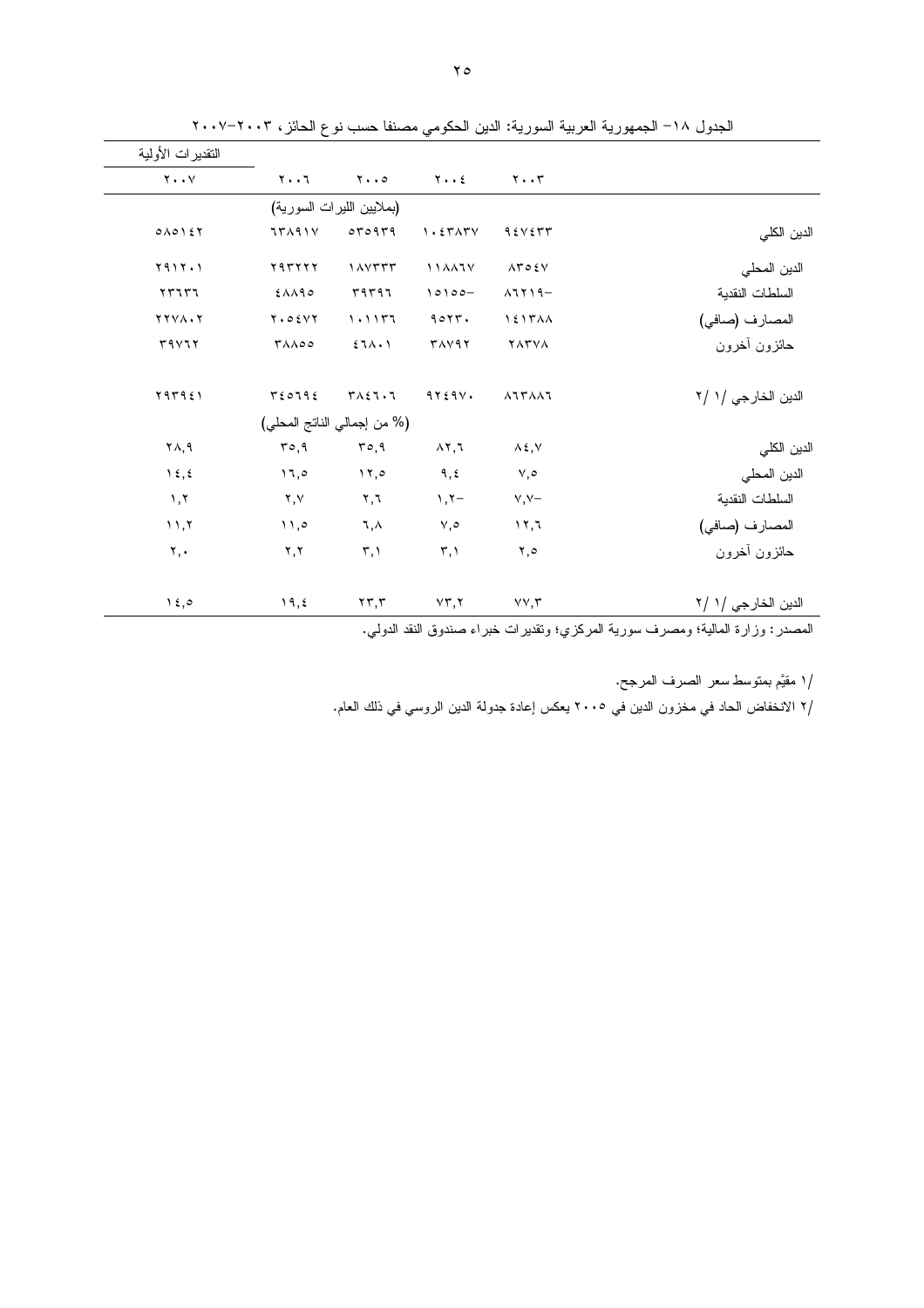|                                       |                                     |                                         |                                                   |                                              | التقديرات الأولية                            |
|---------------------------------------|-------------------------------------|-----------------------------------------|---------------------------------------------------|----------------------------------------------|----------------------------------------------|
|                                       | $\mathbf{y} \cdot \mathbf{y}$       | $\mathbf{Y} \bullet \bullet \mathbf{E}$ | $\mathbf{y} \cdot \cdot \mathbf{0}$               | $Y \cdot \cdot 7$                            | $\mathbf{Y} \bullet \bullet \mathbf{V}$      |
| في حيازة النظام المصرفي               | 00,7                                | $\lambda \cdot , \lambda$               | $\lambda \xi \cdot 0$                             | $\lambda \circ \cdot \lambda$                | ۱٦٨,٩                                        |
| المصرف المركزي                        | $\lambda$ 1, Y-                     | $\eta \circ \zeta -$                    | $\mathbf{r}$ 9, ٤                                 | $\circ \circ$ ,.                             | $\land$ 1, 1                                 |
| المطالبات                             | $r \cdot \circ, v$                  | $r \cdot q, q$                          | $\uparrow \uparrow \uparrow, \vee$                | $T \setminus \xi, \xi$                       | $T \setminus \wedge, \vee$                   |
| الودائع                               | 591,9                               | rr0,                                    | $\gamma \gamma \gamma$                            | $Y \circ 9, 5$                               | $\Upsilon \Upsilon$ ), $\Lambda$             |
| المصارف التجارية                      | $\lambda \xi \lambda, \xi$          | 90,7                                    | $\langle \cdot, \cdot \rangle$                    | ۹٥,٨                                         | $\wedge$ r, $\overline{\wedge}$              |
| المطالبات                             | 105,0                               | 115.                                    | 111,1                                             | $\mathcal{N} \cdot \mathcal{A}, \mathcal{K}$ | $\mathcal{N} \cdot \mathcal{O}, \mathcal{N}$ |
| المصرف النجاري السوري                 | $\mathbf{Y} \mathbf{V}, \mathbf{V}$ | $\mathbf{Y} \wedge, \mathbf{Y}$         | $\mathbf{r}$ $\epsilon$ , $\mathbf{v}$            | $r_{1}$ .                                    | $\xi$ ) ,<br>$\overline{\gamma}$             |
| المصرف الزراعى التعاونى               | $\cdot$ , $\mathsf{r}$              | $\cdot$ , $\mathsf{r}$                  | $\boldsymbol{\cdot}$ , $\boldsymbol{\tau}$        | $\boldsymbol{\cdot}$ , $\boldsymbol{\tau}$   | $\cdot$ , $\mathbf{r}$                       |
| المصرف الصناعي                        | $\boldsymbol{\cdot}$ , $\wedge$     | $\lambda, \circ$                        | $\lambda, \lambda$                                | ۱,۸                                          | $\mathbf{y}, \mathbf{y}$                     |
| المصرف العقاري                        | $\mathbf{r}, \mathbf{r}$            | $\mathbf x$ , $\mathbf y$               | $\circ, \wedge$                                   | $\circ$ , $\uparrow$                         | ٦,٠                                          |
| مصرف التسليف الشعبى                   | $\mathbf{\hat{z}}$ . $\lambda$      | $\land, \lor$                           | ٩,٤                                               | $\circ$ , $\circ$                            | ٦,٩                                          |
| شهادات الاستثمار                      | ro, 9                               | صفر                                     | $\mathbf{\mathfrak{c}}$ , $\mathbf{\mathfrak{c}}$ | $\cdot$ , $\lambda$                          | صفر                                          |
| مطالبات أخرى                          | 5,9                                 | $\land, \lor$                           | $\circ$ , $\circ$                                 | $\circ$ , $\circ$                            | ٦,٩                                          |
| مصرف التوفير                          | $\wedge \wedge, \curlyvee$          | $\vee \cdot, \vee$                      | $\vee\cdot\,,\vee$                                | $\mathcal{L}$ .,                             | $\xi \wedge, \vee$                           |
| الودائع                               | $\langle \uparrow, \rangle$         | $\gamma \gamma$                         | $\mathbf{Y}$                                      | $\gamma$                                     | $\Upsilon \Upsilon, \Upsilon$                |
| المصرف التجاري السوري                 | $\lambda, \circ$                    | ۲,۲                                     | $\lambda, \lambda$                                | $\circ, \circ$                               | $\mathcal{N}, \mathcal{L}$                   |
| المصرف الزراعي التعاوني               | ٧,٨                                 | $\langle \rangle$                       | 15,0                                              | ۲,۹                                          | $\circ, \circ$                               |
| المصرف الصناعي                        | $\cdots$                            | $\cdots$                                | $\cdots$                                          | $\ldots$                                     | $\cdots$                                     |
| المصرف العقاري                        | $\lambda, \cdot$                    | $\boldsymbol{\cdot}$ , $\wedge$         | $\cdot$ , $\vee$                                  | $\lambda, \cdot$                             | $\mathcal{N}, \mathcal{N}$                   |
| مصرف التسليف الشعبى                   | ۲,۸                                 | ٣,٦                                     | $\mathfrak{c}$ , $\mathfrak{h}$                   | $\epsilon, \circ$                            | $\circ, \tau$                                |
| مصرف التوفير                          | $\cdots$                            | $\ldots$                                | $\cdots$                                          | $\cdots$                                     | $\cdots$                                     |
| شهادات استثمار تحوزها جهات غير مصرفية | $\forall \Lambda, \xi$              | $\mathbf{r} \wedge, \vee$               | 51, 4                                             | $\mathbf{r} \wedge, \wedge$                  | 47.4                                         |
| الدين العام المحلي الكلي              | $\Lambda$ $\Gamma, \circ$           |                                         | $1\wedge 9,7$ $1\wedge 7,7$ $11\wedge 9$          |                                              | $Y \cdot \Lambda, \Lambda$                   |
| بنود للتذكرة                          |                                     |                                         |                                                   |                                              |                                              |
| مجموع شهادات الاستثمار                | 75,7                                | $\mathsf{r}_{\mathsf{A},\mathsf{A}}$    | $\mathop{\mathsf{Z}}\nolimits$ , $\wedge$         | $\mathsf{r}_\wedge,\mathsf{q}$               | ۳۹,۸                                         |
| النمويل المحلى لعجز الموازنة          | $\cdot$ , $\tau$                    | $r \circ r$                             | 75, 5                                             | ٦,٣                                          | 19,                                          |
| التمويل المصرفى                       | 5,7                                 | $\mathbf{y} \circ \mathbf{y}$           | ٦.,٤                                              | $\mathcal{N} \cdot \mathcal{N}$              | $\lambda, \lambda$                           |
| المصرف المركزي                        | $17,7-$                             | $Y \setminus \Lambda$                   | 0.5,7                                             | 10,7                                         | $\uparrow$ 1, $\uparrow$                     |
| المصارف التجارية                      | $\mathsf{Y} \cdot \mathsf{A}$       | $57,1-$                                 | $\circ$ , $\wedge$                                | $\circ$ , $\tau-$                            | $\gamma$ , $\gamma -$                        |
| التمويل غير المصرفي                   | $\mathbf{r}$ , $\mathbf{v}$ -       | $\mathcal{N} \cdot \mathcal{K}$         | $\epsilon, \cdot$                                 | $\epsilon, \cdot -$                          | $\lambda, \cdot$                             |

الجدول ١٩– الجمهورية العربية السورية: الدين العام المحلي، ٢٠٠٣–٢٠٠٧ (بمليارات الليرات السورية)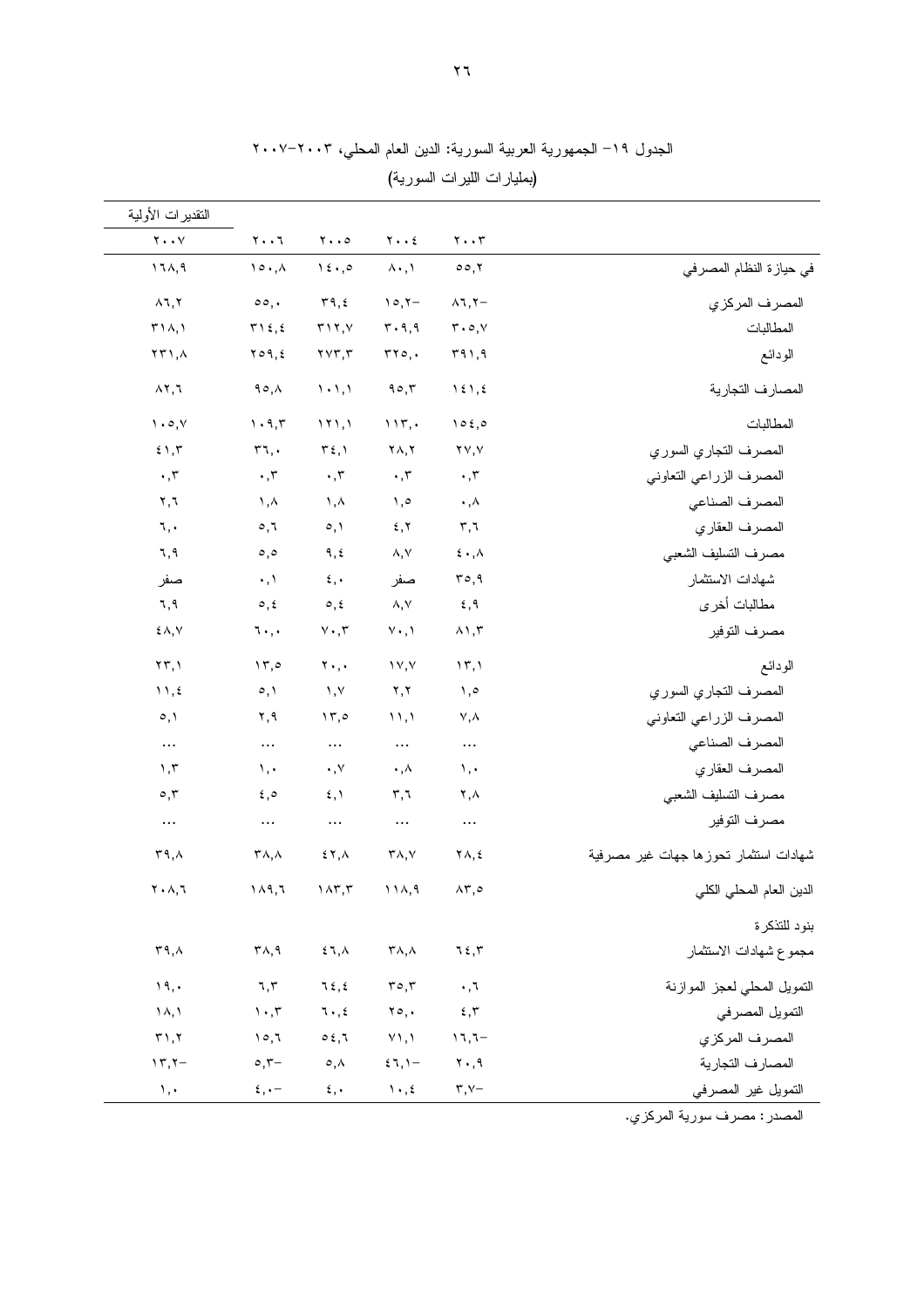| التقدير ات الأولية                         |                                            |                                           |                                              |                                 |                                   |
|--------------------------------------------|--------------------------------------------|-------------------------------------------|----------------------------------------------|---------------------------------|-----------------------------------|
| $Y \cdot Y$                                | $Y \cdot \cdot 7$                          | $\mathbf{y} \cdot \cdot \mathbf{0}$       | $Y \cdot Y$                                  | $\mathbf{y} \cdot \mathbf{y}$   |                                   |
|                                            |                                            | (بمليارات الليرات السورية)                |                                              |                                 |                                   |
| $\gamma \gamma$ ,.                         | 179, 2                                     | 102,0                                     | $\gamma \uparrow \circ \phi$                 | 112,1                           | صافى الموجودات الأجنبية           |
| AVV.                                       | <b>7771</b>                                | 717.                                      | 0491                                         | ٤٩٢٦                            | (بملايين الدولارات الأمريكية)     |
| 575,7                                      | $\mathsf{r}_{\wedge}\mathsf{q},\mathsf{r}$ | $\mathbf{r} \circ \mathbf{f}, \mathbf{A}$ | rr7,9                                        | $Y \circ Y, \circ$              | صافى الموجودات المحلية            |
| $Y \circ \circ, 9$                         | $Y \cdot \xi$ ,0                           | $\lambda x, \lambda$                      | 119,5                                        | $\lambda\lambda, \forall$       | صافى الائتمان المحلي              |
| $\lambda \xi, \circ$                       | $2\lambda,9$                               | ۳۹,٤                                      | $10, 7-$                                     | $\lambda$ 1, Y $-$              | صافي الائتمان للحكومة             |
| T19,                                       | $\Gamma \cap \circ, \Gamma$                | $T \setminus Y, Y$                        | $\mathbf{r} \cdot \mathbf{q}$ , 9            | $r \cdot o, v$                  | المطالبات على الحكومة             |
| YAY,o                                      | Y11, 2                                     | $\gamma \vee \gamma, \gamma$              | rr0.                                         | 591,9                           | الودائع الحكومية                  |
| $\cdot, \cdot$                             | $\cdot$ , $\lambda$                        | $\langle \cdot, \cdot \rangle$            | $\cdot, \cdot$                               | $\cdot, \cdot$                  | الائتمان للمؤسسات العامة          |
| 111,7                                      | 100,0                                      | $\gamma$ { $\tau$ , $\tau$                | $1\epsilon$ , $\circ$                        | $\gamma \vee \epsilon, \Delta$  | الائتمان للمصارف                  |
| 1 A A , A                                  | $\bigwedge$ {, $\bigvee$                   | 1YY,                                      | $Y \cdot Y, \circ$                           | 115.1                           | بنود أخرى (صافى)                  |
| $\tau\tau\epsilon$ , $\tau$                | $Y \circ 9,7$                              | $\mathbf{Y} \cdot \mathbf{9}, \mathbf{r}$ | 111,1                                        | 97,0                            | <i>منه</i> : تعديل التقييم        |
| $\lambda \xi \circ \rho$                   | $\vee \xi$ , q $-$                         | $\mathbf{r} \vee, \mathbf{r} -$           | 97, 2                                        | YY, Y                           | أخرى                              |
| 700, V                                     | $\circ \circ \wedge, \vee$                 | 0.9,7                                     | $5YY, \Lambda$                               | $\mathsf{r}\vee\vee,\vee$       | الاحتياطي النقدي                  |
| $\S$ $\S$ $\setminus$ $\S$                 | 511,5                                      | $\epsilon \cdot v, \epsilon$              | $\mathbf{r}$ $\epsilon$ $\mathbf{r}$         | Y92, 2                          | العملة المصدرة                    |
| 577,7                                      | 599,                                       | $T \wedge \xi, V$                         | $rr7, \lambda$                               | $\forall \wedge \circ$ ,.       | العملة خارج المصارف               |
| 19,1                                       | $\gamma$ , $\zeta$                         | $\mathbf{Y} \mathbf{Y}, \mathbf{Y}$       | $\mathcal{N}, \mathcal{O}$                   | ۹,٤                             | العملة لدى المصارف                |
| $\lambda$ , $\lambda$                      | 19, 1                                      | 10,0                                      | $\mathbf{Y} \mathbf{Y}, \mathbf{0}$          | $\langle \uparrow, \rangle$     | ودائع المؤسسات العامة             |
| $Y \cdot Y, Y$                             | 111,                                       | $\lambda \circ, 9$                        | $\mathcal{N} \cdot \mathcal{O}, \mathcal{N}$ | ٦٩,٩                            | ودائع المصارف                     |
| $\boldsymbol{\cdot}$ , $\boldsymbol{\tau}$ | $\cdot$ ,0                                 | $\boldsymbol{\cdot}$ , $\circ$            | $\cdot$ , $\xi$                              | $\cdot$ , $\epsilon$            | ودائع أخرى غير حكومية، غير مصرفية |
|                                            | (% من مخزون الاحتياطي النقدي الأولى)       |                                           |                                              |                                 |                                   |
| ۹,۲                                        | ۲,۹                                        | ۳,۹                                       | $\mathbf{r}, \mathbf{v}$                     | $\circ, \tau$                   | صافى الموجودات الأجنبية           |
| ۸, ۱                                       | ٦,٨                                        | $\mathbf{r}, \mathbf{v}$                  | $\gamma \gamma, \gamma$                      | 5,9                             | صافى الموجودات المحلية            |
| $\vee$ , $\operatorname{\mathsf{f}}$       | $\mathbf x$ , $\mathbf y$                  | 11,7                                      | $\mathcal{N} \cdot \mathcal{N}$              | ۲,۸                             | صافى الائتمان المحلي              |
| $\mathcal{L}, \mathcal{L}$                 | 1, 9                                       | $\cup$ , $\circ$                          | $\lambda, \lambda$                           | $\xi$ ,<br>$\wedge -$           | صافى الائتمان للحكومة             |
| صفر                                        | صفر                                        | صفر                                       | صفر                                          | صفر                             | الائتمان للمؤسسات العامة          |
| $\lambda, \cdot$                           | ۲,٤                                        | $\cdot$ , $\cdot$ -                       | $\lambda, \cdot -$                           | $\vee, \vee$                    | الائتمان للمصارف                  |
| $\boldsymbol{\cdot}$ , $\vee$              | $\mathbf{y}, \mathbf{0}$                   | $\vee, \circ -$                           | 11,7                                         | ۲, ۱                            | بنود أخرى (صافى)                  |
| 15, 2                                      | ۹,۹                                        | $\mathbf{Y}$ . , $\mathbf{A}$             | 5,9                                          | $\ddotsc$                       | <i>منه</i> : تعديل التقييم        |
| $17,7-$                                    | $V, \xi -$                                 | $\mathbf{Y} \wedge, \mathbf{Y} -$         | ٦,٤                                          | $\,$ , $\vee$                   | أخرى                              |
| $\gamma \gamma, \xi$                       | ۹,۷                                        | $\vee, \vee$                              | ۲٥,۲                                         | $\mathcal{N} \cdot \mathcal{N}$ | الاحتياطي النقدي                  |

الجدول ٢٠- الجمهورية العربية السورية: الميزانية العمومية لمصرف سورية المركزي، ٢٠٠٣–٢٠٠٧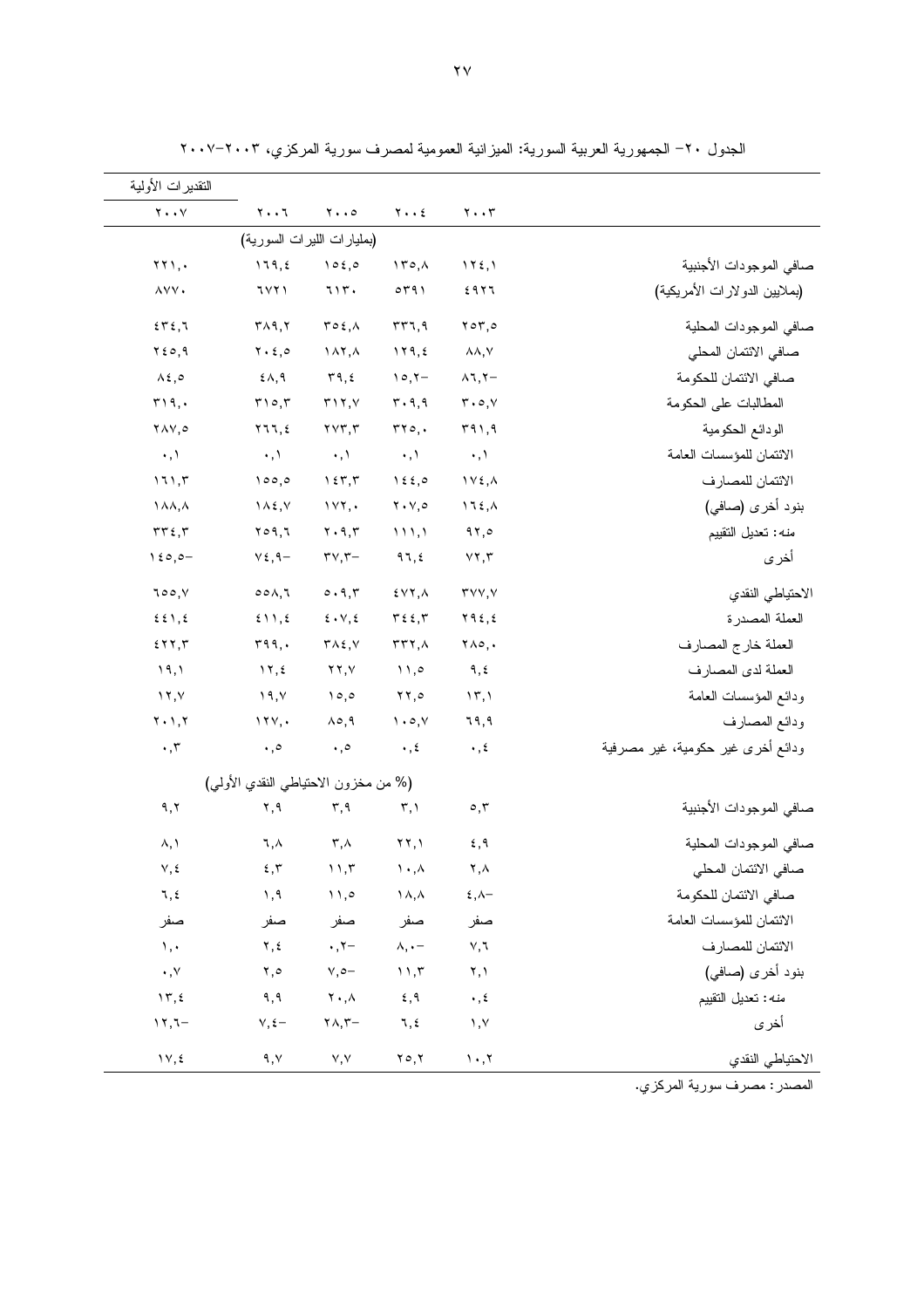| الجدول ٢١– الجمهورية العربية السورية: الميزانية العمومية الموحدة للنظام المصرفي، ٢٠٠٤–٢٠٠٨ |  |  |  |  |
|--------------------------------------------------------------------------------------------|--|--|--|--|
|--------------------------------------------------------------------------------------------|--|--|--|--|

|                                  |                                            | المصارف الخاصة                  |                       | المصارف العامة                               |                                     |                                                | كل المصار ف                                  |                                      |                                     |                               |                                                |
|----------------------------------|--------------------------------------------|---------------------------------|-----------------------|----------------------------------------------|-------------------------------------|------------------------------------------------|----------------------------------------------|--------------------------------------|-------------------------------------|-------------------------------|------------------------------------------------|
|                                  | $\mathbf{y} \cdot \cdot \mathbf{0}$        | $Y \cdot \cdot 7$               | $Y \cdot Y$           | $Y \cdot Y$                                  | $\mathbf{y} \cdot \cdot \mathbf{0}$ | $Y \cdot \cdot 7$                              | $Y \cdot Y$                                  | $Y \cdot \cdot 2$                    | $\mathbf{y} \cdot \cdot \mathbf{0}$ | $Y \cdot \cdot 7$             | $Y \cdot Y$                                    |
| الموجودات                        | $\lambda$ ٩,٢                              | $1Y\Lambda$ ,                   | Y9.0                  | 1172.                                        | 1125.5                              | 1111.7                                         | 1191.7                                       | 110.7                                | 1557.7                              | 15.0, V                       | 1019.1                                         |
| الاحتياطيات في البنك المصر في /١ | 10,1                                       | $TV, \Lambda$                   | $VT, \Lambda$         | 1.77                                         | $\lambda \cdot 7$                   | 4V,1                                           | 150.                                         | $\Lambda$ , $\Lambda$ , $\circ$      | 97,7                                | 150.                          | <b>Y14,4</b>                                   |
| الموجودات الأجنبية               | 22,7                                       | $Y\Lambda, I$                   | $\lambda$ , $\lambda$ | 7.7.7                                        | 09.7                                | 015.                                           | $557, \lambda$                               | 719.0                                | 7560                                | 091,7                         | 07.7                                           |
| الائتمان للحكومة                 | صفر                                        | صفر                             | صفر                   | 117,9                                        | 111,1                               | 1.9.7                                          | $\mathcal{N} \cdot \mathcal{O}, \mathcal{N}$ | 117,9                                | 111.1                               | 1.9.5                         | $\mathcal{N} \cdot \mathcal{O}, \mathcal{N}$   |
| الائتمان للمؤسسات العامة         | صفر                                        | صفر                             | صفر                   | 117.5                                        | ۱۹۹,۲                               | $\mathbf{Y} \mathbf{Y} \mathbf{I}, \mathbf{A}$ | rrv, q                                       | 147.7                                | 199,7                               | $\tau\tau\tau$ , $\lambda$    | rrv, q                                         |
| الائتمان للقطاع الخاص /٢         | $17, \lambda$                              | $T\epsilon$ , $\Lambda$         | ٦٨,١                  | 157.7                                        | 19A, V                              | $Y$ $Y$ $Y$ $Y$                                | YYY, 2                                       | Y,Y,Y                                | $Y \cap o, o$                       | $Y \circ \xi, Y$              | $r \cdot o$ , $o$                              |
| موجودات أخرى                     | $\lambda \lambda, \lambda$                 | ۲٦,٨                            | 51,                   | $V \circ 7$                                  | 0.50                                | 01,1                                           | $\circ \wedge, \wedge$                       | Y9,7                                 | 7Y, Y                               | VV, 9                         | $\mathcal{N} \cdot \cdot \cdot \mathcal{N}$    |
| مطالبات                          | $\lambda$ ٩,٢                              | $1VA$ ,                         | Y9.0                  | 1172.                                        | 1Y55,5                              | 1111.7                                         | 1191,7                                       | 110.7                                | 1557,7                              | 15.0, V                       | 1019,1                                         |
| مجموع الودائع                    | ٦٦,٥                                       | 157,9                           | YYY,9                 | 701.7                                        | 777, 1                              | $\text{loc.}$                                  | 792.                                         | 7Y1.7                                | $VT \cdot, Y$                       | $Y4\Lambda, \Lambda$          | $41Y, \lambda$                                 |
| منها: المؤسات العامة             | ٤,٨                                        | صفر                             | $\cdot, \cdot$        | $\mathbf{Y} \cdot \mathbf{0}$ ,              | $\tau\tau\epsilon, \epsilon$        | $\mathbf{Y} \cdot \mathbf{0}, \mathbf{V}$      | $Y \cdot 7, \Lambda$                         | $\mathbf{y} \cdot \mathbf{0}$ ,      | $\gamma \gamma \epsilon, \epsilon$  | $\mathbf{Y} \cdot \mathbf{0}$ | $Y \cdot 7,9$                                  |
| ودائع ننحت الطلب                 | $\lambda \xi, \overline{\lambda}$          | Y7. V                           | 07.7                  | Y E Y, T                                     | $\gamma \gamma \gamma$ ,0           | $Y \xi$ ), $\xi$                               | $Y \circ Y$                                  | ۲٤٦,٣                                | Y AV, V                             | Y7A.1                         | $\mathbf{r} \cdot \mathbf{r} \cdot \mathbf{r}$ |
| الودائع لأجل وودائع النوفير      | 17,9                                       | 49.5                            | $V \cdot T$           | T17,7                                        | $\mathbf{r} \cdot \cdot \mathbf{v}$ | $rrr, \epsilon$                                | $TT\Lambda, T$                               | YYY, V                               | T1V,7                               | 577.1                         | 5.1, 9                                         |
| ودائع لأجل                       | $\mathcal{N} \cdot \mathcal{N}$            | $\mathbf{r}$                    | $0 \wedge 0$          | $\lambda$                                    | $\mathsf{r}_{\Lambda,1}$            | 95.                                            | 117,                                         | 17.7                                 | $£ \wedge, \Upsilon$                | 170,1                         | 110,7                                          |
| ودائع توفير                      | ٦,٢                                        | $Y, \tau$                       | 11.4                  | $\mathbf{r} \cdot \mathbf{r}$ , $\mathbf{v}$ | Y1Y,7                               | $\mathbf{Y} \mathbf{Y} \cdot \mathbf{z}$       | $\mathbf{Y} \mathbf{Y}$                      | $T \cdot 7, 2$                       | <b>Y 1 A, A</b>                     | YYY, Y                        | 5577,7                                         |
| ودائع حكومية                     | صفر                                        | صفر                             | صفر                   | $\mathsf{r}_{\mathsf{A},\mathsf{q}}$         | ۲۹,٤                                | $\lambda \nabla, \circ$                        | $\Upsilon \Upsilon, \Upsilon$                | $\mathsf{r}_{\mathsf{A},\mathsf{q}}$ | ۲۹,٤                                | $\mathcal{N}, \mathcal{O}$    | $\Upsilon \Upsilon, \Upsilon$                  |
| ودائع بالقطع الأجنبي             | $\mathbf{r} \circ \mathbf{r}$              | YY, Y                           | $1 - 1.1$             | $\circ \tau$ , $\wedge$                      | 7.7.                                | ٧٦,٧                                           | $\lambda$ ), $\circ$                         | 75.5                                 | 90, 2                               | 102, 2                        | $\lambda$                                      |
| دفعات مقدمة وحسابات مجمدة        | ٧,٩                                        | $\mathcal{N} \cdot \mathcal{N}$ | 10,1                  | 9A, V                                        | 97.1                                | 11.7                                           | 10.7                                         | 99,7                                 | $\mathcal{N} \cdot \mathcal{N}$     | 11.9                          | $170, \lambda$                                 |
| مطالبات أجنبية                   | ٢,٥                                        | $\lambda, \lambda$              | $V, \xi$              | ٤,٧                                          | 19,7                                | $V, \xi$                                       | 7,1                                          | $\circ$ , $\mathsf{r}$               | ۲۱,۷                                | ۹,۲                           | 15.0                                           |
| إعادة تمويل المصرف المركزى       | صفر                                        | صفر                             | صفر                   | 150,9                                        | $\lambda \in \Lambda, \Lambda$      | 107.1                                          | 177.1                                        | 150.9                                | $\lambda$ { $\lambda$ , $\lambda$   | 107.1                         | 177.1                                          |
| مطالبات أخرى                     | $\gamma$                                   | YY.                             | 22.1                  | rrr,o                                        | T1A.9                               | Y9V,9                                          | $Y \wedge Q$                                 | $YY\Lambda, Y$                       | TT1.7                               | T19.1                         | rr9.7                                          |
| منها: رأس المال /٣               | ۸,۹                                        | 117.7                           | $Y \circ Y$           | 57.1                                         | $0A$ , 9                            | IVA.V                                          | 119.1                                        | 0.1.7                                | $V$ ٦.Α                             | 191.5                         | $Y \cdot \xi, \Lambda$                         |
| منها: تحديل التقييم /٣           | $\boldsymbol{\cdot}$ , $\boldsymbol{\tau}$ | صفر                             | صفر                   | $17Y, \Lambda$                               | $17Y, \lambda$                      | ٧,٤                                            | $\wedge$ , $\vee$                            | $\lambda$ $\lambda$                  | $17\lambda, \cdot$                  | $V, \xi$                      | $\wedge, \vee$                                 |

/١ تشمل النقد في الخزينة.<br>/٢ تشمل الائتمان للتعاونيات والقطاع المشترك.<br>/٣ الزيادة الكبيرة في الحساب الرأسمالي في عام ٢٠٠٦ وما صاحبه من نراجع في تعديل التقيين المصري التحرين التعليم التقليم كاحتياطيات في الحساب الرأسمالي.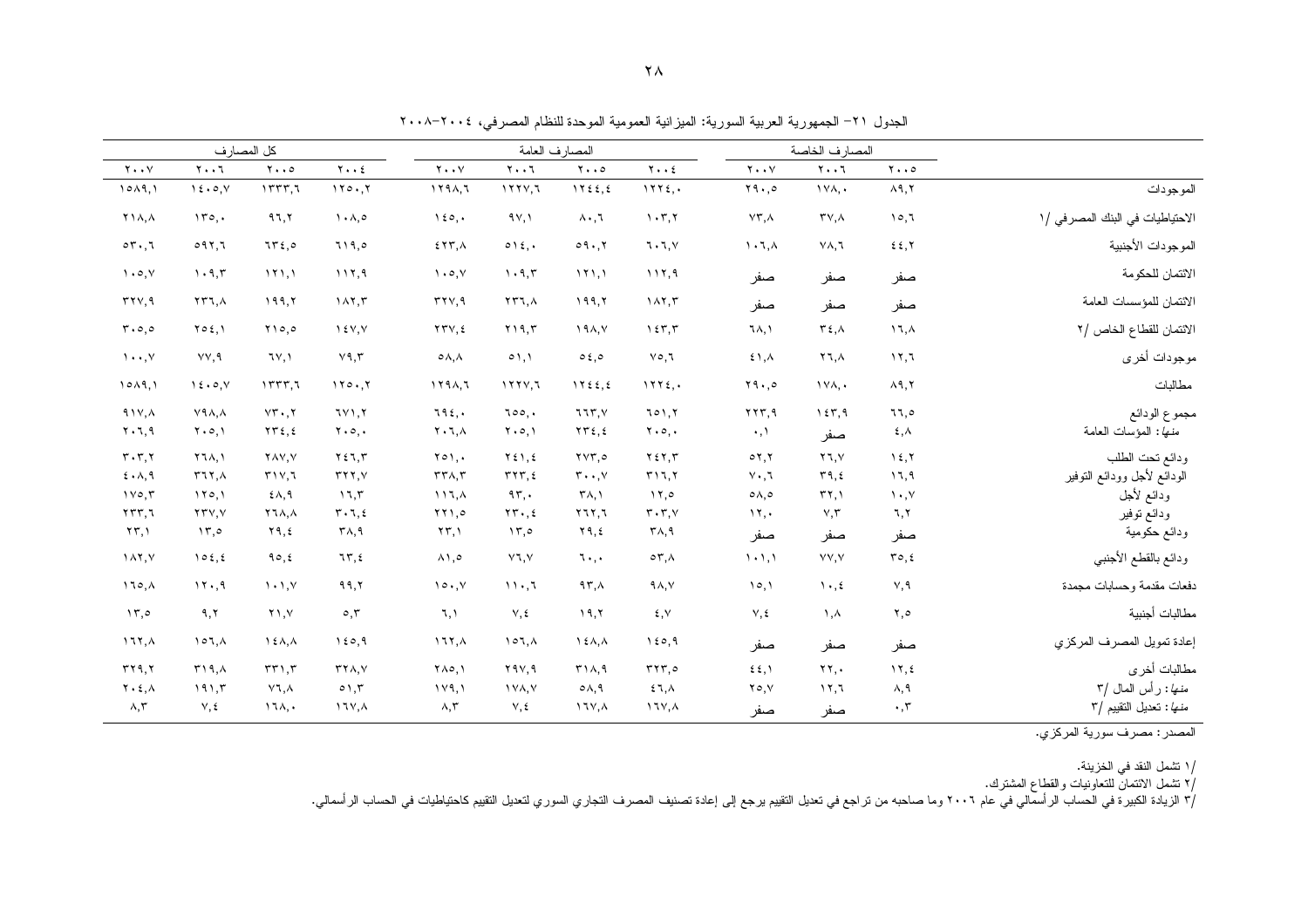الجدول ٢٢– الجمهورية العربية السورية: النوزيع القطاعي للائتمان، ٢٠٠٣–٢٠٠٨

|                                    |                                 | $Y \cdot Y$              |                          | $Y \cdot Y$              |                          | $Y \cdot \cdot \circ$      |                           | $Y \cdot \cdot 7$                  |                          | $Y \cdot Y$              |                          | ۳۰ يونيو ۲۰۰۸            |
|------------------------------------|---------------------------------|--------------------------|--------------------------|--------------------------|--------------------------|----------------------------|---------------------------|------------------------------------|--------------------------|--------------------------|--------------------------|--------------------------|
|                                    | الخاصة                          | العامة                   | الخاصة                   | العامة                   | الخاصة                   | العامة                     | الخاصة                    | العامة                             | الخاصة                   | العامة                   | الخاصة                   | العامة                   |
| حسب النشاط الاقتصادى               |                                 |                          |                          |                          |                          |                            |                           |                                    |                          |                          |                          |                          |
| الزراعة                            | $\overline{\phantom{a}}$        | $\lambda$ YJ9 $\epsilon$ | $\overline{\phantom{m}}$ | $\Lambda$ orq $\tau$     | $\lambda$ $\zeta$        | $\Lambda \cdot \tau \in Y$ | ٣٩                        | $\Lambda$ $\ldots$                 | ۹۲                       | 41177                    | 070                      | 971.0                    |
| الصناعة والتعدين والمرافق          | $\hspace{0.1mm}-\hspace{0.1mm}$ | <b>TYEIV</b>             | $\equiv$                 | 11.01                    | $Y \cdot Y$              | $\gamma \gamma$ ۹          | <b>AAT9</b>               | T.95V                              | 11.41                    | YY097                    | 11772                    | <b>TTEIA</b>             |
| البناء والنشييد                    | $\overline{\phantom{m}}$        | T017V                    | $\overline{\phantom{m}}$ | $5YY \wedge 5$           | ٦٣                       | 72172                      | $\lambda$ $\lambda$       | $V \cdot 11$                       | ۲۸۹۹                     | <b>AATAA</b>             | ۲۹۹۲                     | 995V.                    |
| نجارة الجملة والمفرق               | $\hspace{0.1mm}-\hspace{0.1mm}$ | 177                      | $\equiv$                 | 15157.                   | 9770                     | 1070A1                     | 12199                     | 111157                             | 5.179                    | Y1920Y                   | <b>TAJAJ</b>             | 571777.                  |
| أنشطة أخرى                         | $\overline{\phantom{a}}$        | ۲٤٦٦٩                    | 22.4V                    | $\Gamma$ 0 { $\cdot$ )   | 01.7                     | <b>VOLVY</b>               | 11EAV                     | $\lambda \xi \xi \cdot \cdot$      | <b>٢٣٨٩٦</b>             | $\lambda$ lo $\lambda$ 9 | $rrr\tau v$              | YYY90                    |
| المجموع                            | $\overline{\phantom{a}}$        | <b>TALAYY</b>            | $E \cdot V$              | rr0797                   | 11.07                    | 2.2779                     | 70210                     | 2071. V                            | <b>7117V</b>             | 07070A                   | 47970                    | 701701                   |
| حسب نوع الائتمان                   |                                 |                          |                          |                          |                          |                            |                           |                                    |                          |                          |                          |                          |
| عمليات الحسم                       | $\overline{\phantom{a}}$        | 19707                    | 091                      | Y9Y.5                    | $2\wedge$                | 07770                      | $Y \cap \sigma \tau$      | Y79V                               | 15917                    | 1977                     | Y.09V                    | $1 \vee \circ \wedge$    |
| قروض وسلف مقدمة لقاء ضمانات        | $\overline{\phantom{a}}$        | 15717.                   | $57\lambda$              | 1191AT                   | 0.549                    | Y.05Y9                     | $Y$ ) $\wedge$ 1          | 5500                               | 10007                    | <b>YEZTYT</b>            | T0517                    | <b>TY97VV</b>            |
| ائتمانات شخصية وسحوبات على المكشوف | $\equiv$                        | 017.1                    | 9 <sub>1</sub>           | 1197                     | <b>1 A A Y</b>           | 151902                     | $\Lambda V \cdot \Lambda$ | 119117                             | $10YT\xi$                | <b>TVATO9</b>            | <b>TATT1</b>             | $Y \wedge Y \in TY$      |
| معاملات اسلامية                    | $\overline{\phantom{m}}$        | $\overline{\phantom{m}}$ | $\overline{\phantom{m}}$ | $\overline{\phantom{m}}$ | $\overline{\phantom{a}}$ | $\overline{\phantom{m}}$   | $\overline{\phantom{m}}$  | $\overline{\phantom{m}}$           | $\overline{\phantom{m}}$ | $\overline{\phantom{a}}$ | AVY.                     | $\overline{\phantom{m}}$ |
| ائتمانات أخرى                      | $\qquad \qquad -$               | <b>VTTAE</b>             | YY1                      | Y977                     | <b>EAAT</b>              | 11711.                     | 17770                     | JOVIE                              | <b>TI977</b>             | ۳۸۷٥۱                    | AV.                      | TAT1                     |
| المجموع                            | $\overline{\phantom{m}}$        | <b>TALAYY</b>            | $E \cdot V$              | rr0797                   | 11.05                    | 5.577                      | 70210                     | 22.11                              | <b>JAITI</b>             | 070709                   | 47970                    | TOITOA                   |
| حسب ملكية القطاع                   |                                 |                          |                          |                          |                          |                            |                           |                                    |                          |                          |                          |                          |
| القطاع العام غير المالي            | $\overline{\phantom{a}}$        | <b>IVYOIV</b>            | $\overline{\phantom{m}}$ | 1117771                  | $\equiv$                 | 199190                     | $\overline{\phantom{m}}$  | <b>TTIVVI</b>                      | $\overline{\phantom{m}}$ | <b>TYVAIY</b>            | $\overline{\phantom{m}}$ | 5.5779                   |
| القطاع المشترك                     | $\hspace{0.1mm}-\hspace{0.1mm}$ | $\gamma \gamma \gamma$   | $\overline{\phantom{m}}$ | $\lambda$                | $\overline{\phantom{m}}$ | $\lambda$                  | $\overline{\phantom{m}}$  | 09                                 | $\overline{\phantom{m}}$ | $\mathcal{L}$            | $\overline{\phantom{m}}$ | $\overline{\phantom{m}}$ |
| القطاع التعاوني                    | $\overline{\phantom{a}}$        | 11441                    | $\overline{\phantom{m}}$ | 11119                    | $\overline{\phantom{m}}$ | 15511                      | $\overline{\phantom{m}}$  | 1551.                              | $\overline{\phantom{m}}$ | 11771Y                   | $\overline{\phantom{m}}$ | $\overline{\phantom{m}}$ |
| القطاع الخاص                       | $\hspace{0.1mm}-\hspace{0.1mm}$ | $9V_{\epsilon} \cdot Y$  | $E \cdot V$              | 11.712                   | 11.07                    | 197900                     | 70210                     | $Y \cdot \Sigma \wedge \Upsilon V$ | <b>JAITY</b>             | YY0.77                   | 44440                    | <b>YEVAA9</b>            |
| المجموع                            | $\overline{\phantom{a}}$        | <b>TATAVI</b>            | $E \cdot V$              | 500197                   | 11.05                    | 2.5779                     | T0510                     | $E O I \cup V$                     | <b>JAITY</b>             | 07070A                   | 41970                    | TOITOA                   |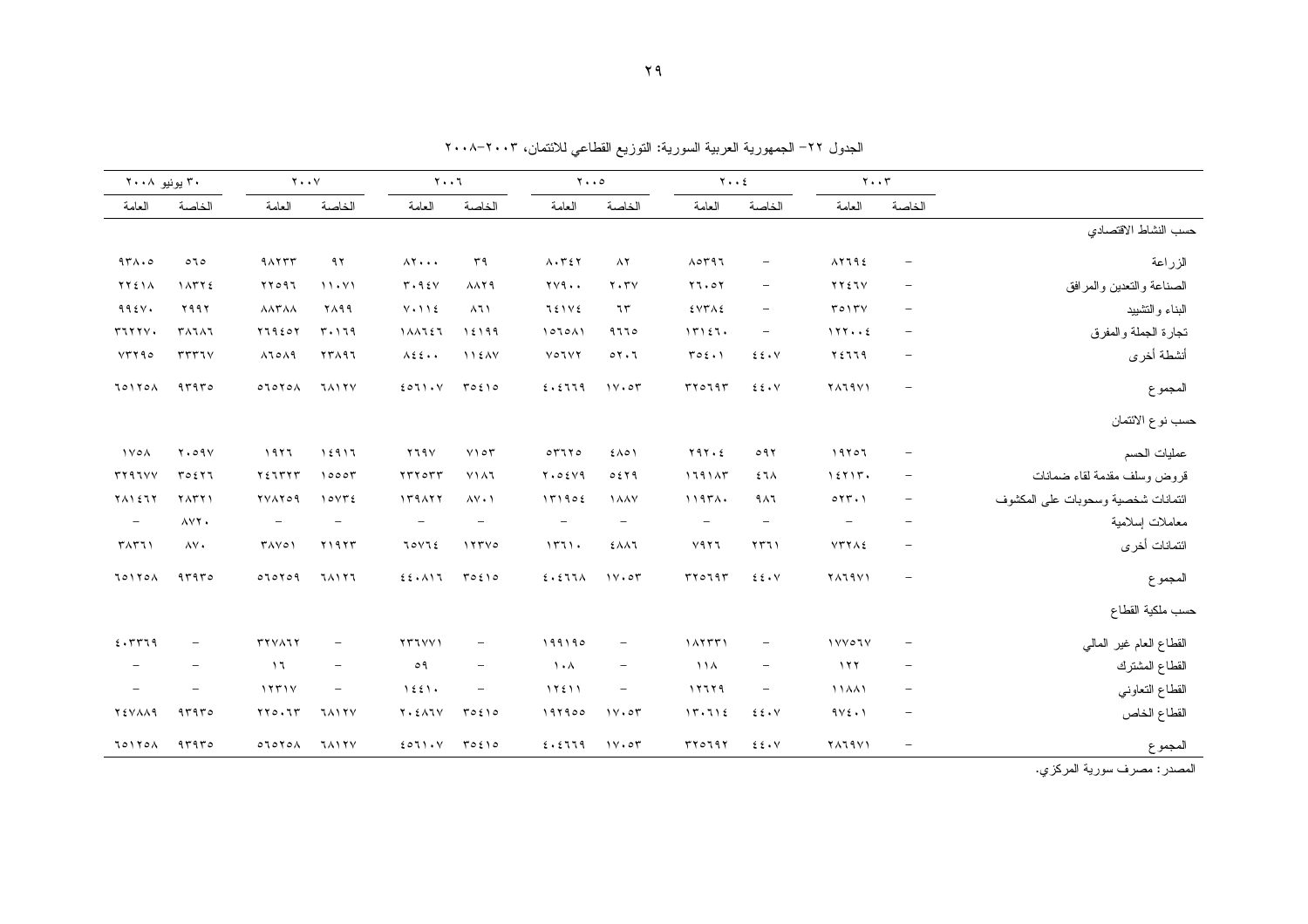|                           |                                 | عمليات القطاع العام                 |                       |                                            |                                         | عمليات القطاع الخاص                 |                                                                     |
|---------------------------|---------------------------------|-------------------------------------|-----------------------|--------------------------------------------|-----------------------------------------|-------------------------------------|---------------------------------------------------------------------|
|                           | $Y/Y$ $Y \cdot Z$               | $Y \cdot \cdot \circ$               | $7 / 7 \cdot .7$      | $\tau / \tau / \tau / \tau \cdot \epsilon$ | $\mathbf{y} \cdot \cdot \mathbf{0}$     | 7/77                                | $V / Y \cdot \cdot \wedge$                                          |
|                           |                                 | (أسعار الفائدة على الإقراض والرسوم) |                       |                                            |                                         | (أسعار الفائدة على الإقراض والرسوم) |                                                                     |
| مصرف سورية المركزي        |                                 |                                     |                       |                                            |                                         |                                     |                                                                     |
| عمليات الحسم              | ٦,٥                             | $V, \cdot$                          | V,                    | $\vee, \circ$                              | $\lambda, \cdot$                        | $\lambda, \cdot$                    | $\wedge$ ,                                                          |
| أسعار الفائدة على الإقراض | $7, 0 - 2, 0$                   | $V - \xi$ , $\circ$                 | $V, \cdot-\xi, \circ$ | $\lambda, \circ -\lambda, \cdot$           | $9,0-7$                                 | $9,0 - 7$                           | $9,0-7,$                                                            |
| رسم الارتباط              | $\ldots$                        |                                     |                       | $\lambda, \cdot - \cdot, \circ$            | $\lambda, \lambda - \cdot, \circ$       |                                     |                                                                     |
| رسم المتابعة              | $\cdots$                        | $1, 0 - 1, 0$                       | $1, 0 - 1, 0$         | $\cdots$                                   | $1, 0 - 1, 0$                           | $1, 0 - 1, 0$                       | $1, 0 - 1, 0$                                                       |
| المصرف الصناعي            |                                 |                                     |                       |                                            |                                         |                                     |                                                                     |
| عمليات الحسم              | ٦,٥                             | V,                                  | $\vee$ , $\cdot$      | $\vee, \circ$                              | $\lambda, \cdot$                        | $\lambda, \cdot$                    | $\lambda, \cdot$                                                    |
| أسعار الفائدة على الإقراض | $V, o-1, o$                     | $V, \circ -V, \bullet$              | $v, \circ -v, \cdot$  | $\lambda, \circ -\vee, \circ$              | $\lambda \cdot, \cdot - \lambda, \circ$ | $9, -\lambda, 0$                    | $9, -\lambda, 0$                                                    |
| رسم الارتباط /٤           | $\cdots$                        | $\cdots$                            |                       | $\lambda, \cdot - \cdot, \circ$            | $\cdots$                                | $\cdots$                            | $\cdots$                                                            |
| رسم المعالجة              | $\cdots$                        | $\cdots$                            |                       | $\cdots$                                   | $\cdots$                                | $\cdots$                            | $\cdots$                                                            |
| مصرف التسليف الشعبى       |                                 |                                     |                       |                                            |                                         |                                     |                                                                     |
| عمليات الحسم              | $\cdots$                        | $\cdots$                            | $\cdots$              | $\wedge, \circ$                            | $\lambda, \cdot$                        | $\wedge$ , .                        | ۸,٠                                                                 |
| أسعار الفائدة على الإقراض | $\cdots$                        |                                     | $\cdots$              | $V, \circ -7, \bullet$                     | $1 \cdot 1 - 7.0$                       | $\lambda \cdot \lambda - 7, \circ$  | $\cdot, \cdot - \cdot, \circ$                                       |
| رسم الارتباط              | $\cdots$                        | .                                   | $\cdots$              | $\lambda, \cdot - \cdot, \circ$            | $\cdots$                                | $\cdots$                            | $\cdots$                                                            |
| رسم المعالجة              | $\cdots$                        | $\cdots$                            | $\cdots$              | $\cdots$                                   | $\cdots$                                | $\cdots$                            | $\ldots$                                                            |
| رسم المتابعة              | $\cdots$                        | $1, 0 - 1, 0$                       | $1, 0 - 1, 0$         | $\cdots$                                   | $1, 0 - 1, 0$                           | $1, 0 - 1, 0$                       | $1, 0 - 1, 0$                                                       |
| المصرف الزراعي التعاوني   |                                 |                                     |                       |                                            |                                         |                                     |                                                                     |
| أسعار الفائدة على الإقراض | $\pi, \cdot-\epsilon, \cdot$    | $7,0-\xi,0$                         | $7,0-5,0$             | $\circ$ , $\circ$                          | $\lambda, \cdot -\lambda, \cdot$        | $\lambda, \cdot -\lambda, \cdot$    | $\lambda, \cdot -\lambda, \cdot$                                    |
| رسم الارتباط /٥           | $\lambda, \cdot - \cdot, \circ$ | $\lambda, \cdot - \cdot, \circ$     | $\cdots$              | $\lambda, \cdot - \cdot, \circ$            | $\lambda, \cdot - \cdot, \circ$         | $\cdots$                            | $\cdots$                                                            |
| رسم المعالجة              | $\cdots$                        | $\cdots$                            | $\cdots$              | $\cdots$                                   | $\sim$ $\sim$                           | $\cdots$                            | $\cdots$                                                            |
| المصرف العقاري            |                                 |                                     |                       |                                            |                                         |                                     |                                                                     |
| أسعار الفائدة على الإقراض | $9,0 - 7,0$                     | $V, \circ -V, \bullet$              | $\vee, \circ -\vee$   | $9,0-\gamma,$                              | $\lambda - \nu, \circ$                  | $\lambda \cdot -\vee, \circ$        | $\mathcal{N} \cdot \mathcal{N} \cdot \mathcal{N} \cdot \mathcal{N}$ |

الجدول ٢٣– الجمهورية العربية السورية: هيكل أسعار الفائدة للمصارف العامة، ٢٠٠٤–٢٠٠٨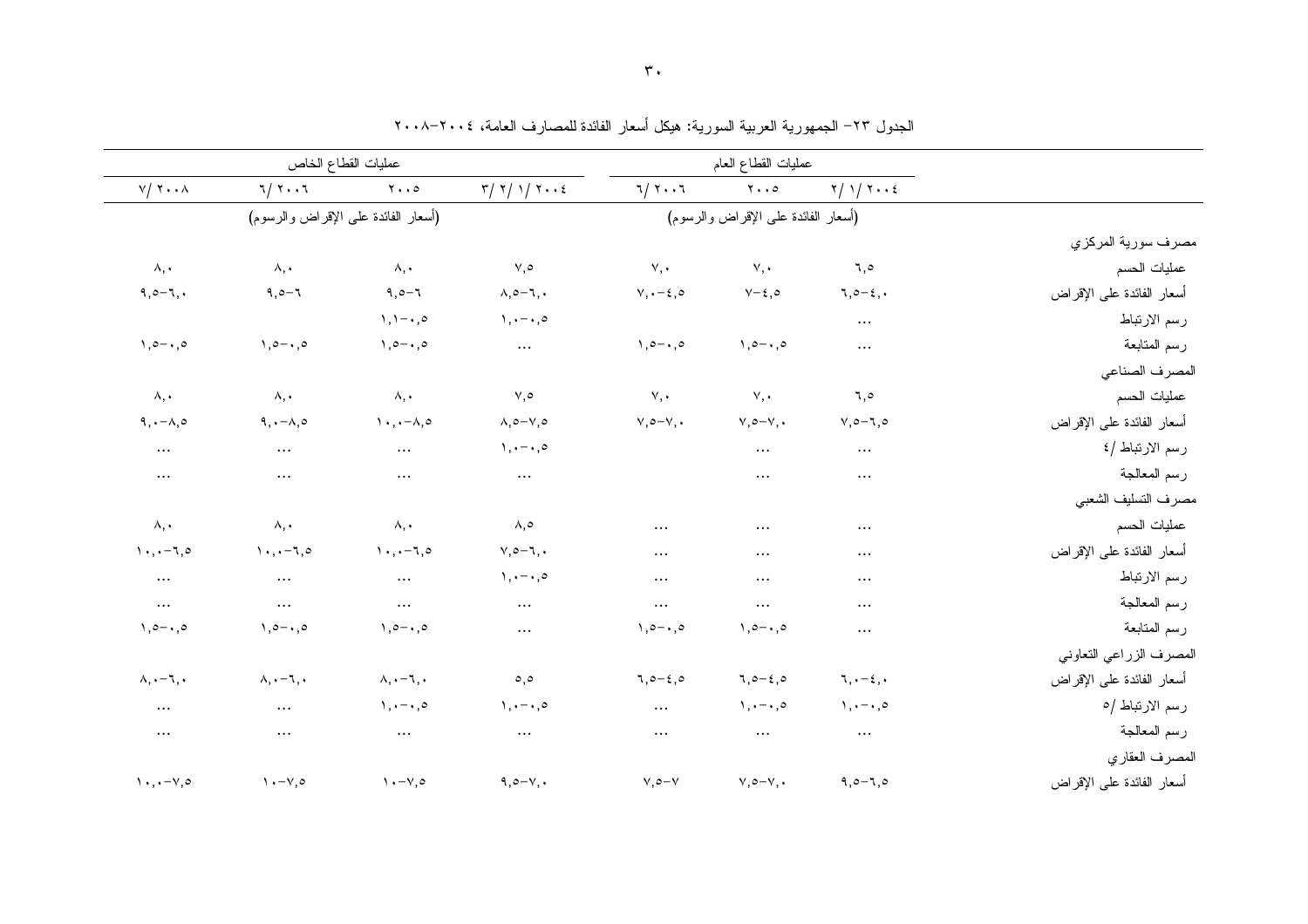| رسم الارتباط                          | $\cdots$ | $\cdots$                                | $\cdots$                       | $\lambda, \cdot - \cdot, \circ$  | $\cdots$                                | $\cdots$                      | $\ldots$                                   |
|---------------------------------------|----------|-----------------------------------------|--------------------------------|----------------------------------|-----------------------------------------|-------------------------------|--------------------------------------------|
| رسم المتابعة                          | $\cdots$ | $\lambda, \circ -\cdot, \circ$          | $\lambda, \circ -\cdot, \circ$ | $\cdots$                         | $1, 0 - 1, 0$                           | $1, 0 - 1, 0$                 | $1, 0 - 1, 0$                              |
| ىصرف التوفير                          |          |                                         |                                |                                  |                                         |                               |                                            |
| أسعار الفائدة على الإقراض             | $\cdots$ | $V, \circ -V, \cdot$                    | $V, \circ -V, \cdot$           | $\lambda, \circ -\lambda, \cdot$ | $9,0-\lambda,0$                         | $9,0-\Lambda,0$               | $9,0-\lambda,0$                            |
| رسم الارتباط                          | $\cdots$ | $\cdots$                                | $\cdots$                       | $\lambda, \cdot - \cdot, \circ$  | $\cdots$                                | $\cdots$                      | $\cdots$                                   |
| رسم المتابعة                          | $\cdots$ | $1, 0 - 1, 0$                           | $1, 0 - 1, 0$                  | $\cdots$                         | $1, 0 - 1, 0$                           | $1, 0 - 1, 0$                 | $1, 0 - 1, 0$                              |
|                                       |          | (أسعار الفائدة على الودائع المصرفية) /١ |                                |                                  | (أسعار الفائدة على الودائع المصرفية) /١ |                               |                                            |
| لحسابات الجارية والودائع نحت الطلب    | ۰,۰      | $\cdot$ ,0                              | $\cdot$ ,0                     | ۲,۰                              | $\lambda$ .                             | $\lambda$ , $\cdot$           | $\frac{0}{0}$ $\pm$ $\frac{1}{0}$          |
| مسابات النوفير                        | $\cdots$ | $\cdots$                                | $\cdots$                       | $\circ$ ,                        | $\ldots$                                | $\cdots$                      | $\cdots$                                   |
| أقل من مليون                          | $\cdots$ | $\cdots$                                | $\cdots$                       | $\cdots$                         | $\circ$ ,                               | $\circ$ ,                     | $\%$ ٢ $\pm$ ٦                             |
| أكبر من مليون                         | $\cdots$ | $\cdots$                                | $\cdots$                       | $\cdots$                         | $\mathbf{r},\mathbf{r}$                 | $\mathbf{r},\mathbf{r}$       | $\cdots$                                   |
| ردائع محتفظ بها لمدة أقل من عام       | $\cdots$ | $\cdots$                                | $\cdots$                       | $\circ, \circ$                   | $\wedge, \circ -\vee, \circ$            | $\lambda, \circ -\vee, \circ$ | $\%$ ٢ $\pm$ ٩, $\cdot$ - $\vee$ , $\cdot$ |
| ردائع محتفظ بها لمد لا نقل عن ١٢ شهرا | $\cdots$ | $\cdots$                                | $\cdots$                       | ٦,٠                              | ٩,٠                                     | ٩,٠                           | $\cdots$                                   |
| ثىهادات استثمار                       | $\cdots$ | $\cdots$                                | $\cdots$                       | ٦,٥                              | $V, \circ$                              | $V, \circ$                    | $\vee, \cdot$                              |
| ردائع توفير للأطفال                   | $\cdots$ | $\cdots$                                | $\cdots$                       | ٦,٠                              | ٥,٧                                     | ٧,٥                           | $\ldots$                                   |

/١ تنطبق على المصارف العامة فقط. وبالنسبة للمصارف الخاصة، فإن أسعار الفائدة على الإقراض تأشيرية.

/٢ أسعار الفائدة على الإقراض وعمليات الحسم بالحد الأقصىي، ويجوز خفضها بنقطة مئوية واحدة كحد أقصىي.

/٣ أسعار الفائدة على الودائع بالحد الأدنى ويجوز زيادتها بنقطة مئوية واحدة كحد أقصى.

/٤ القروض منوسطة الأجل وطويلة الأجل فقط.

/٥ القروض طويلة الأجل فقط.

/٦ اعتبارا من أغسطس ٢٠٠٦، أصبحت الفائدة على الإقراض تأشيرية للمصارف العامة.

/٧ حسب الوضع في نهاية مايو .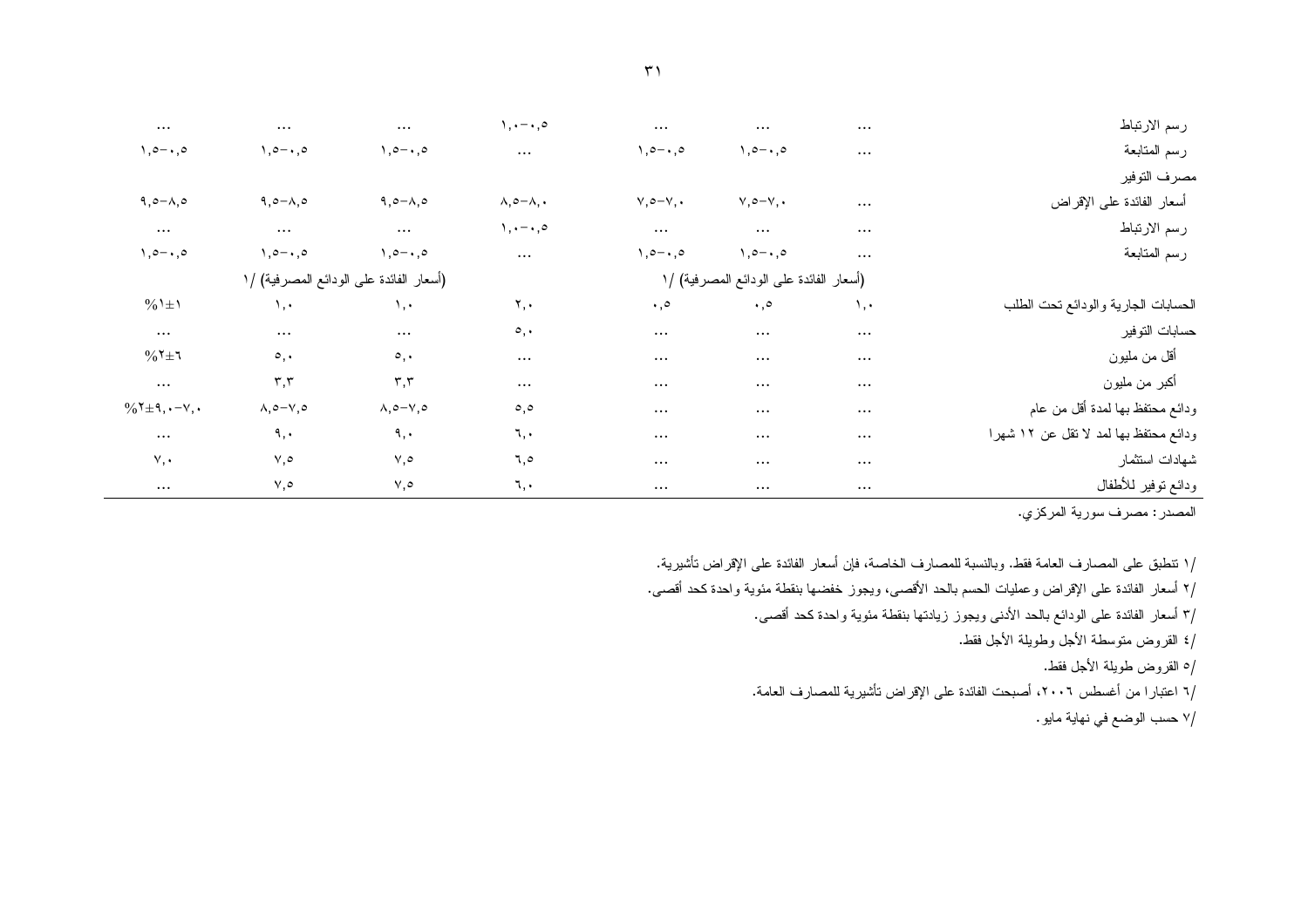| $\mathbf{Y} \bullet \bullet \mathbf{Y}$<br>$Y \cdot \cdot 7$<br>$Y \cdot Y$<br>$\mathbf{y} \cdot \cdot \mathbf{y}$<br>$\mathbf{y} \cdot \cdot \mathbf{0}$<br>(بملايين الليرات السورية)<br>$0 \vee 9 \cdot 72$<br>5757.<br>0.0.11<br>$r_{5}$ $\sim$ $r_{1}$<br>170.79<br>مجموع الصادرات، فوب<br>$Y \setminus 905$<br>1790Y7<br>IVAVT.<br>170197<br>17001A<br>النفط الخام<br>$Y \cdot 0 \cdot \cdot Y$<br><b>710119</b><br>$Y \cup Y$<br>179177<br><b>77.74</b><br>غير النفطية<br>غزول وأنسجة<br>$\Lambda \Upsilon \circ \Upsilon \Upsilon$<br>11975<br><b>VATY</b><br>15717<br>$1YY \cdot 2$<br>577257<br>$9$ $\forall$ $\leq$ $9$<br>$\lambda$ 9 $\lambda$ ٤<br><b>AAT9</b><br>00006<br>ثمار وخضروات<br>$\vee\uparrow\star\uparrow$<br>107Y1<br>$\Lambda$ or $\epsilon$<br>$\lambda$ \ $\vee$ {<br>727.<br>قطن خام<br>$Y \cdot \Lambda Y9$<br>$\eta$ . $\epsilon \tau \Lambda$<br>1.5.1<br>حيوانات حية ولحوم<br>11511<br>$9\AA$<br>Y<br>۹۹۰ م<br>$\gamma \gamma \gamma$<br>$\lambda$ { $\lambda$ $\lambda$<br>1517<br>الفوسفات<br>$\mathbf{\acute{z}}$ . $\mathbf{\Lambda} \, \mathbf{\acute{z}}$<br>$\lambda$ ٩٧<br>$Y$ ٦٥<br>الجلود الخام والمعالجة<br>۳۲٤٨<br>$\lambda \setminus \circ$<br>٦٥٦٨<br>207<br>10YT<br>119A<br>۱۲۰۹<br>العدس<br>$\lambda \cdot \lambda$<br>172<br>$\gamma$<br>۱٦۷<br>۱۲٦<br>النبغ<br>$\lambda \cdot 7$<br>$\lambda$<br>$\mathbf{r} \circ \mathbf{A}$<br>القمح<br>177<br>صفر<br>11.100<br>$19709 \wedge$<br>$197999$<br>170229<br>$\circ$ $\mathsf{r}$ $\mathsf{r}$ $\mathsf{r}$<br>أخرى<br>(% من مجموع الصادرات)<br>$\lambda \cdot \cdot, \cdot$<br>$\lambda \cdot \cdot$ , $\cdot$<br>$\mathcal{N} \leftrightarrow \mathcal{N}$<br>$\lambda$ .,.<br>$\lambda$ .,. |
|--------------------------------------------------------------------------------------------------------------------------------------------------------------------------------------------------------------------------------------------------------------------------------------------------------------------------------------------------------------------------------------------------------------------------------------------------------------------------------------------------------------------------------------------------------------------------------------------------------------------------------------------------------------------------------------------------------------------------------------------------------------------------------------------------------------------------------------------------------------------------------------------------------------------------------------------------------------------------------------------------------------------------------------------------------------------------------------------------------------------------------------------------------------------------------------------------------------------------------------------------------------------------------------------------------------------------------------------------------------------------------------------------------------------------------------------------------------------------------------------------------------------------------------------------------------------------------------------------------------------------------------------------------------------------------------------------|
|                                                                                                                                                                                                                                                                                                                                                                                                                                                                                                                                                                                                                                                                                                                                                                                                                                                                                                                                                                                                                                                                                                                                                                                                                                                                                                                                                                                                                                                                                                                                                                                                                                                                                                  |
|                                                                                                                                                                                                                                                                                                                                                                                                                                                                                                                                                                                                                                                                                                                                                                                                                                                                                                                                                                                                                                                                                                                                                                                                                                                                                                                                                                                                                                                                                                                                                                                                                                                                                                  |
|                                                                                                                                                                                                                                                                                                                                                                                                                                                                                                                                                                                                                                                                                                                                                                                                                                                                                                                                                                                                                                                                                                                                                                                                                                                                                                                                                                                                                                                                                                                                                                                                                                                                                                  |
|                                                                                                                                                                                                                                                                                                                                                                                                                                                                                                                                                                                                                                                                                                                                                                                                                                                                                                                                                                                                                                                                                                                                                                                                                                                                                                                                                                                                                                                                                                                                                                                                                                                                                                  |
|                                                                                                                                                                                                                                                                                                                                                                                                                                                                                                                                                                                                                                                                                                                                                                                                                                                                                                                                                                                                                                                                                                                                                                                                                                                                                                                                                                                                                                                                                                                                                                                                                                                                                                  |
|                                                                                                                                                                                                                                                                                                                                                                                                                                                                                                                                                                                                                                                                                                                                                                                                                                                                                                                                                                                                                                                                                                                                                                                                                                                                                                                                                                                                                                                                                                                                                                                                                                                                                                  |
|                                                                                                                                                                                                                                                                                                                                                                                                                                                                                                                                                                                                                                                                                                                                                                                                                                                                                                                                                                                                                                                                                                                                                                                                                                                                                                                                                                                                                                                                                                                                                                                                                                                                                                  |
|                                                                                                                                                                                                                                                                                                                                                                                                                                                                                                                                                                                                                                                                                                                                                                                                                                                                                                                                                                                                                                                                                                                                                                                                                                                                                                                                                                                                                                                                                                                                                                                                                                                                                                  |
|                                                                                                                                                                                                                                                                                                                                                                                                                                                                                                                                                                                                                                                                                                                                                                                                                                                                                                                                                                                                                                                                                                                                                                                                                                                                                                                                                                                                                                                                                                                                                                                                                                                                                                  |
|                                                                                                                                                                                                                                                                                                                                                                                                                                                                                                                                                                                                                                                                                                                                                                                                                                                                                                                                                                                                                                                                                                                                                                                                                                                                                                                                                                                                                                                                                                                                                                                                                                                                                                  |
|                                                                                                                                                                                                                                                                                                                                                                                                                                                                                                                                                                                                                                                                                                                                                                                                                                                                                                                                                                                                                                                                                                                                                                                                                                                                                                                                                                                                                                                                                                                                                                                                                                                                                                  |
|                                                                                                                                                                                                                                                                                                                                                                                                                                                                                                                                                                                                                                                                                                                                                                                                                                                                                                                                                                                                                                                                                                                                                                                                                                                                                                                                                                                                                                                                                                                                                                                                                                                                                                  |
|                                                                                                                                                                                                                                                                                                                                                                                                                                                                                                                                                                                                                                                                                                                                                                                                                                                                                                                                                                                                                                                                                                                                                                                                                                                                                                                                                                                                                                                                                                                                                                                                                                                                                                  |
|                                                                                                                                                                                                                                                                                                                                                                                                                                                                                                                                                                                                                                                                                                                                                                                                                                                                                                                                                                                                                                                                                                                                                                                                                                                                                                                                                                                                                                                                                                                                                                                                                                                                                                  |
|                                                                                                                                                                                                                                                                                                                                                                                                                                                                                                                                                                                                                                                                                                                                                                                                                                                                                                                                                                                                                                                                                                                                                                                                                                                                                                                                                                                                                                                                                                                                                                                                                                                                                                  |
|                                                                                                                                                                                                                                                                                                                                                                                                                                                                                                                                                                                                                                                                                                                                                                                                                                                                                                                                                                                                                                                                                                                                                                                                                                                                                                                                                                                                                                                                                                                                                                                                                                                                                                  |
|                                                                                                                                                                                                                                                                                                                                                                                                                                                                                                                                                                                                                                                                                                                                                                                                                                                                                                                                                                                                                                                                                                                                                                                                                                                                                                                                                                                                                                                                                                                                                                                                                                                                                                  |
| مجموع الصادرات، فوب                                                                                                                                                                                                                                                                                                                                                                                                                                                                                                                                                                                                                                                                                                                                                                                                                                                                                                                                                                                                                                                                                                                                                                                                                                                                                                                                                                                                                                                                                                                                                                                                                                                                              |
| 5, 1<br>$\mathbf{r}$ ٩,٢<br>النفط الخام<br>$\mathsf{r}\vee,\mathsf{q}$<br>rr,7<br>7۲,٥                                                                                                                                                                                                                                                                                                                                                                                                                                                                                                                                                                                                                                                                                                                                                                                                                                                                                                                                                                                                                                                                                                                                                                                                                                                                                                                                                                                                                                                                                                                                                                                                           |
| غير النفطية<br>ro, 2<br>57, 7<br>69,0<br>$\circ$ \ , $\wedge$<br>۲٥,۳                                                                                                                                                                                                                                                                                                                                                                                                                                                                                                                                                                                                                                                                                                                                                                                                                                                                                                                                                                                                                                                                                                                                                                                                                                                                                                                                                                                                                                                                                                                                                                                                                            |
| غزول وأنسجة<br>$\lambda \xi, \xi$<br>5,7<br>10,0<br>5, 7<br>٦,٥                                                                                                                                                                                                                                                                                                                                                                                                                                                                                                                                                                                                                                                                                                                                                                                                                                                                                                                                                                                                                                                                                                                                                                                                                                                                                                                                                                                                                                                                                                                                                                                                                                  |
| ۹,٦<br>Y, Y<br>ثمار وخضروات<br>$\mathbf{Y}, \mathbf{I}$<br>$\mathbf{r},\mathbf{r}$<br>٦,٥                                                                                                                                                                                                                                                                                                                                                                                                                                                                                                                                                                                                                                                                                                                                                                                                                                                                                                                                                                                                                                                                                                                                                                                                                                                                                                                                                                                                                                                                                                                                                                                                        |
| ۲,۷<br>1, 9<br>$\lambda, \lambda$<br>Y, Y<br>۲,٤<br>قطن خام                                                                                                                                                                                                                                                                                                                                                                                                                                                                                                                                                                                                                                                                                                                                                                                                                                                                                                                                                                                                                                                                                                                                                                                                                                                                                                                                                                                                                                                                                                                                                                                                                                      |
| $\mathbf{r}, \mathbf{r}$<br>حيوانات حية ولحوم<br>٥, ٢<br>٥, ٢<br>۲,۹<br>$\mathbf{r}, \mathbf{q}$                                                                                                                                                                                                                                                                                                                                                                                                                                                                                                                                                                                                                                                                                                                                                                                                                                                                                                                                                                                                                                                                                                                                                                                                                                                                                                                                                                                                                                                                                                                                                                                                 |
| $\boldsymbol{\cdot}$ , $\boldsymbol{\acute{z}}$<br>$\cdot$ , $\tau$<br>الفوسفات<br>$\boldsymbol{\cdot}$ , $\vee$<br>$\cdot$ , $\xi$<br>$\boldsymbol{\cdot}$ , $\circ$                                                                                                                                                                                                                                                                                                                                                                                                                                                                                                                                                                                                                                                                                                                                                                                                                                                                                                                                                                                                                                                                                                                                                                                                                                                                                                                                                                                                                                                                                                                            |
| $\boldsymbol{\cdot}$ , $\vee$<br>۰,٦<br>$\boldsymbol{\cdot}$ , $\boldsymbol{\upgamma}$<br>$\cdot$ , $\tau$<br>الجلود الخام والمعالجة<br>$\cdot$ , $\mathsf{r}$                                                                                                                                                                                                                                                                                                                                                                                                                                                                                                                                                                                                                                                                                                                                                                                                                                                                                                                                                                                                                                                                                                                                                                                                                                                                                                                                                                                                                                                                                                                                   |
| $\backslash$ , $\backslash$<br>$\cdot$ , $\backslash$<br>$\boldsymbol{\cdot}$ , $\boldsymbol{\xi}$<br>$\boldsymbol{\cdot}$ , $\boldsymbol{\xi}$<br>العدس<br>$\boldsymbol{\cdot}$ , $\circ$                                                                                                                                                                                                                                                                                                                                                                                                                                                                                                                                                                                                                                                                                                                                                                                                                                                                                                                                                                                                                                                                                                                                                                                                                                                                                                                                                                                                                                                                                                       |
| النبغ<br>صفر<br>صفر<br>صفر<br>صفر<br>صفر                                                                                                                                                                                                                                                                                                                                                                                                                                                                                                                                                                                                                                                                                                                                                                                                                                                                                                                                                                                                                                                                                                                                                                                                                                                                                                                                                                                                                                                                                                                                                                                                                                                         |
| القمح<br>۰,۲<br>$\cdot$ , $\backslash$<br>صفر<br>صفر<br>صفر                                                                                                                                                                                                                                                                                                                                                                                                                                                                                                                                                                                                                                                                                                                                                                                                                                                                                                                                                                                                                                                                                                                                                                                                                                                                                                                                                                                                                                                                                                                                                                                                                                      |
| أخرى<br>$Y$ ۹,٤<br>$\mathsf{r}_\wedge,\mathsf{q}$<br>$\mathfrak{c} \circ, \vee$<br>$\mathbf{Y} \bullet \mathbf{,} \mathbf{Y}$<br>$\mathop{\mathsf{t}} \mathop{\mathsf{v}}\nolimits, \mathop{\mathsf{A}}\nolimits$                                                                                                                                                                                                                                                                                                                                                                                                                                                                                                                                                                                                                                                                                                                                                                                                                                                                                                                                                                                                                                                                                                                                                                                                                                                                                                                                                                                                                                                                                |

الجدول ٢٤– الجمهورية العربية السورية: تركيب الصادرات، ٢٠٣-٢٠٠٤ /١

المصادر : المكتب المركزي للإحصاء؛ ومصرف سورية المركزي.

/١ عدا الصادرات "الشخصية" المدرجة في ميزان المدفوعات.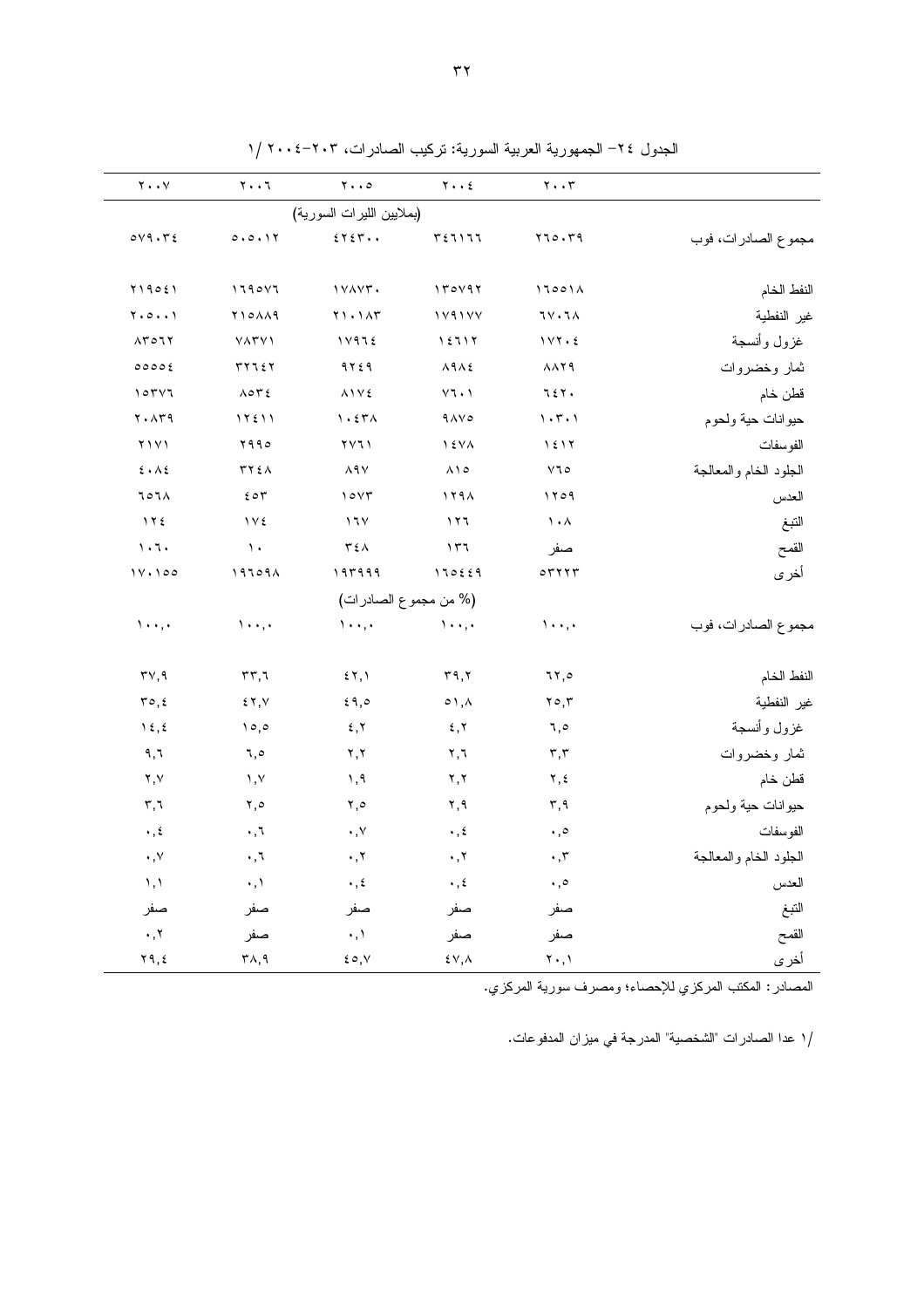|                                         | $\mathbf{y} \cdot \mathbf{y}$ | $Y \cdot \cdot 2$                      | $\mathbf{y} \cdot \cdot \mathbf{0}$ | ۲۰۰٦                            | $\mathbf{y} \cdot \cdot \mathbf{y}$ |
|-----------------------------------------|-------------------------------|----------------------------------------|-------------------------------------|---------------------------------|-------------------------------------|
|                                         |                               |                                        | (بملايين الليرات السورية)           |                                 |                                     |
| مجموع الواردات، فوب                     | YTIVIA                        | $T \wedge 9 \cdots 7$                  | 0.1177                              | OTITYE                          | <b>JAEOOV</b>                       |
| ألات وأجهزة                             | 2.100                         | $\circ \tau \tau \cdot \tau$           | 71777                               | 75517                           | 77V9E                               |
| المواد المعدنية والمنتجات المصنوعة منها | $r \circ .79$                 | 07079                                  | <b>TATA</b>                         | 70719                           | $1 \cdot \cdot 7 \cdot 7$           |
| مواد غذائية                             | T1YT1                         | roov.                                  | 22927                               | 20112                           | $EAT$ .                             |
| المواد الكيميائية ومنتجاتها             | $Y \cdot 201$                 | ٢٨٥٢٦                                  | <b>٣٢٢٥٢</b>                        | T115V                           | $T\wedge\circ\vee\circ$             |
| مواد نسيجية ومصنوعاتها                  | 1979.                         | $\gamma \gamma \epsilon \gamma \gamma$ | $YY112$                             | <b>YIVA0</b>                    | 19171                               |
| وسائل النقل                             | Y1YYA                         | <b>T. 7 AA</b>                         | TAT12                               | EAVEE                           | 0.09.                               |
| مطاط، لدائن اصطناعية ومصنوعاتها         | 19751                         | ۲۰۹۳۳                                  | rrr.7                               | $T\Sigma$                       | EJJAV                               |
| محروقات                                 | $\lambda$ 7 . 9               | 071.0                                  | 117720.                             | 155101                          | YYOVIE                              |
| الورق ومصنوعاته                         | $VT1\xi$                      | $\lambda$ 11Y                          | $\cdot$ $\tau\tau\tau$              | 11199                           | $\cdots$                            |
| سكر (خام ومكرر)                         | 091.                          | $\lambda$ $\lambda$ $\lambda$          | $\lambda$ 9.9                       | 11.10                           | 1770A                               |
| أخشاب ومصنو عاتها                       | ٦٦١٩                          | YYY.                                   | $\lambda$ 97 $\xi$                  | <b>VVEY</b>                     | $\ldots$                            |
| ثمار وخضروات                            | $\gamma \gamma \gamma \gamma$ | $rrf$ .                                | $r$ over                            | $\circ \cdot \circ \cdot$       | <b>JAOY</b>                         |
| الحيوانات الحية واللحوم واللحوم المعلبة | 1 AVE                         | ٢٢٤٦                                   | $Y \cdot YY$                        | <b>TYA0</b>                     | $\cdots$                            |
| أخرى                                    | 15ATO                         | $\circ \tau \cdot \cdot$               | EAIT9                               | r9.50                           | 751.                                |
|                                         |                               |                                        | (% من مجموع الواردات)               |                                 |                                     |
| مجموع الواردات، فوب                     | $\cdots$                      | $\lambda$ .,                           | $\lambda \cdot \cdot \cdot$         | $\lambda \cdot \cdot, \cdot$    | $1 \cdot \cdot$ , $\cdot$           |
| ألات وأجهزة                             | $\gamma \gamma, \gamma$       | $\Upsilon, \Upsilon$                   | 17,7                                | 11,9                            | ۹,۸                                 |
| المواد المعدنية والمنتجات المصنوعة منها | $\lambda \xi, \lambda$        | ۱۳,۸                                   | $\lambda$ , $\lambda$               | 11,7                            | $\lambda$ {, $\lambda$              |
| مواد غذائية                             | $\gamma$ , $\zeta$            | ۹,۱                                    | ۸,۹                                 | ۸,٥                             | Y, Y                                |
| المواد الكيميائية ومنتجاتها             | ۸,٦                           | $\vee, \vee$                           | ٦,٤                                 | $\circ, \circ$                  | $\circ, \circ$                      |
| مواد نسيجية ومصنوعاتها                  | ۸,۲                           | $\circ$ , $\wedge$                     | ٤,٧                                 | $\mathfrak{c}$ , $\mathfrak{h}$ | ۲,۹                                 |
| وسائل النقل                             | ۹.۲                           | Y,A                                    | ٧,٦                                 | ۹,۲                             | ٧,٤                                 |
| مطاط، لدائن اصطناعية ومصنوعاتها         | ላ,٣                           | ٦,٧                                    | ٦,٤                                 | ٦,٥                             | ٦,٨                                 |
| محروقات                                 | $r, \tau$                     | $\lambda \xi, \xi$                     | $\gamma$ {, $\gamma$                | ۲۷,۱                            | $rr,$ .                             |
| الورق ومصنوعاته                         | $\mathbf{r}, \mathbf{v}$      | $\mathbf{y}, \mathbf{y}$               | ۲,۱                                 | ۲,۱                             | $\cdots$                            |
| سكر (خام ومكرر)                         | ۲,٥                           | ۲,۱                                    | $\lambda, \lambda$                  | ۲,۱                             | ۲,٤                                 |
| أخشاب ومصنوعاتها                        | ۲,۸                           | $\mathbf{y}, \mathbf{y}$               | ۸, ۱                                | ۰,٥                             | $\cdots$                            |
| ثمار وخضروات                            | $\lambda, \lambda$            | $\boldsymbol{\cdot}$ , 9               | $\cdot$ , $\vee$                    | $\lambda, \cdot$                | ١,٠                                 |
| الحيوانات الحية واللحوم واللحوم المعلبة | $\cdot$ , $\wedge$            | $\cdot$ , $\mathbf 7$                  | $\cdot$ , $\epsilon$                | $\cdot$ , $\bar{\cdot}$         | $\cdots$                            |
| أخرى                                    | 7,7                           | ۶۳,٦                                   | ۹,۷                                 | $\vee, \curlyvee$               | ٩,٤                                 |

الجدول ٢٥- الجمهورية العربية السورية: تركيب الواردات، ٢٠٣-٢٠٠٤ /١

المصادر : المكتب المركزي للإحصاء؛ ومصرف سورية المركزي.

/١ عدا الواردات "الشخصية" المدرجة في ميزان المدفوعات.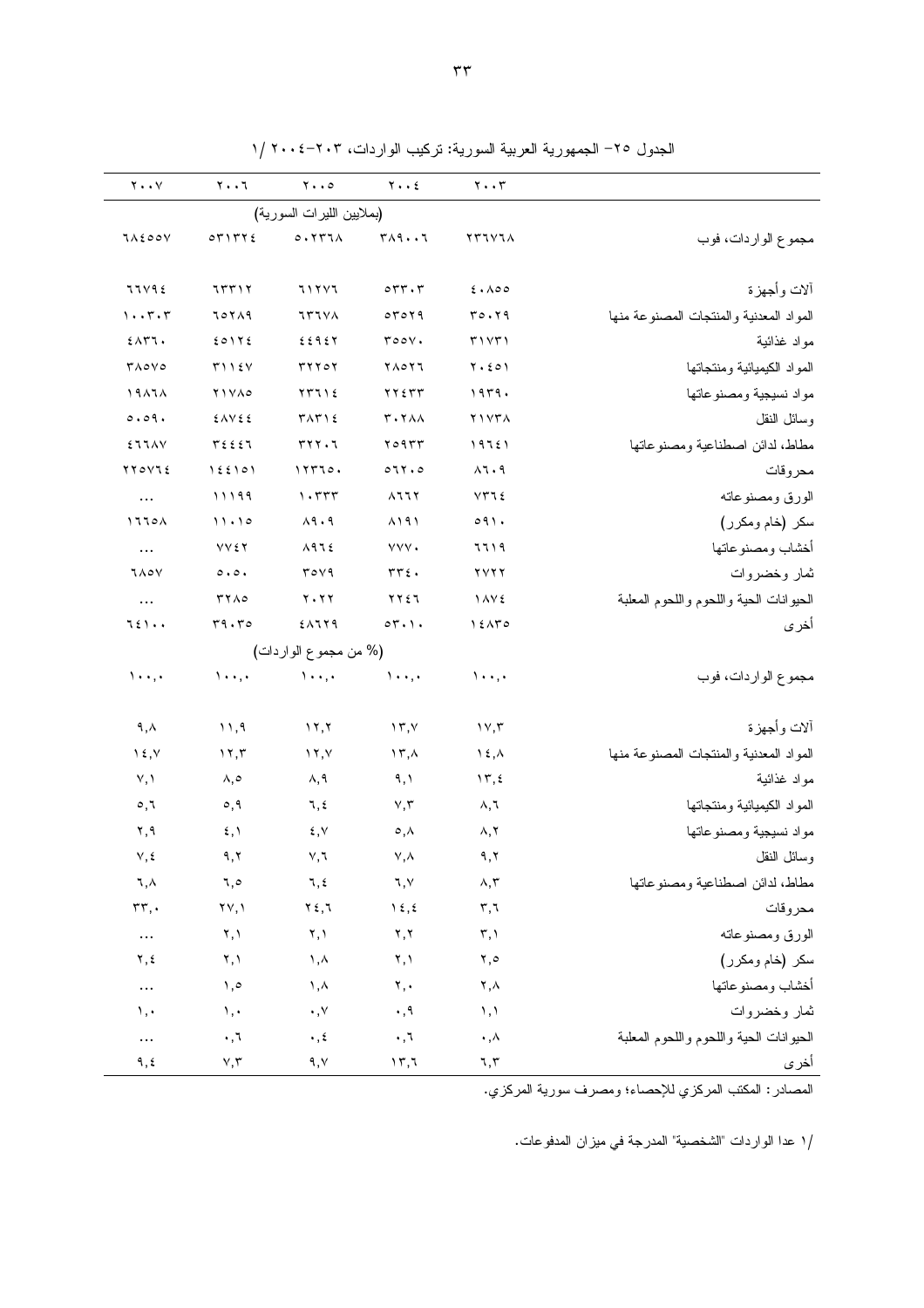| $Y \cdot Y$                   | $Y \cdot \cdot 7$               | $y \cdot 0$                 | $y \cdot z$                          | $\mathbf{y} \cdot \mathbf{y}$ |                                                           |
|-------------------------------|---------------------------------|-----------------------------|--------------------------------------|-------------------------------|-----------------------------------------------------------|
| $OVA \cdot r \epsilon$        | 0.0.11                          | 2Y5Y                        | ٣٤٦١٦٦                               | Y10.79                        | مجموع الصادرات، فوب                                       |
|                               |                                 |                             |                                      |                               |                                                           |
| 11.70.                        | 11.192                          | $TV \cdot T$                | 221.9                                | 77129                         | السوق العربية المشتركة ومجلس الوحدة الاقتصادية العربية /١ |
| 1.40.5                        | <b>VAVYY</b>                    | T101.                       | ۲۹۹٦٥                                | rr1YY                         | البلدان العربية الأخرى                                    |
| $YY \cdot \Lambda Y$          | Y.50A9                          | 11177V                      | 172.71                               | 10177V                        | بلدان الاتحاد الأوروبي                                    |
| 11Y72                         | $Y \mathcal{T} \cdot \Lambda Y$ | 17009                       | 191.5                                | 55.77                         | بلدان أوروبية أخرى                                        |
| 17YV0                         | 1.151                           | 157AY                       | $\lambda$ { $\lambda$ 9              | 1.9YT                         | الولايات المتحدة الأمريكية وكندا                          |
| 9.59                          | <b>VEOVA</b>                    | 170021                      | 1.9907                               | <b>TTAET</b>                  | بقية العالم                                               |
|                               |                                 | (% من مجموع الصادرات)       |                                      |                               |                                                           |
| $\mathbf{Y} \cdot \mathbf{A}$ | $Y \Lambda, \Lambda$            | $\lambda, \vee$             | 17,9                                 | $\lambda, \xi$                | السوق العربية المشتركة ومجلس الوحدة الاقتصادية العربية /١ |
| $\Lambda, \Lambda$            | 10,7                            | $V, \xi$                    | $\wedge, \vee$                       | 11,0                          | البلدان العربية الأخرى                                    |
| ۳۹,۹                          | $5 \cdot 20$                    | 22,7                        | $\mathsf{r}_{\mathsf{A},\mathsf{V}}$ | $\circ \vee, \vee$            | بلدان الاتحاد الأوروبي                                    |
| $\mathbf{y}, \mathbf{y}$      | $\circ, \vee$                   | $\mathbf{r}, \mathbf{q}$    | $\circ, \circ$                       | ۸,۹                           | بلدان أوروبية أخرى                                        |
| $\Upsilon, \Sigma$            | ۲,۱                             | ۲,٤                         | ۲,٤                                  | $\mathfrak{z}, \mathfrak{z}$  | الولايات المتحدة الأمريكية وكندا                          |
| 17, 2                         | $\lambda$ { , $\lambda$         | 51,9                        | 51, 4                                | ٩,٠                           | بقية العالم                                               |
|                               |                                 |                             |                                      |                               |                                                           |
| $\lambda \cdot \cdot \cdot$   | $\lambda \cdot \cdot \cdot$     | $\lambda \cdot \cdot \cdot$ | $\lambda$                            | $\lambda \cdot \cdot \cdot$   | مجموع الصادرات، فوب                                       |
|                               |                                 |                             |                                      |                               | $\sim$ $\frac{1}{2}$                                      |

## الجدول ٢٦- الجمهورية العربية السورية: وجهة الصادرات، ٢٠٠٣-٢٠٠٧

(بملايين االليرات السورية)

المصادر : المكتب المركزي للإحصاء؛ ومصرف سورية المركزي.

/١ مصر والعراق والأردن والكويت وليبيا والصومال والسودان والإمارات العربية المتحدة واليمن.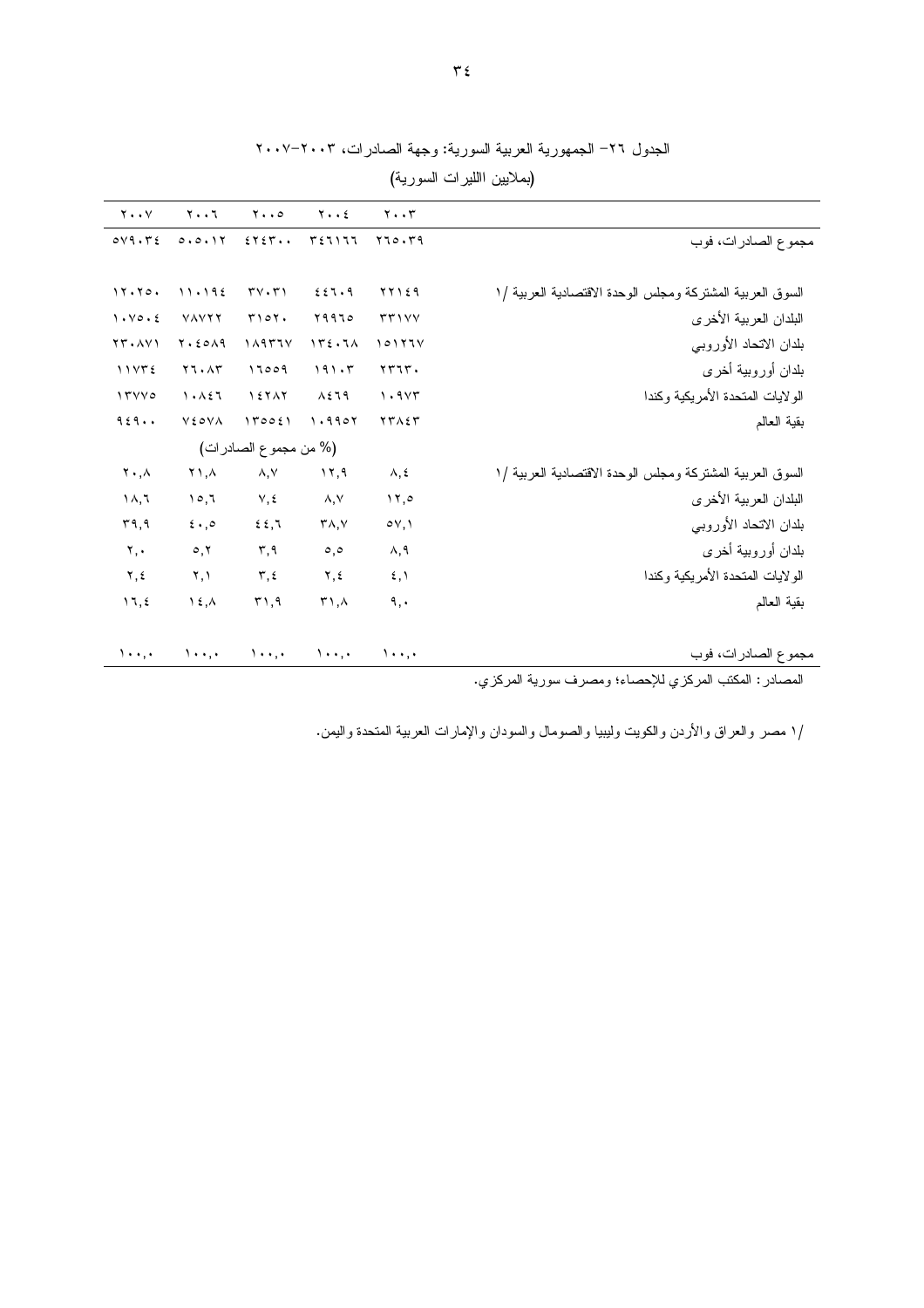| $Y \cdot Y$         | $Y \cdot \cdot 7$        | $y \cdot 0$                              | $Y \cdot \cdot 2$       | $\mathbf{y} \cdot \mathbf{y}$ |                                                           |
|---------------------|--------------------------|------------------------------------------|-------------------------|-------------------------------|-----------------------------------------------------------|
|                     |                          |                                          |                         |                               |                                                           |
|                     |                          | (بملايين االليرات السورية)               |                         |                               |                                                           |
| <b>JAE00V</b>       | OTITYE                   | 0.1177A                                  | $T\wedge 9 \cdots 7$    | <b>YTIVIA</b>                 | مجموع الواردات، سيف                                       |
| <b>VOVIA</b>        | 07.77                    | rr007                                    | 71179                   | 17717                         | السوق العربية المشتركة ومجلس الوحدة الاقتصادية العربية /١ |
| 09119               | 2.17.                    | <b>Y977.</b>                             | YOAAE                   | 100.7                         | البلدان العربية الأخرى                                    |
| $Y \cdot Y \circ Y$ | $\Upsilon$               | 1.011                                    | OTYAE                   | 2297                          | بلدان الاتحاد الأوروبي                                    |
| 114549              | 111979                   | V1157                                    | 77227                   | 5511A                         | بلدان أوروبية أخرى                                        |
| 1YY0.               | 15.7.                    | 1577A                                    | 15195                   | ١٢٢٩٣                         | الو لايات المتحدة الأمريكية وكندا                         |
| $Y \cup Y \in A$    | 111197                   | $Y \n\t\leq \lambda \wedge \cdot \circ$  | $Y \cdot Y Y Y$         | 1.50.7                        | بقية العالم                                               |
|                     |                          | (% من مجموع الواردات)                    |                         |                               |                                                           |
| $\langle \rangle$   | ۹,۸                      | 7, 1                                     | Y, Y                    | ٦,٩                           | السوق العربية المشتركة ومجلس الوحدة الاقتصادية العربية /١ |
| ۸,٦                 | V,7                      | $\circ$ , $\wedge$                       | ٦,٧                     | ٦,٥                           | البلدان العربية الأخرى                                    |
| ۲۹,٦                | ۲٦,۱                     | $\mathbf{Y} \cdot \mathbf{,} \mathbf{Y}$ | $\gamma$ , $\gamma$     | ۱۹,۰                          | بلدان الاتحاد الأوروبي                                    |
| $\gamma \vee, \tau$ | ۰٫۵ ۲                    | 10,7                                     | $\Upsilon$              | $\Lambda, \tau$               | بلدان أوروبية أخرى                                        |
| ۲,٥                 | $\mathbf{y}, \mathbf{y}$ | $\mathbf{Y}, \mathbf{Y}$                 | $\mathsf{r}$ , $\wedge$ | $\circ, \vee$                 | الولايات المتحدة الأمريكية وكندا                          |
| $\mathsf{r}$ ., 9   | $\tau\gamma, \epsilon$   | 59,0                                     | $\circ$ ,0              | $\S$ $\S$ , $\S$              | بقية العالم                                               |
| $\lambda$           | $\lambda$                | $\lambda$                                | $\lambda$               | $\lambda$                     |                                                           |
|                     |                          |                                          |                         |                               | مجموع الواردات، سيف                                       |

الجدول ٢٧– الجمهورية العربية السورية: منشأ الواردات، ٢٠٠٣–٢٠٠٧

المصادر : المكتب المركزي للإحصاء؛ ومصرف سورية المركزي.

/١ مصر والعراق والأردن والكويت وليبيا والصومال والسودان والإمارات العربية المتحدة واليمن.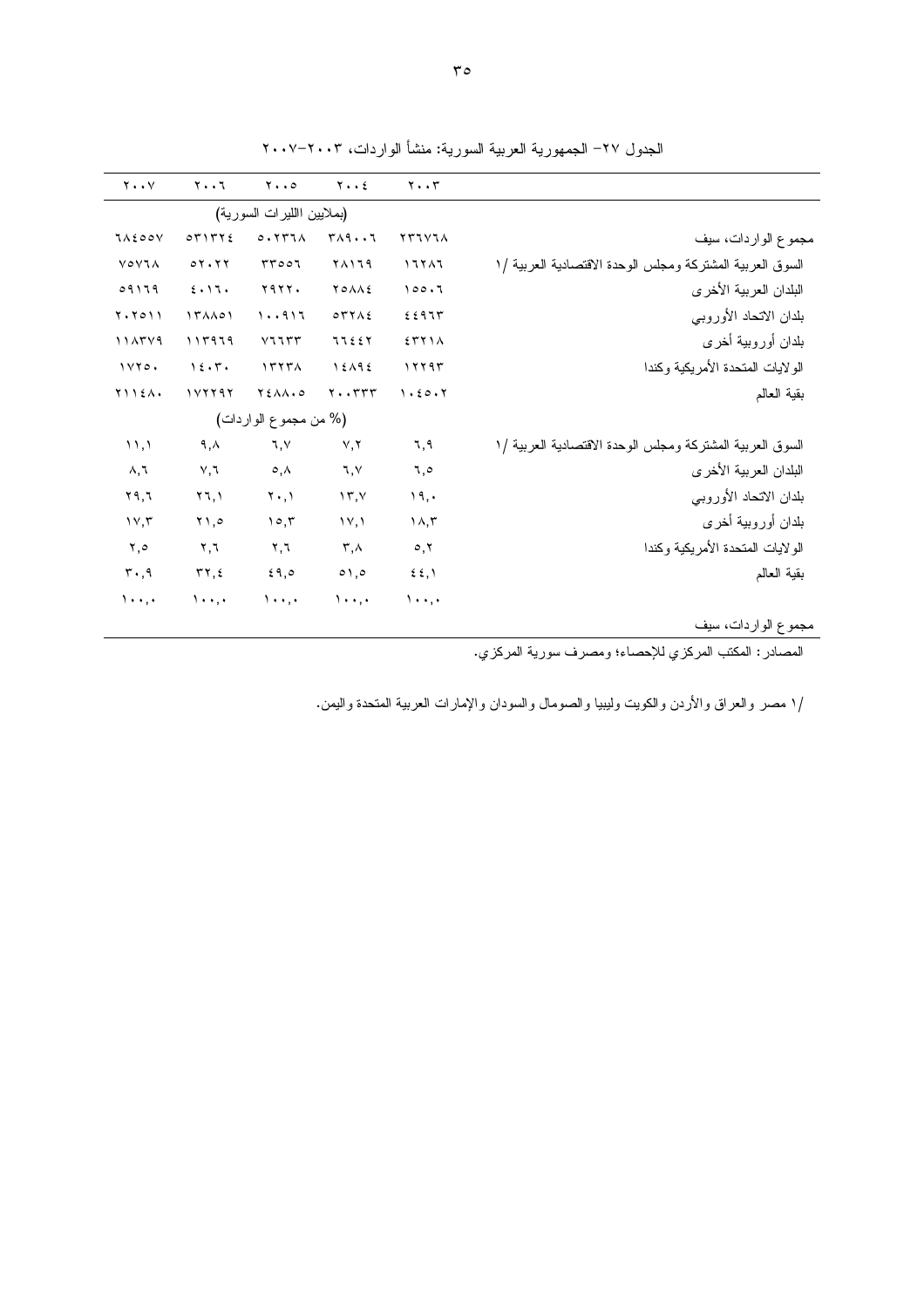|                            | $\mathbf{y} \cdot \mathbf{y}$ | $y \cdot z$              | $y \cdot \cdot \circ$    | $Y \cdot \cdot 7$   |
|----------------------------|-------------------------------|--------------------------|--------------------------|---------------------|
|                            |                               |                          |                          |                     |
|                            |                               |                          | (بالآلاف)                |                     |
| المجموع                    | <b>ETAA</b>                   | 7107                     | 0 <sub>1</sub> < 9       | 79                  |
| بلدان عربية مجاورة         | ۲٦٦٠                          | 4400                     | 57.1                     | $2 \cdot 21$        |
| بلدان عربية أخرى           | VT9                           | $\Lambda$ $\vee$ $\circ$ | $\Lambda \circ \Upsilon$ | <b>VVE</b>          |
| بلدان أوروبية              | $\gamma \vee \epsilon$        | $\gamma \gamma \gamma$   | ۲٤٢                      | ۲۱۸                 |
| بلدان آسيوية               | <b>VYE</b>                    | 957                      | ۹۹۹                      | $\Lambda \cdot \xi$ |
| بلدان أخرى                 | ۹۱                            | ۱۲۸                      | ۱۳۰                      | 117                 |
|                            |                               |                          |                          |                     |
| الليالي السياحية (بالآلاف) | $V \circ 9$ .                 | Y990                     | 9117                     | <b>AVAA</b>         |
| عرب                        | 2012                          | 0.11                     | $0 \wedge 0$             | 7719                |
| أجانب                      | ۳۰۲٦                          | ۲۹۱٤                     | TT1A                     | ۳.۹۹                |

الجدول ٢٨– الجمهورية العربية السورية: أنشطة السياحة، ٢٠٠٣–٢٠٠٦

المصدر : المكتب المركزي للإحصاء.